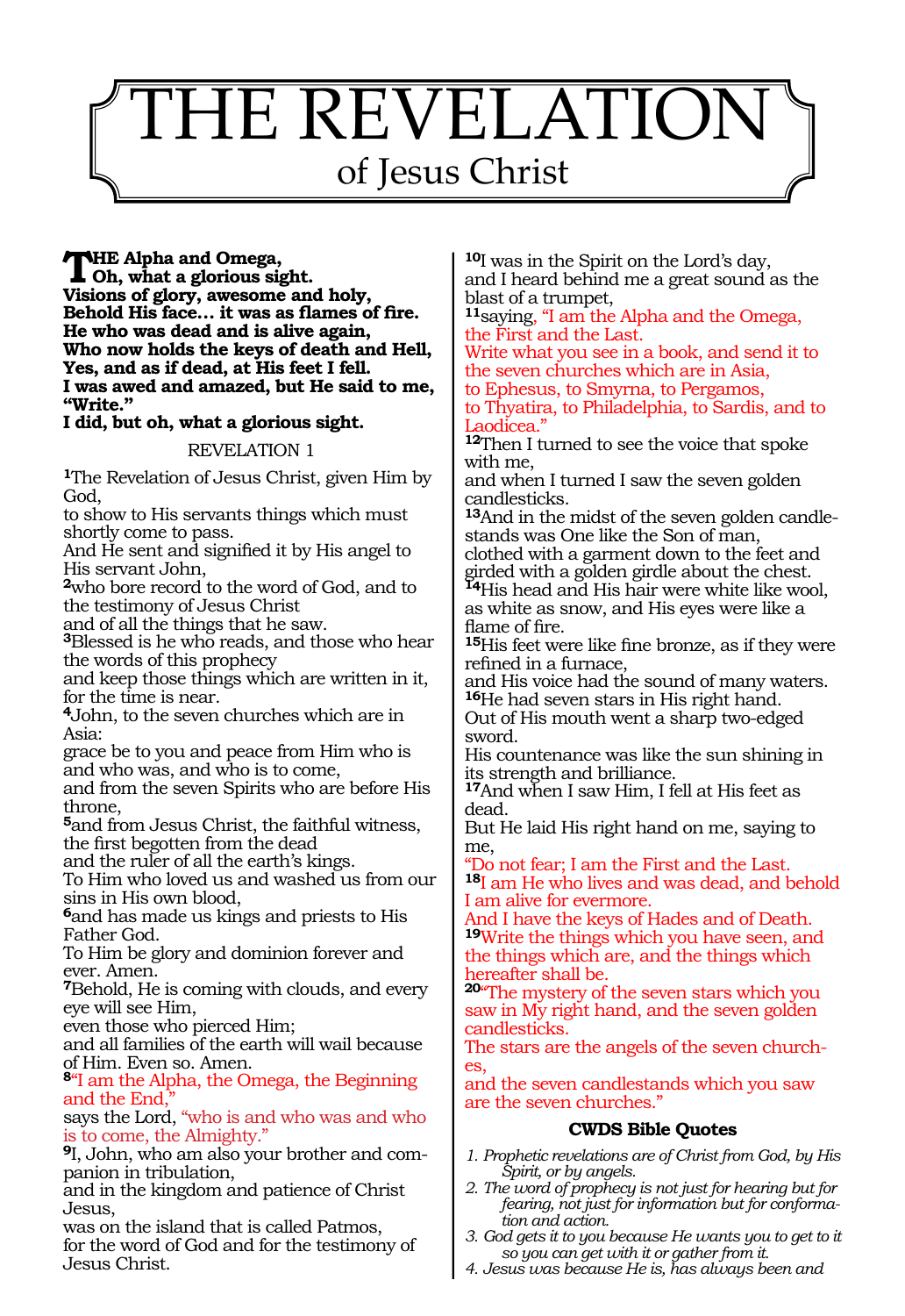*will always be; His interaction with time is that He was in time bodily, He is currently at work in time for time, and He is to come again visibly.*

- *5. Jesus is the first to rise from the dead never to die again; He is the first of many waiting for Him to call out to them in the grave.*
- *6. They tomb Him in but you cannot rule Him out of your reign; it is best to rule with Him for He is the ruling authority over all kings, people and governments.*
- *7. Love did not leave your redemption to chance; Love washed you like a prized linen stained with sin, in His own efficacious blood.*
- *8. From filthy detestable rags, to wealthy, desirable kings and priests; this shows the extent of His love for us, not just communicated but concluded.*
- *9. He gives us glory so that we may give Him glory and He may get the glory through us; He gives us authority and makes us kings so that to Him will be the dominion and all authority forever and ever.*
- *10. The clouds will not shield, but will reveal His coming, for He is coming with the clouds; blind eyes will see Him, for the blindness that hid Him was never from the eyes but from the heart.*
- *11. He is the Omega from the beginning and the Alpha at the end; to put it all together, He is Alpha, Omega, beginning and end, all in one; the process is procedural to a predetermined conclusion for He never begins what has not finished.*
- *12. They may exile you from the world but they cannot exile you from the Word or exile the word in you. If you live in the Spirit and not revert to the flesh, your relevance to your world will be amplified even in exile.*
- *13. Your seclusion is no exclusion from spiritual experiences; your attitude is. They may isolate you from your world but they cannot isolate you from your God; He will insulate you in isolation.*
- *14. Closely observe your walk, your talk, your way and your heart, for they are being closely observed from heaven and carefully documented.*
- *15. Jesus has a message for your church and a message for you; seek to constantly hear Him; listen to the Spirit to understand His heart.*
- *16. The gentle Jesus who walked among us is a picture of His humility but a far picture from His glorious reality; in true reality fire shines from His eyes, His appearance is bright like the midday sun and He has a two-edged sword in His mouth; see Him like this and you will never approach Him casually or take His name lightly.*
- *17. You are dead wrong if you slight the name of Jesus or take His presence lightly; John who leaned on His breast in life, fell at His feet as dead in the awesomeness of the splitting revelation of His person.*
- *18. The gentle Jesus meek and mild in life is fierce and fearsome to those who reject Him, but forever gentle to those who fear Him; John had a personal touch on his shoulder from Jesus as he trembled before Him.*
- *19. We all agree He lived; we admit He was dead, but unlike the dead religions our God is alive and ever lives.*
- *20. Death and Hell had the keys to our destiny; He has the keys of Death and Hell and full control of our destiny.*
- *21. A prophecy from visions can be questioned; a prophecy from angels can be argued; a prophecy from the mouth of Jesus leaves no room for*
- *questions or arguments; it must come to pass. 22. In the spirit, churches are identified by regions,*
- *not by differentiation, denomination or location. 23. The churches are lampstands that Jesus walks amongst to light the nations with His light; they burn independently, but they burn irrefutably Jesus.*
- *24. There are angels assigned to every congregation, but the angels with the authority over regions are held in the hand of Jesus who not only assigns them but uses them as His right hand throughout the churches.*

## **PRAYER POINTS**

- Open my eyes Lord to the things of the Spirit and my ears to hear, in the name of Jesus.
- I stir up the spirit of believers to respond proactively to the word of prophecy written in the Book and also revealed personally. Amen.
- Holy Spirit, help me to respond correctly to every prophetic instruction You give, so I may benefit from it. Amen.
- Jesus my Lord, I am awed by You; You ascended on high but You have never left or forsaken me; You are with me here in time all the time. Amen.
- I rejoice because death has no power over me, Jesus conquered death to give me life forever. Amen.

**The morning star, to be given the morning star,**

#### **and power over nations, by Him who searches the hearts.**

**To every church: He knows your works; For your faith and love, He will give to you the morning star!**

**Hate every evil way, hold fast to His name; For if you overcome, you will eat of the tree of life,**

**And He who was dead and now is alive will give to you the morning star.**

#### REVELATION 2

**<sup>1</sup>**"To the angel of the church of Ephesus write: 'These things says the One who holds the seven stars in His right hand

and who walks in the midst of the seven golden candlestands.

**<sup>2</sup>**"'I know your works, your labor and patience with it,

and how you cannot bear those who are evil. And you have tested those who say that they are apostles, but are not, and you have found them to be liars;

**<sup>3</sup>**and have persevered and have patience, and for My name's sake you have labored and have not become weary.

**<sup>4</sup>**"'Nevertheless, I have this thing against you, that you have left your first love.

**<sup>5</sup>**Remember therefore from where you have fallen;

repent and do your first works, or else I will come to you quickly, and remove your candlestand from its place, unless you repent. **<sup>6</sup>**But you have this to your credit, you hate the deeds of the Nicolaitans which I also hate.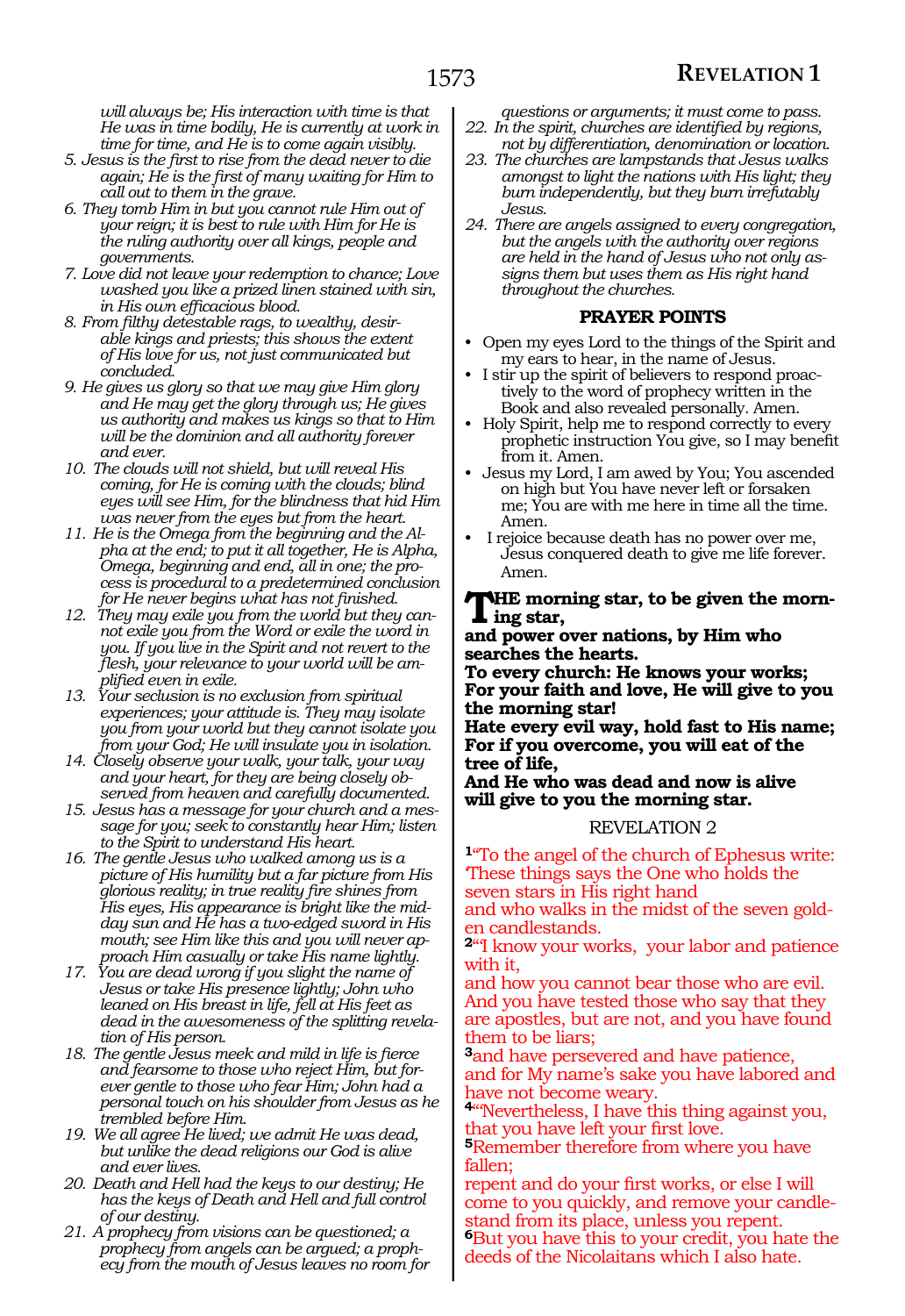**<sup>7</sup>**"'He who has an ear, let him hear what the Spirit says to the churches.

To him who overcomes I will give to eat from the tree of life which is in the midst of God's Paradise.'

**<sup>8</sup>**And to the angel of the church of Smyrna write:

'These things says the First and the Last, the same who was dead and is alive again.

**<sup>9</sup>**"I know your works, your tribulation and your poverty (but you are rich);

and I know the blasphemy of those who say that they are Jews and are not, but are a synagogue of Satan.

**<sup>10</sup>**"Do not fear any of those things which you are going to suffer.

Behold the devil will cast some of you in prison, that you may be tested,

and you will have tribulation for ten days. You be faithful, even to death,

and I will give you the crown of life.

**<sup>11</sup>**He who has an ear, let him hear what the Spirit says to the churches.

"'He who overcomes shall not be hurt by the second death that is to come.'

**<sup>12</sup>**And to the angel of the church in Pergamum write:

'These things says He who has the sharp twoedged sword,

**<sup>13</sup>**'I know your works and the place where you dwell, where Satan's throne is.

And you hold fast My name and have not denied the faith,

even in those days where Antipas was My faithful martyr,

who was slain among you, where Satan dwells.

14"But, I have a few things against you, because you have in your presence, those who hold the doctrine of Balaam,

who taught Balak to cast a stumbling-block before the children of Israel,

to eat things sacrificed to idols, and to commit fornication.

**<sup>15</sup>**And you also have among you, those who hold the doctrine of the Nicolaitans, which thing I hate.

**<sup>16</sup>**Repent, or else I will come to you quickly and will fight against them with the sword of My mouth.

**<sup>17</sup>**"'He who has an ear, let him hear what the Spirit says to the churches. To him who overcomes I will give some of the hidden manna to eat; and I will give him a white stone and on the stone a new name written,

which no one knows except he who receives it.'

**<sup>18</sup>**And to the angel of the church of Thyatira write:

'These things says, the Son of God who has eyes like a flame of fire, and His feet like fine bronze.

19"<sup>I</sup> know your works, your love, your service,

your patience and your faith;

and for your works the last are more than the first.

**<sup>20</sup>**Nevertheless, I have a few things against you, because you allow that woman Jezebel who calls herself a prophetess, to teach and to seduce my servants to commit fornication and eat things sacrificed to idols.

**21**I have given her time to repent of her forniation, and she has repented not.

**<sup>22</sup>**"'Behold I will cast her into a bed, and also those who commit adultery with her into great tribulation, unless they repent of their deeds. **<sup>23</sup>**I will kill her children with death, and all the churches shall know that I am He who

searches the minds and hearts.

And I will give to each one of you according to your works.

**<sup>24</sup>**Now to you I say, and to the rest in Thyatira, and as many as do not have this doctrine, and who have not known the depths of Satan, as they say, I will put no other burden on you. **<sup>25</sup>**"'But that which you already have, hold steadfastly.

**<sup>26</sup>**And he who overcomes and keeps My works to the end,

to him will I give power over the nations; **<sup>27</sup>**he shall rule them with a rod of iron; they will be dashed to pieces just like a potter's vessel

as I have received of My Father;<br> $^{28}\!$  and I will give him the morning star.

**29**He who has an ear then let him hear what the Spirit says to the churches.'"

- *1. It is worth much to know your works is known; your labor is not in vain, your patience and perseverance are being positively noted and your hatred of evil hits home with Jesus in heaven.*
- *2. The fallacy of the false should not be your failure to find, otherwise you will be faulted for the destruction they will filter into your ranks; friendly infiltration.*
- *3. If their doctrine is different, test and try them to see if their heart is different also.*
- *4. Your labor will weary you if it is just for money; labor for His name and you will never be weary but ever revitalized.*
- *5. Your zeal and ardor for the truth and for the Lord is of the greatest appeal in glory.*
- *6. An assessment may be truthful but not fair if it highlights the good and leaves the bad, and punishing, if it highlights the bad and ignores the good; Jesus addresses both.*
- *7. Compliments before criticism can be considered constructive, will enhance reception and inspire change.*
- *8. Your compliment means less if there is a nevertheless and is of no value if the nevertheless fundamentally overrides it. Compliments tell you what you are doing right; nevertheless tells you where you miss it; correct the errors and the nevertheless becomes inspite of.*
- *9. Set high standards; maintain high standards, for you will be judged by high standards, and you do not want to have failed the high regard He*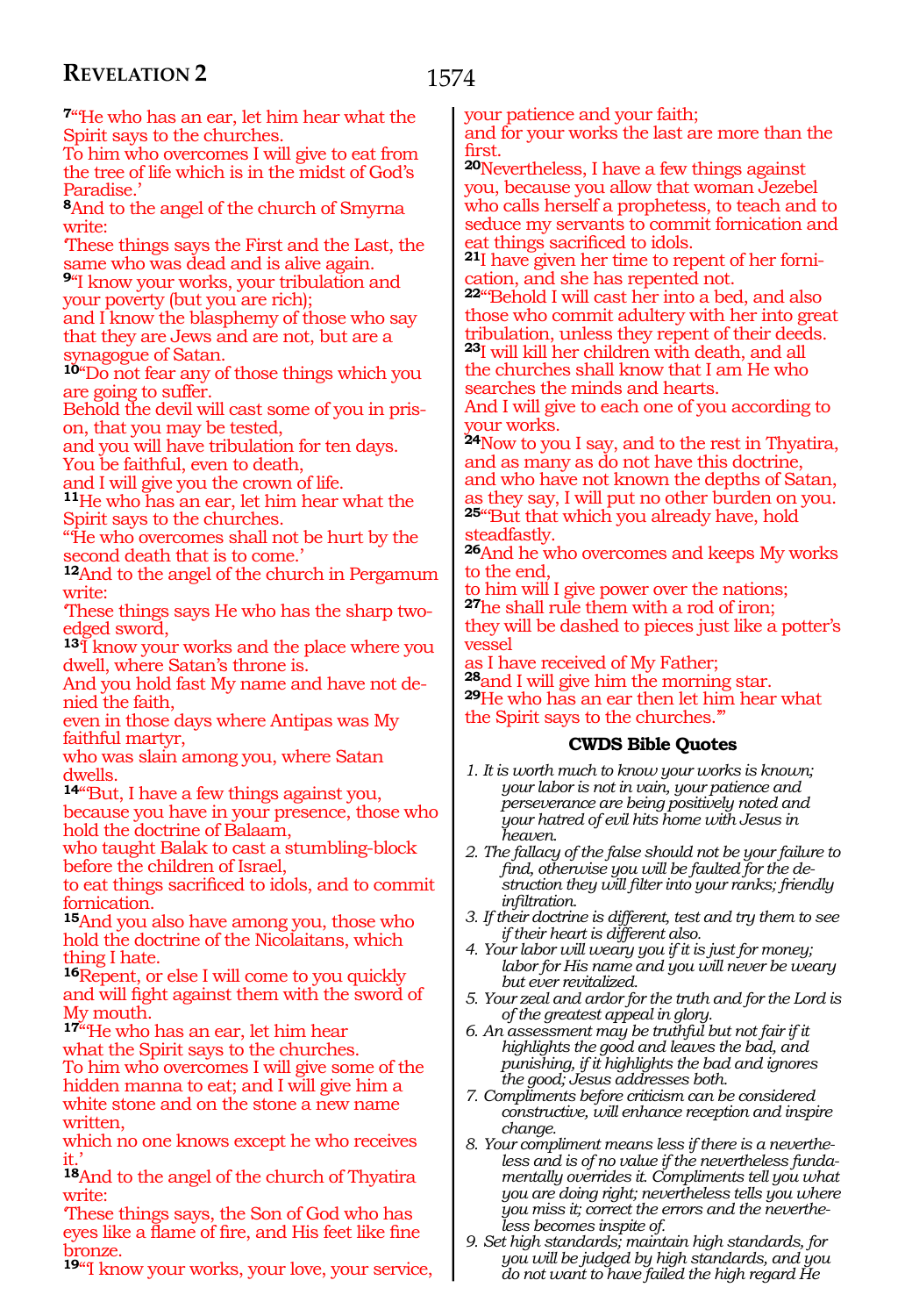*has of you.*

- *10. You may not have left the faith, but if you leave your first works that was inspired by your first love and the passion you once had, then the faith would have left you.*
- *11. The hotter the fire, the more refined you become; whether you dwell where Satan's throne is or you are assigned fire where you dwell; the name of Jesus is not a fast hold to let go, but a hold fast no letting God. The earth is the Lord's.*
- *12. Your candlestick, territorial church, is placed in position by your fear, fervency, zeal and works; if you step away from the standard you set, then your candlestick will be moved from its prestigious place and from the angels assigned to you there; lower levels of placement mean lower devils and lower angels.*
- *13. Work worthy of a reward under pressure, for it is the Lord's pleasure to surprise you with a reward for your faith, faithfulness and good work; it could be hidden manna, or a white stone, but at least, the medal of the crown of life.*
- *14. Your spiritual discipline, devotion, obedience and passionate lifestyle will qualify you for hidden manna: deep revelations of the secret things of God.*
- *15. Doing some things perfectly without perfecting your walk is a perfect waste of time.*
- *16. Jezebel will seduce from her place of prominence in the church and the access given by manipulated gate keepers; discernment and determination will keep her out.*
- *17. Your good does not negate your bad but your bad can easily negate your good, therefore, let the church introspect to correct itself in prayer and fasting for Jesus is actively inspecting.*
- *18. The prophetic messages of John are to the angels of specific regions, but the lessons are for everyone, person or congregation, who has an ear to hear what the Spirit is saying.*
- *19. Your overcoming is your opportunity to partake of the tree of life but is also your rod to rule nations and your power to display the omnipotence of God in the earth.*

## **PRAYER POINTS**

- Jesus my Lord, I live my life before Your open eyes daily; thanks for taking notice. Amen.
- Spirit of discernment; be with every leader in the body of Christ and every believing father in his own household. Amen.
- Let the heavens spit fire on every deceptive spirit assigned against the altar of the righteous. Amen.
- For Your name only Jesus; only for Your name; I fix my focus on You, and as You instructed, I put kingdom first. Amen.
- Jesus my Lord, I live and breathe You; I hate every false way. Make me a candidate for hidden manna. Amen.

## **To be heirs of life, to be clothed in white, to be a pillar in God's temple, never to go.**

**To bear His new name, as with God's city the same,**

**To sit with Him in His throne.** 

**This is to those who keep His word and who overcome the world;**

**Who are not lukewarm in the faith.**

**Who will buy gold tried in fire;**

## **Who will strengthen what remains; And who will respond to His voice.**

## REVELATION 3

**<sup>1</sup>**"And to the angel of the church of Sardis, write:

'These things says He who has the seven Spirits of God and the seven stars,

'I know your works, that you have a name that you live, but you are dead.

**<sup>2</sup>**Be watchful and strengthen the things which remain,

that are ready to die,

for I have not found your works to be perfect before God.

**<sup>3</sup>**Remember, therefore, how you have received and heard; hold fast and repent.

Therefore, if you will not watch, I will come upon you as a thief,

and in an hour that you shall not know, I will come upon you.

**<sup>4</sup>**You have a few names, even in Sardis who have not defiled their garments,

and they shall walk with Me in white, for they are worthy.

**<sup>5</sup>**He who overcomes, shall be clothed in gar- ments of white,

and I will not blot his name out from the Book of Life,

but I will confess his name before My Father and before His angels.'

**<sup>6</sup>**Now he who has an ear, let him hear what the Spirit says to the churches.

**<sup>7</sup>**And to the angel of the church in Philadephia write:

'These things says He who is Holy and True, who has the key of David.

No man shuts when He opens,

and no man opens when He shuts.

**<sup>8</sup>**"'I know your works, behold, I have set before you an open door that no man can shut, for you have a little strength, and you have kept My word and have not denied My name. **<sup>9</sup>**Behold, I will make those of the synagogue of Satan who say they are Jews but are not, for they do lie,

yes, I will make them to come and worship before your feet,

and to know also that I have loved you. **10**Because you have kept My word to be patient,

I will also keep you from the hour of testing which shall come upon all the world in order to try those who dwell upon the earth. **<sup>11</sup>**Behold I come quickly!

Hold firmly to what you have, that no one may take your crown.

**<sup>12</sup>**"'He who overcomes, I make to be a pillar in My God's temple; he shall no more go out.

I will write on him the name of My God, and the name of the city of My God, the New Jerusalem,

which comes down from My God out of heav-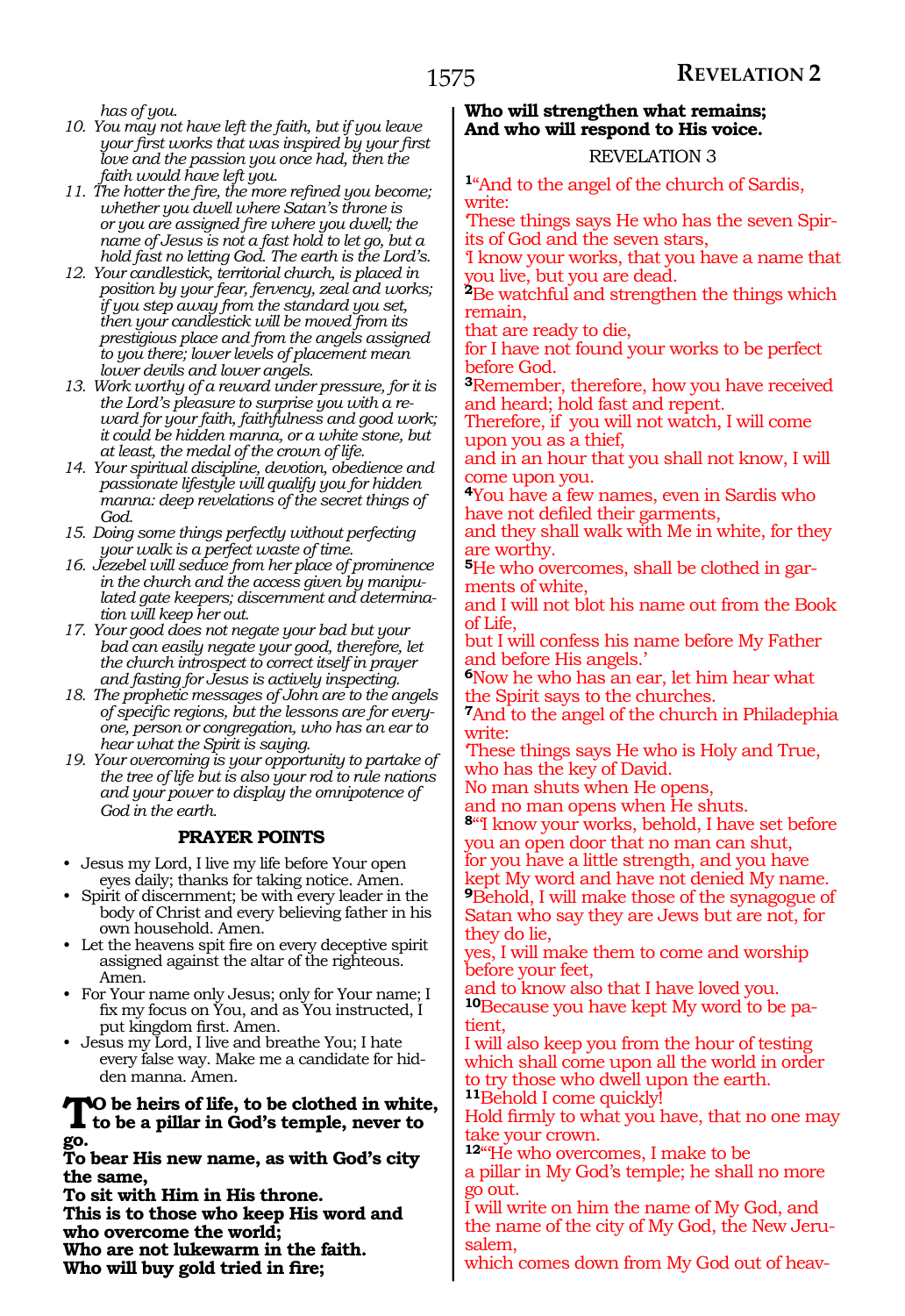#### en.

And I will write My new name on him.

**<sup>13</sup>**He who has an ear, let him hear what the Spirit says to the churches.'

**<sup>14</sup>**And to the angel of the church of the Laodiceans write:

**'**These things says the Amen, the Faithful and True Witness,

the Beginning of the creation of God:

**<sup>15</sup>**I know your works, that you are neither hot nor cold;

I wish that you were cold or hot.

**<sup>16</sup>**So then, because you are lukewarm, and neither cold nor hot,

I will vomit you out of My mouth.

**17**Because you say, "I am rich and am increased in goods, and have need of nothing," and you do not know that you are wretched, miserable, poor, blind and naked.

**18**I counsel you to purchase from Me gold, refined in fire,

that you may be rich, and buy white garments,

that you may be clothed and that the shame of your nakedness does not appear,

and anoint your eyes with eye-salve, that you may see.

**<sup>19</sup>**As many as I love, I rebuke and chasten, therefore be zealous and repent.

**<sup>20</sup>**"'Behold, I stand knocking at the door; if any one hears My voice and opens the door, I will come in to him and will dine with him and he with Me.

**<sup>21</sup>**To him who overcomes, I will grant to sit with Me on My throne,

as I also overcame and am sitting down with My Father on His throne.

**<sup>22</sup>**He who has an ear, let Him hear what the Spirit says to the churches.'"

## **CWDS Bible Quotes**

- *1. Your name must harmonize with your game and your word with your works; you cannot bear a name your walk contradicts.*
- *2. Your knowledge of Jesus probes beyond the surface to the substance of those you deal with.*
- *3. The death of the dying should not be because of the absence of trying; what cannot be salvaged must be severed so you can focus on, and strengthen what remains.*
- *4. Your failure is not because the word has failed but because you fail to regard and remember the unfailing word.*
- *5. A vigilant and faithful church is a church that will not be terrified at the visitation of the Lord.*
- *6. You may be found among the many but ensure you are named among the few who will walk with Jesus in white, whose name is in the Book of Life and who Jesus will speak up for before God and His angels.*
- *7. Demonstrating a little strength will attract for you a lot of help from God.*
- *8. Background enhances the picture and makes it reverberate; demonstrating strength where the seat of Satan exists is an excellent background for a perfect portrait of resilience.*
- *9. The open door of the Lord has a laughter that irks*

*every demon in hell and frustrates every demonic padlock or plan to frustrate you.*

- *10. Your evil works or righteous lifestyle will lead to a closed destiny or an open door, and will prepare or prevent your way.*
- *11. Persevering in faith is endearing to Christ; keeping His commandments is demonstrated love that commits Him to reciprocate it to you.*
- *12. Pass your test now with patience, perseverance and faithfulness and you will not have to sit the severe test coming to test everyone.*
- *13. It is not the fast you hold that matters, but how fast you hold; hold fast for if you go down your crown will be taken.*
- *14. Your spiritual crown is your authority, your glory and the promises you walk in; the devil will do everything to get you to lose or surrender your crown.*
- *15. Your overcoming is not just regarded, it is rewarded; you name the name until the name names you and is written on you.*
- *16. Your real name is not the name that is given to you but the name you give yourself to; give yourself to God and Jesus will give you a new name.*
- *17. Jesus is the beginning of God's creation; He ever lives and will outlast time and creation.*
- *18. The Faithful and True witness, Jesus, is waiting just to agree with you agreeing with Him and His word.*
- *19. When you confess the Word, you do not need an amen; He is the Amen.*
- *20. The boldness of an unrepentant heart is warmer than the coldness of a repentant heart plagued with indecisions.*
- *21. God has a taste for hot works, no desire or taste for cold works, and a strong distaste and dislike for lukewarm works; you frustrate the Lord's taste when your faith fluctuates; He will vomit you from His tongue.*
- *22. Your wealth is not just perception but total deception if it ignores the fear of the Lord which is wisdom.*
- *23. True wealth is not an accumulation of money but an accumulation of righteousness; it is more enduring than riches and it gives to you what money cannot buy.*
- *24. Love rebukes; love corrects; love pursues; love witnesses; the love that does not chasten and correct is the love that seeks love and in doing so loses the ones it claims to love.*
- *25. Jesus is at the door knocking, you have to hear Him, seek Him and receive Him to experience Him; your experience with the Lord may be a product of His experience with you; if you respond to the knock He will respond to your needs.*
- *26. Your prestigious dinner engagement with the Lord Jesus Christ is subject to you opening yourself and the door of your heart to Him; your open heavens is dependent on your open door.*
- *27. Overcoming is not just becoming, it is everything; you give everything to overcome for it means everything to you. How much would you sacrifice to sit with the King of kings on His throne? He sacrificed everything to sit with His Father on His.*

## **PRAYER POINTS**

- Holy Spirit, help me to walk worthy of the matchless name of my Lord Jesus; I refuse to live in falsehood. Amen.
- Holy Spirit, help me to correctly engage the spirit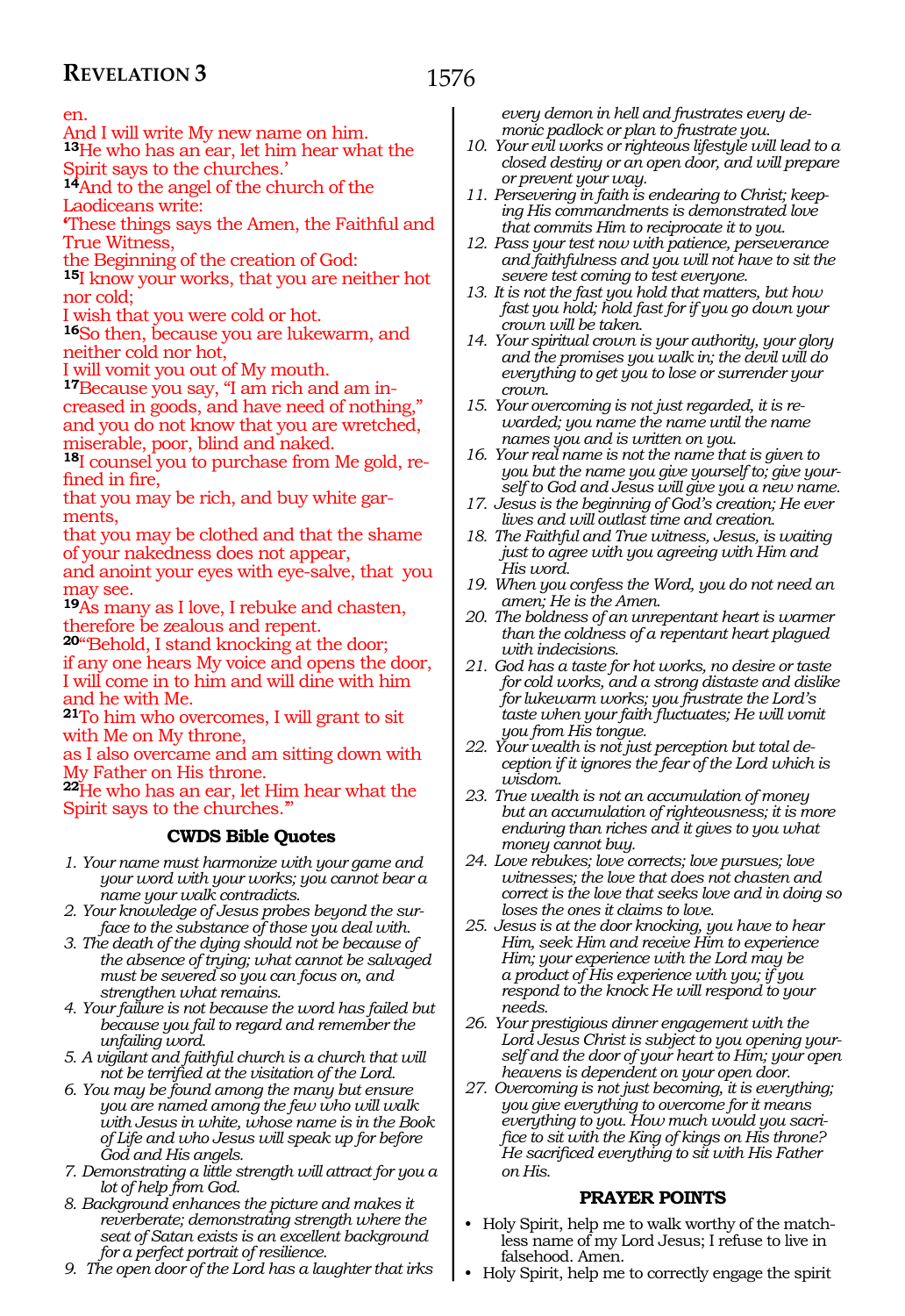of every person in my environment so I may guard Your deposits in me. Power of discernment, fall upon the church. Amen.

- By the power in the blood of Jesus Christ, I speak life into the spirit of every dying believer stung by sin. Amen.
- I will forever live and abide in the word of the living God. Jesus, help me never to lose sight of Your word. Amen.
- Lord Jesus, visit the church today; let us not be ashamed before You. Amen.

## **With no rest or break; day and night; night and day!**

**The four living creatures worshipped, say- ing, "Holy, holy, Lord God Almighty, who was and is and is to come!"** 

**Bowing down, the twenty-four elders cried, "You are worthy to receive power and glo- ry, the Creator of all creation!"**

**I was in the midst of the worship before His throne,**

#### **Continuous celebration of the greatness of our God.**

## REVELATION 4

**<sup>1</sup>**And after this I looked, and behold, a door was opened in heaven,

and the first voice which I heard was as if a trumpet was speaking with me,

saying, "Come up here and I will show you things which must take place after this."

**<sup>2</sup>**And I was in the Spirit immediately, and I beheld, a throne set in heaven, and One seated on the throne.

**<sup>3</sup>**And He who sat there was like jasper and also like a sardus stone in appearance. There was a rainbow all around His throne, like an emerald in appearance.

**<sup>4</sup>**And there were twenty-four seats around the throne as well.

And on the seats I saw twenty-four elders sitting, clothed in white robes,

and on their heads they had crowns of gold. **<sup>5</sup>**And lightning, thunder and voices proceeded from the throne.

And there were seven lamps of fire burning before the throne, which are the seven Spirits of God.

**<sup>6</sup>**Before the throne there was a sea of glass, like crystal, and in the midst of the throne, and around the throne were four living creatures full of eyes before and behind.

**<sup>7</sup>**And the first living creature was like a lion, the second living creature was like a calf, the third living creature had the face of a man, and the fourth living creature was like a flying eagle.

**<sup>8</sup>**The four beasts each had six wings and were full of eyes around and within.

They did not rest day or night, saying, "Holy, holy, holy, Lord God Almighty,

who was and is and is to come!"

**<sup>9</sup>**And when the living creatures give glory and honor and thanks to Him who sat upon the throne, who lives for ever and ever,

**<sup>10</sup>**the twenty-four elders fall down before Him who sits upon the throne;

and worship Him who lives forever and ever, and cast their crowns before the throne, saying,

**<sup>11</sup>**"You are worthy, You are worthy,

O Lord, to receive, glory and honor and power, for You created all things, and for Your pleasure they are and were created!"

**@***You are worthy, O Lord!*

*And as the sounds of worship resonated,*

*the voices resounded;*

*You are worthy, You are worthy,* 

*You are worthy, O Lord!*

## **CWDS Bible Quotes**

- *1. There is an access into eternity that gives you a viewpoint of time: past, present and future. It is the reality of the spirit world that facilitates the prophetic.*
- *2. If you can see the Lord on His throne praise is easy; He is awesome, awe-inspiring, fearsome, breath-taking, glorious and amazing; yet He can only be seen from the flesh with the eyes of the Spirit.*
- *3. The creatures seated on thrones around the throne of God with crowns of gold are not angels but elders; what is man?*
- *4. The seven Spirits of God assigned to the churches are lamps of fire burning before the throne of God continually; the fire of worship that sets the church alight burns directly on the altar before the throne of God.*
- *5. When you are blinded all you see is yourself, when you are full of eyes all you see is the Lord and His holiness; there is no acknowledgment without expression.*
- *6. Worship in heaven is a day and night, night and day affair; you cannot rest worship, for worship does not rest even when we are resting. God is always alert on your behalf.*
- *7. Those assigned to worship are those closest to the throne of God and those who carry the greatest glory; work your way into His heart and into His glory by living to worship.*
- *8. The angels cry holy, for He is; it is His character, His persona and His atmosphere.*
- *9. Glory is the aura of God's presence and the presence of His aura, therefore it defines where He is, where He lives and what He is clothed in. We experience glory in His presence.*
- *10. When you give God all the glory you acknowledge His. You give yours by casting your crown and everything you are and all you have attained, before Him.*
- *11. You wear your crown because you are a king; you cast your crown because He is King of kings; your kingship is spiritual; casting your crown is constant.*
- *12. You cannot honor with your lips what you do not live to honor with your life; the greatest honor anyone can give to God is complete obedience.*
- *13. His power is something you acknowledge: the power that created; the power that sustains; the power that determines, and your absolute powerlessness before Him.*

## **PRAYER POINTS**

• Thank You Father for opening Your world to us so we can understand Your awesomeness and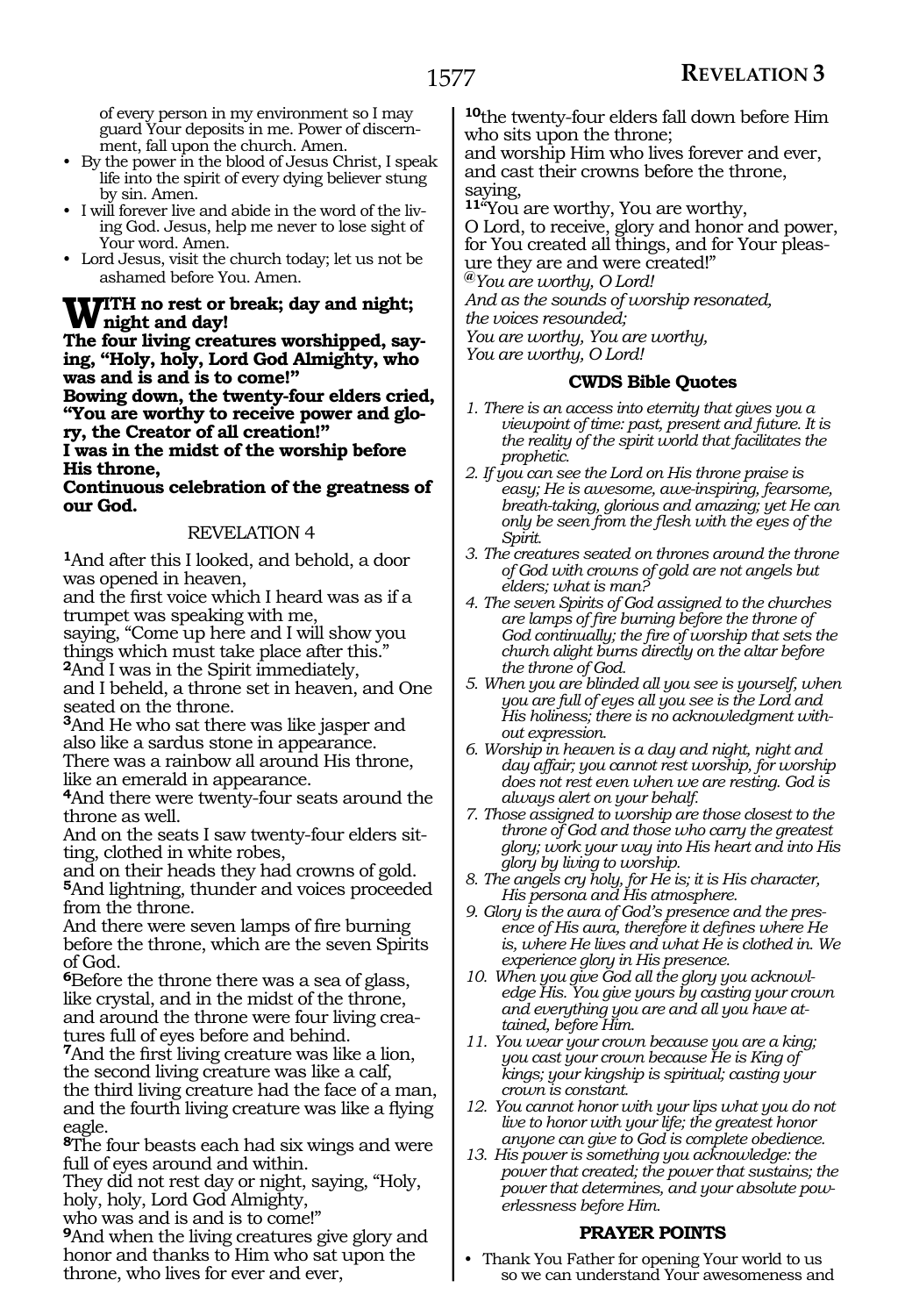surety. Amen.

- I stand before Your throne Father, on the glass sea with my knees shaking and I kiss Your feet. Amen.
- Thank You most high and holy God that there is a place for man before Your throne; and a constant place for our worship before You. Amen.
- Most High God, thank You that the church is not an institution in isolation; we are directly connected to Your throne. Let the holiness, sanctity and glory of Your presence in heaven be our daily experience on earth. Amen.
- Fill me with eyes Lord that I may see how beautiful, how glorious, how awesome, and how majestic You are. Amen.

#### **I**I was the Lamb v<br>
none other could. **t was the Lamb who was slain who stood, Who was worthy to take the book when**

**Sing Him a new song; we are redeemed by His blood.** 

**It was the Lamb who was slain who stood. It is the Lamb who was slain, yes He, who is worthy of wisdom and strength to receive,**

**Who before God the Father has made us kings and priests;**

## **It is the Lamb who was slain, yes He!**

## REVELATION 5

**<sup>1</sup>**And I saw in the right hand of Him who sat on the throne

a book that had writing inside and on the back and was sealed with seven seals.

**<sup>2</sup>**Then I saw a strong angel proclaiming with a loud voice,

"Who is worthy to open the book and to loose its seals?"

**<sup>3</sup>**And no man in heaven, nor on earth, neither under the earth,

was able to open the book, or even to look at it.

**<sup>4</sup>**And I wept much, because no man was

found worthy to open and to read the book, or to look at it.

**<sup>5</sup>**Then one of the elders said to me, "Do not weep, oh, weep not.

See, the Lion of the tribe of Judah, the Root of David, has prevailed,

to open the book and to loose the seven seals thereof."

**<sup>6</sup>**And I looked, and there in the midst of the throne of God

and of the four living creatures, and in the midst of the elders, stood a Lamb as if it had been slain,

having seven horns and seven eyes, which are the seven Spirits of God, sent forth into all the earth.

**<sup>7</sup>**Then He came and took the book out of the right hand of Him who sat on the throne.

**<sup>8</sup>**And when He had taken the book, the four living creatures and twenty-four elders fell down before the Lamb,

each having harps and golden vials full of incense, which were the prayers of the saints.

**<sup>9</sup>**And they sang a new song, saying: "You are able to take the book and to open its seals, for You were slain, and by Your blood You have redeemed us to God,

out of every tribe and tongue and people and nation.

**<sup>10</sup>**And have made us kings and priests to God, and we shall reign with You on the earth. You are able to take the book and to open its seals!"

**<sup>11</sup>**Then I looked and I heard the voice of many angels all around the throne,

and the living creatures and the elders, and their number was ten thousand times ten thousand,

and thousands of thousands,

**<sup>12</sup>**saying with a loud voice,

"Worthy is the Lamb who was slain, to receive power and riches and wisdom, and honor and strength and glory and blessings!

*Jesus, to You belong, power, riches, wisdom, strength, honor, glory and blessings!* 

Worthy is the Lamb who was slain."

**<sup>13</sup>**And every creature which is in heaven and on the earth and under the earth and such as are in the sea,

and all that are in them, I heard say in har- mony:

"Blessing and honor and glory and power be to Him who sits on the throne and to the Lamb forever and ever!"

**<sup>14</sup>**"Amen, amen!" I heard the four living crea- tures say.

And the twenty-four elders fell down at His feet,

and worshipped Him who lives forever and ever.

- *1. When everyone is accessed: the most glorious of spirits, the most decorated of flesh, the most exalted of angels or men with all they have attained and all their acclaims, they fall woefully short of the glory of Jesus.*
- *2. He was counted unworthy to live in the sight of men, yet He was the only one worthy to take the scroll from the hand of God and to open it.*
- *3. You cannot look into what you cannot look at; you cannot open up what is not opened to you; keep your eyes on Jesus and you can look through Him to the deep things of God.*
- *4. The Lion of the tribe of Judah, the Root of David, is titled as man and prevailed as man, not as spirit, to open the scroll that was relevant to man.*
- *5. The Lamb of God bears the scars of earth but the crown of glory; His eyes are the seven Spirits of God currently roaming the earth.*
- *6. Your prayers are not wasted even when they are ended or answered; it means so much that you have prayed that your prayers are collected and used in the highest order of worship in heaven as incense.*
- *7. Keep praying; there is no substitute for your prayers as incense offered on heaven's altar at the throne of God.*
- *8. Let the hours pass making something for an eternal cause and for eternal use; praying is not*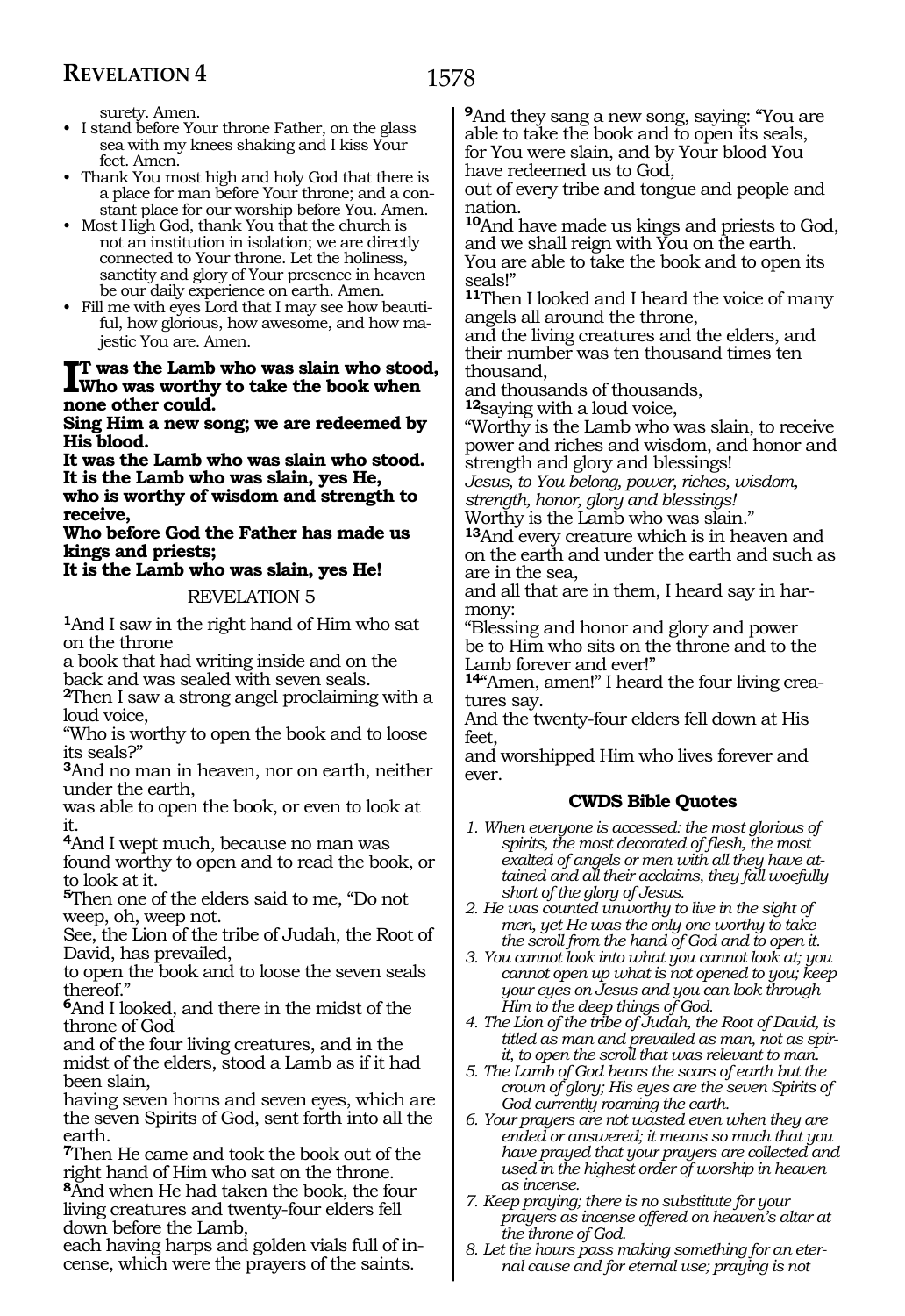*time-wasting, it is making incense on earth for use at the throne above all thrones.*

- *9. The angels can speak of His worth but only the elders (human) can speak of redemption by His blood. We are represented by His Son and we are included in representation at His throne (the elders).*
- *10. No tribe, nation or tongue is excluded, but not everyone is included, the redeemed are taken out of them.*
- *11. He reigns in heaven, we reign with Him in the earth; we present ourselves to Him and make the earth presentable to Him as we represent Him in the earth as kings and priests.*
- *12. A hundred million angels plus thousands upon thousands more, agree and loudly proclaim the Lamb who was slain is worthy to receive power, riches, wisdom, strength, honor, glory and blessings; let us not resist Him; give it all to Him.*
- *13. Every creature in heaven and earth, in the seas and everywhere else with or without voice, blesses, honors and glorifies Jesus loudly; we who have a voice should get vocal.*
- *14. Human worship of Jesus is represented in heaven at His throne by the elders, but should be presented on the earth by us; let us not be outdone by what is taking place above.*

## **PRAYER POINTS**

- Lord Jesus, to You be all the glory, the honor and the praise. Amen.
- Most glorious Lord, we find our value in Your eyes; thank You for persisting; thank You for prevailing. Amen.
- Holy Spirit, help me to see Jesus; I look to Him to access the deep secrets of the Most High God. Amen.
- Even in heaven Jesus, you bear a man's title; You identify with us so we may identify with You. I thirst for intimacy. Amen.
- Lamb of God, everything is open before Your eyes; teach us to order our ways before You in reverential fear. Amen.

## **ISAW peace taken from the earth as the**<br> **Learn and an ablack home, he held a noin**

**I saw one on a black horse, he held a pair of scales.**

**I heard the voice of the martyrs crying to God, and, yes, I saw Death and Hell. I saw the stars fall from heaven; I saw the moon turn to blood; Then I saw all the great men flee to the mountain;**

## **"Fall upon us," is what they said.**

REVELATION 6

**<sup>1</sup>**And I saw the Lamb open one of the seals and I heard one of the four living creatures saying with a voice sounding like thunder, "Come and see."

**<sup>2</sup>**And I looked and saw, a white horse. He who sat on him had a bow; and a crown was given to him.

And he went forth conquering and to conquer. **<sup>3</sup>**And when He had opened the second seal, I heard the second living creature say, "Come and see."

**<sup>4</sup>**And there went out another horse, fiery red.

And power was given to the one who sat on it to take peace from the earth,

and that men should kill one another.

And there was given to him a great sword. **<sup>5</sup>**When He opened the third seal,

I heard the third living creature say, "Come and see!"

So I looked and beheld, a black horse,

and he who sat on him had a pair of scales in his hand.

**<sup>6</sup>**And I heard a voice in the midst of the four living creatures say,

"A measure of wheat for a penny and three measures of barley for a penny; see that you do not damage the oil and wine."

**<sup>7</sup>**When He had opened the fourth seal, I heard the voice of the fourth living creature saying, "Come and see."

**<sup>8</sup>**And I looked and beheld a pale horse, and the name of him who sat on him was Death, and Hell followed with him.

And power was given to them over a fourth of the earth, to kill with hunger, with the sword, with death and with the beasts of the earth.<br> $9<sub>And</sub>$  when  $H_2$  is  $1<sub>z</sub>$ . **<sup>9</sup>**And when He had opened the fifth seal, I saw

under the altar the souls of those who had been slain for the word of God

and for the testimony which they fervently held.

**<sup>10</sup>**And they cried with a loud voice, saying, "How long, O Lord, holy and true,

until You judge and avenge our blood on those who dwell on the earth?"

**<sup>11</sup>**Then each of them was given a white robe; and it was said to them that they should rest for a little while longer

until the number of their fellow-servants and their brethren that should be killed as they were, was completed.

**<sup>12</sup>**And I looked and when He opened the sixth seal, behold, there was a great earthquake; and the sun became black as a sackcloth of hair,

and the moon became like blood.

**<sup>13</sup>**And the stars of heaven fell to the earth, as the fig tree casts her young figs when it is shaken by a mighty wind.

**<sup>14</sup>**And the sky then receded as a scroll when it is rolled up,

and every mountain and island was moved out of their places.

**<sup>15</sup>**And the kings of the earth, the great men, the rich, the chief captains, the mighty men, every slave and every free man, hid themselves in the rocks of the mountains and in the caves,

**<sup>16</sup>**and said to the mountains and rocks, "Fall on us and hide us from the face of Him who sits upon the throne and from the wrath of the Lamb!

**<sup>17</sup>**For the great day of His wrath has come and who is able then to stand?"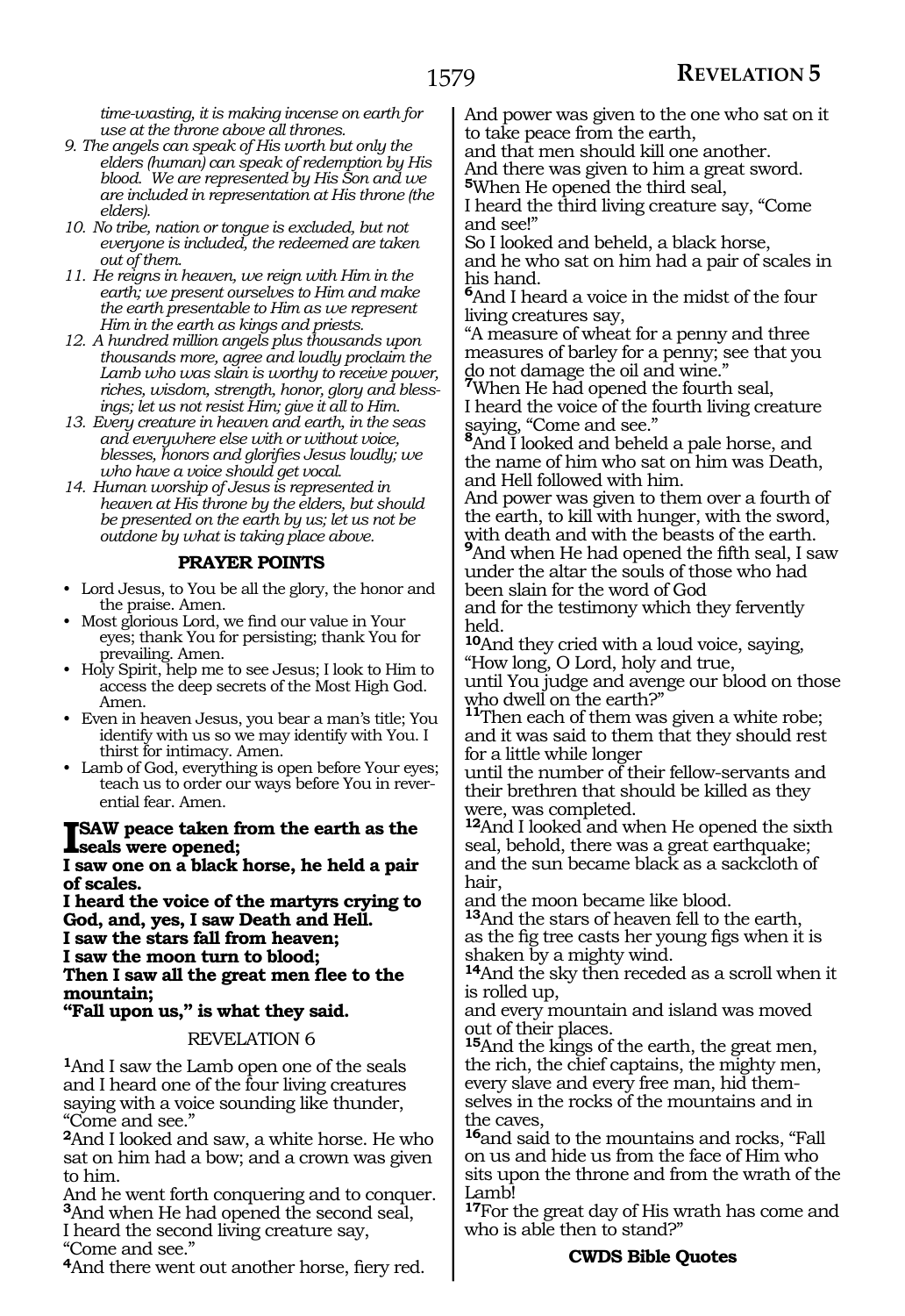- *1. The word is so alive and active in the spirit realm that removing the seals from the scroll causes the word of the scroll to be animated with living breathing moving creatures.*
- *2. The prophetic word of God relating to end times wars and destruction of the heavens and earth are already fulfilled in the spiritual realm but are sealed, waiting for the Lamb to remove the seals.*
- *3. Even in the present wars we should appreciate peace for it is not yet taken from the earth; there is a time to come when peace will be taken and the distant wars will become present, every day, personal and very brutal.*
- *4. The earth will see severe economic hardship that will be released by the unsealing of the black horse which the earth will not see, but everything that happens in the physical world is directly influenced and impacted by the unseen.*
- *5. Wars will bring out the beast in humans to kill each other, but the angel of Death will release plagues and stir up wild beasts against humans.*
- *6. The bones of martyrs for the faith are lying harmlessly in the graves, but their souls are alive and vocal under the altar in heaven where their voices are more fearsome, crying for the avenging of their blood.*
- *7. We live for what we believe and die for the belief we live for; we are not the first and we will not be the last, for grace will last until they have slain the last to complete the number of martyrs.*
- *8. The death of the faithful for Christ is not the absence of God but the presence of God and the working of His divine wisdom. He already knows the exact number of martyrs and is bound to that knowledge before He takes decisive action. Be careful how you point accusations at believers suffering for faith.*
- *9. When the word that holds the stars in place is removed, the word that speaks the end of days will stand and falling stars will be like falling fruits on the land; only humongous and at great velocity.*
- *10. Wisdom is to place confidence in God now, for our confidence in this world will be rolled away when the sky is rolled up like a scroll and all the landmarks are moved out of place.*
- *11. The glory of riches and might is in its promise of security; when that promise is taken then life loses its glory and death becomes most attractive.*
- *12. Fear the face of the living God or face the fear that money or prestige cannot shield you from.*

## **PRAYER POINTS**

- Righteous Father, help me to see that Your word is as living and as real as everyday life, in the name of Jesus. Amen.
- Jesus, I believe Your word; I align myself with every word of prophecy. Amen.
- Prince of peace; You are my peace. I speak peace to my generation, in the name of Jesus.
- My Father, shield me from the hidden arrows of the enemy and the unseen plagues, in the name of Jesus.
- Holy Spirit, let your comfort flood the hearts of everyone who is suffering for the faith this minute; be their consolation and their joy from eternity. Amen.

**HAVE** you been through tribulation<br> **Have you stand?**<br>
Well you will week you nakes white **Well, you will wash your robes white in the blood of the Lamb. Multitudes are before Him of every nation, tribe and tongue, Angels bowing down and crying, "To You be blessings, honor, power and wisdom!" Judgment is surely coming,** 

**But the angels are restrained by an appeal; Holding the winds they remain standing Until the saints of God are sealed.**

#### REVELATION 7

**<sup>1</sup>**And after these things I saw four angels were standing at the four corners of the earth, holding the four winds of the earth, that the wind should not blow on the earth, on the sea, or on any tree.

**<sup>2</sup>**And I saw another angel ascending from the east, having the seal of the living God, and he cried with a loud voice to the four angels to whom it was granted to harm the earth and the sea,

**<sup>3</sup>**saying, "Do not harm the earth, neither the sea, nor the trees, until we have sealed the servants of God in their foreheads."

**<sup>4</sup>**And I heard the number of those who were sealed.

One hundred and forty-four thousand of all the tribes of the children of Israel were sealed. **<sup>5</sup>**Of the tribe of Judah, twelve thousand were sealed;

**<sup>6</sup>**of the tribes of Reuben, Gad and Asher twelve thousand each were sealed; **<sup>7</sup>**of the tribes of Naphtali, Manasseh and Simeon, twelve thousand each were sealed.

**<sup>8</sup>**Of the tribes of Levi, Issachar and Zebulun twelve thousand each were sealed;

of the tribe of Joseph and of Benjamin twelve thousand each were sealed.

**<sup>9</sup>**After this, I looked and saw a great multitude which no man could number, of all nations, tribes, people and tongues standing before the throne and before the Lamb, clothed with white robes, all having palms in their hands. **<sup>10</sup>**And they cried, saying with a loud voice, "Salvation belongs to our God who sits upon the throne, and to the Lamb!"

**<sup>11</sup>**Then all the angels stood around the throne and the elders and the four living creatures and they fell on their faces before the throne and worshipped God,

**12**saying, "Amen! Blessing and glory and wisdom; thanksgiving and honor and power and might,

be unto our God forever and ever. Amen!" **<sup>13</sup>**Then one of the elders answered, saying to me,

"Who are these that are arrayed in white robes and where are they from?"

**<sup>14</sup>**And I said to him, "Sir, you know." So he said to me,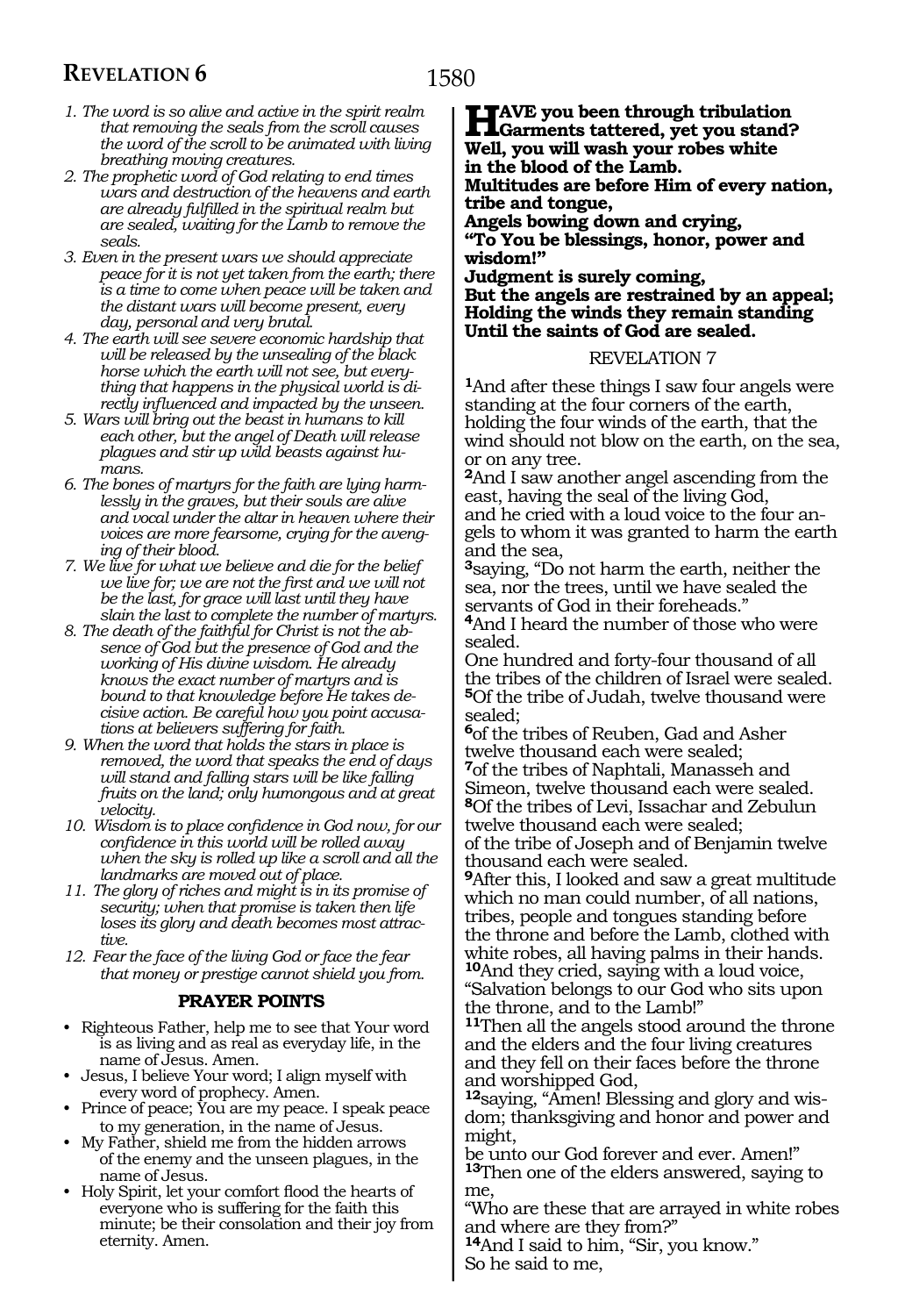"These are those who came out of great tribulation and have washed their robes, and made them white in the blood of the Lamb.

**<sup>15</sup>**Therefore they are before the throne of God and serve Him day and night in the temple. And He who sits on the throne will dwell among them.

**16**They shall neither hunger nor thirst anymore.

The sun shall not smite them, nor any heat; **<sup>17</sup>**"For the Lamb who is in the midst of the throne shall feed them and lead them to living fountains of water.

And God shall wipe away every tear from their eyes!"

*@He will take every heartache, every sorrow, every pain,*

*for God shall wipe away, all tears from the eyes.*

## **CWDS Bible Quotes**

- *1. You cannot hold the winds in your hands but you appreciate its cooling effect on the land; angels will one day hold all four winds so the absence will be appreciable and the presence of judgment formidable.*
- *2. The earth has sealed its fate but God will seal the faithful so they will escape.*
- *3. Israel was separated by covenant but only a remnant, a selection of 12,000 from each tribe was sealed, for covenant will keep you but only the blood of the Lamb can seal you.*
- *4. The judgment of the earth will not stop the church; instead it will be real church for the saints of every nation before the tangible throne of the living God.*
- *5. Our faithfulness and the grace of the Lord will take us through trials, but only the blood of the Lamb qualifies us for the throne.*
- *6. Acknowledge it so it may express you to the place where you will stand before the throne and express it: salvation belongs to God on the throne, and to the Lamb.*
- *7. You will never appreciate salvation until you take a picture of it, standing before the throne of God; be sure to be in that picture.*
- *8. Serve Him day and night now, in preparation for the day you will serve Him night and day in His temple. If earth is not your preparation for heaven then you will be unprepared and out of place should you get there.*
- *9. Archangels and the elders agree with the worship of the saints concluding that blessings, glory, honor, wisdom, thanksgiving, power and might, belong to God. They start by saying Amen! Our worship is an amen, agreeing with the archangels. Let us tune in to the frequency of heaven and not allow angels to exceed us in frequency.*
- *10. We dwell in His presence until we are present where He dwells, and until He dwells in Person, not just presence, among us.*
- *11. Spirits have no need for physical food, nor are they affected by temperature; there will be no more hunger or thirst or negative feeling.*
- *12. Never so alive and free as drinking from fountains of living water.*
- *13. You are never out of a cry even if you are cried out, for you will enter the place where you cry no more, God will wipe your tears away; your cry*

*is heard and settled.*

## **PRAYER POINTS**

- Thank You Father for the basic things in life; I refuse to take the wind for granted. Amen.
- Merciful Father, I am looking for a city, not made with hands, whose builder and maker is God; I refuse to build my hope on this life. Amen.
- Thank You Jesus for the blood of the new covenant by which I am sealed. Amen.
- Lord Jesus, You have perfected me in trials; I will live and declare Your truth. Amen.
- Salvation belongs to God on the throne and to the Lamb; I am saved by the blood of Jesus. Amen.

## **WOE, Woe! These are times when si-**<br>**Whene the see tyme to blood Where the sea turns to blood,**

**And there are three trumpets yet to sound! The prayers of the saints are offered with incense;**

**There is lightning, thunder and quake, The waters became deathly bitter, and yes, half an hour of silence—disaster is about to break.**

## REVELATION 8

**<sup>1</sup>**And when he had opened the seventh seal, there was silence in heaven about half an hour.

**<sup>2</sup>**And I saw the seven angels who stand before God, and to them were given seven trumpets. **<sup>3</sup>**Then another angel, having a golden censer, came and stood at the altar.

Much incense was given to him there, that he should offer it with the prayers of all the saints upon the golden altar which was before the throne.

**<sup>4</sup>**And the smoke of the incense, with the prayers of the saints, ascended up before God out of the hand of the angel.

**<sup>5</sup>**Then the angel took the censer and filled it with the fire from the altar, and cast it upon the earth.

And there were voices, lightning and thundering and earthquakes.

**<sup>6</sup>**And the seven angels who had the seven trumpets prepared themselves to sound. **7**The first angel sounded: and hail and fire followed mingled with blood,

and these were thrown upon the earth. And a third of the trees were burnt, and the green grass was burnt up.

**<sup>8</sup>**Then the second angel sounded:

and what looked to be a great mountain, burning with fire was thrown into the sea,

and a third of the sea became blood.

**<sup>9</sup>**And a third of all living creatures in the sea died,

and a third of the ships were destroyed. **<sup>10</sup>**Then the third angel sounded:

and a great star fell from heaven, burning as like a torch,

and it fell on a third of the rivers and on the fountains of waters.

**<sup>11</sup>**And the name of the star is Wormwood;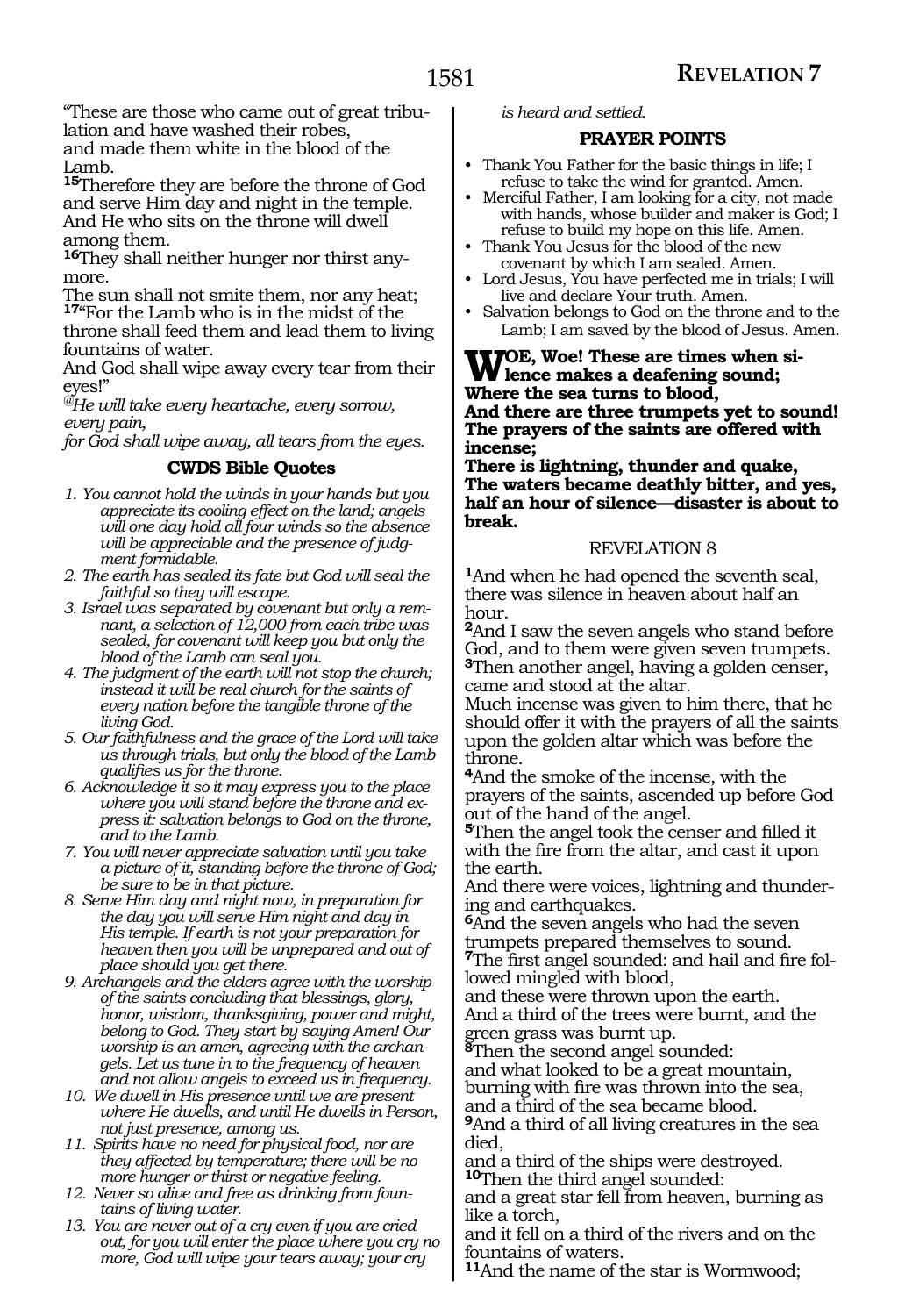and a third part of the waters became wormwood,

and many men died from the water, because it was made bitter and poisoned.

**<sup>12</sup>**Then the fourth angel sounded, and a third of the sun was smitten,

a third of the moon, and a third of the stars, so that a third of them were darkened.

A third of the day did not shine and likewise the night.

**<sup>13</sup>**And I observed and heard an angel flying through the midst of heaven, saying with a loud voice;

"Woe, woe, woe to the inhabitants of the earth because of the remaining voices of the trumpet of the three angels yet to sound!"

## **CWDS Bible Quotes**

- *1. Silence in heaven is deafening on earth; for Love is always speaking on behalf of men; when heaven gets quiet nothing stands between the earth and judgment.*
- *2. Heaven is always a continual vocal praise and worship centre; the only time heaven is recorded to ever go silent is for the opening of the seventh seal.*
- *3. Judgment delayed is not judgment denied; the prayers of the saints will be offered up to God with the incense offering, by angels, at the time of judgment.*
- *4. Your prayers never die; they are offered up before the Most High God and carry your aroma distinct from the smoke of the incense that rises up to God.*
- *5. The earth will be censured with thunder, lightning and earthquakes as never been seen before when the censer of the altar used to offer the prayers of the saints is cast down to earth with fire.*
- *6. As the seven angels sound their trumpets in heaven, judgment on earth will be systematic; it will be judgment prepared and released as God's wrath is unleashed.*
- *7. If at the sound of one angel a third of the trees and grass is scorched, then our confidence in the earth is not sound.*
- *8. Fire anywhere is dangerous and destructive, but it is most feared by demonic spirits and occultists. A mountain of fire is punishing, even in the sea that is full of water.*
- *9. To defeat an enemy quickly you attack their water supply; one star from heaven, Wormwood, made the waters bitter, effectively broke the spirits of everyone and caused the death of many.*
- *10. When God is about to do something new He releases a sound; there is a sound that even the sun, moon and stars cannot resist; they lose their glow.*
- *11. Appreciate the Light of the world for you have no assurance of the lights that shine on earth even from the heavens; one day the darkness of the times will reflect in the darkness of the days and night as the sun and moon lose their rotation.*
- *12. Fear God and anticipate His return, or tremble in terror at the blowing of the trumpet.*

## **PRAYER POINTS**

• Merciful Father, release Your hand of power to

change lives in this generation. Amen.

• Holy Spirit, stir the hearts of the saints to fervent prayer even in their most severe test. Amen.

- Let the power to pray until things change, rest in the spirits of the youths of this generation; in the name of Jesus.
- Wisdom to fear God and to run into the safety of His salvation, fall upon this generation. Amen.
- My hope, my life and my confidence in is You Lord Jesus; I will build my investment in glory. Amen.

## **Will you repent of the works of your hands?**

**Do the things you attest to make you think a second?**

**Men seeking death like treasure, but death they cannot find;**

**Tormenting locusts; make them wish they could die.**

**Stings like a scorpion, torment for three months at a time,**

**yet they did not repent of the works of their hands.**

**Four angels were loosed, prepared for that day,**

**Horses with heads of lions and fiery breastplates.**

**It was their mission to kill one-third of man,**

#### **Yet they still did not repent of the works of their hands!**

## REVELATION 9

**<sup>1</sup>**Then the fifth angel sounded:

and I saw a star fall from heaven to the earth. To him was given the key to the bottomless pit.

**<sup>2</sup>**And he opened the bottomless pit, and smoke arose out of the pit, like the smoke of a great furnace,

so the sun and the air were darkened because of the smoke from the pit.

**<sup>3</sup>**And out of the smoke, locusts came upon the earth.

And to them was given power, just as the scorpions of the earth.

**<sup>4</sup>**And they were commanded not to harm the grass, or any green thing, or any tree,

but only the men who do not have the seal of God on their foreheads.

**<sup>5</sup>**And they were not given the authority to kill them but that they should torment them for five months.

And their torment was as the torment of a scorpion; as the piercing pain when it strikes a man.

**<sup>6</sup>**In those days men will seek death, but will not find it;

they will desire to die but death will flee from them.

**7**And the shapes of the locusts were like horses prepared for battle.

On their heads were, what appeared to be, crowns of gold,

and their faces were like the faces of men.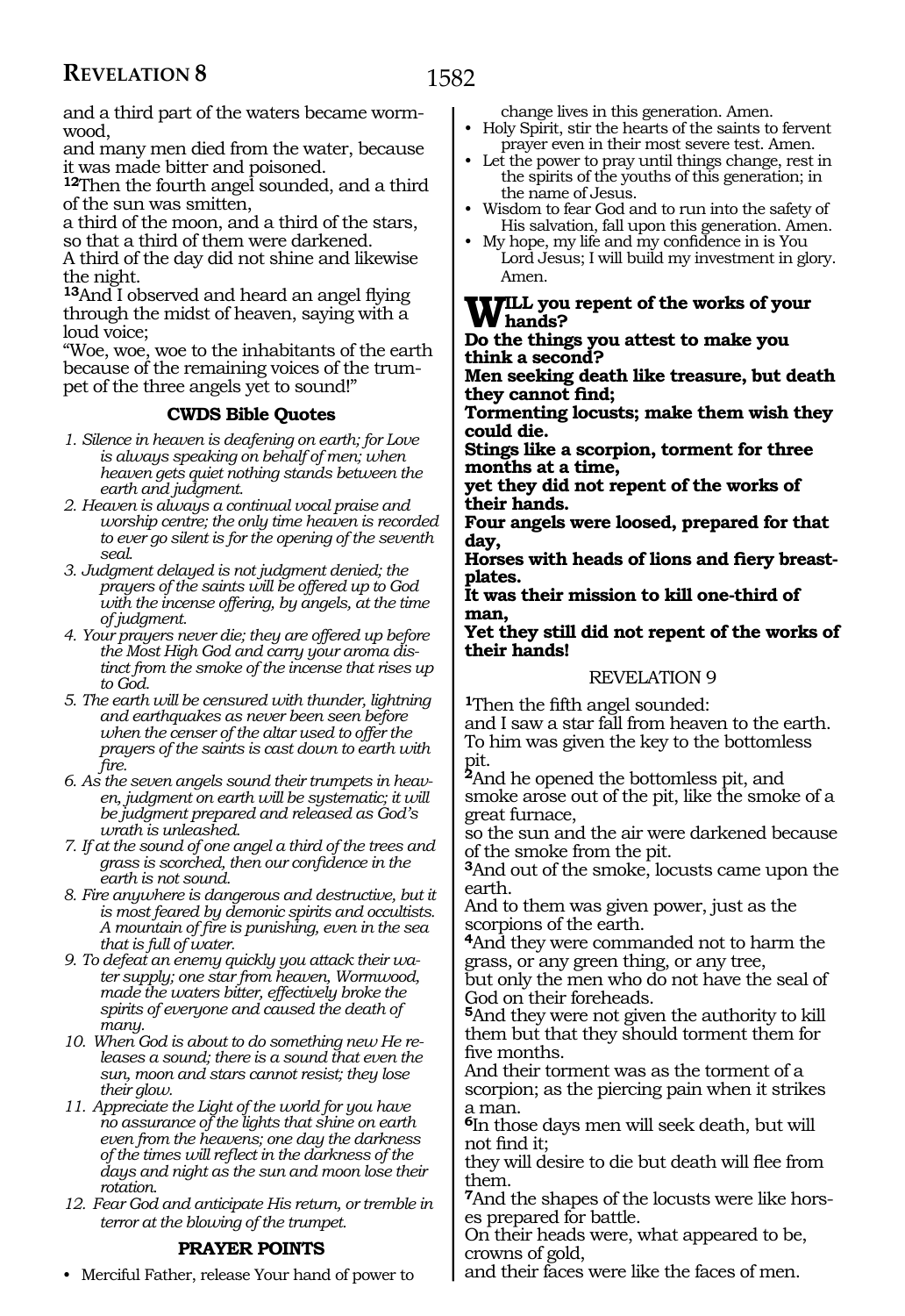**<sup>8</sup>**They had hair like the hair of women, and their teeth were like the teeth of lions.

**<sup>9</sup>**And they had breastplates, like breastplates of iron,

and the sound of their wings was like the sound of chariots with many horses running into battle.

**<sup>10</sup>**They had tails like the tail of a scorpion, and there were stings in their tails.

They had power to hurt men for five months. **<sup>11</sup>**And over them they had a king, the angel of the bottomless pit, whose name is Abaddon in Hebrew and Apollyon in Greek.

**<sup>12</sup>**One woe is past; behold, there are still two more woes to come.

**<sup>13</sup>**And the sixth angel sounded:

and I heard a sound; a voice from the four horns of the golden altar before God,

**14**saying to the sixth angel who had the trumpet,

"Release the four angels who are bound at the great river Euphrates!"

**<sup>15</sup>**So the four angels who were prepared for the hour and day and month and year were set loose to kill a third of men.

**16**Now the number of the army of the horsemen was two hundred million; I heard the number of them,

**<sup>17</sup>**and I saw the horses in the vision; those who sat on them had breastplates of fire, and of brimstone and jacinth;

and the heads of the horses were like the heads of lions,

and out of their mouths came smoke, fire and brimstone.

**<sup>18</sup>**By these three plagues a third of all men were killed;

by the fire and smoke and brimstone, which came out of their mouths.

**<sup>19</sup>**For their power is in their mouths and in their tails;

for their tails were like serpents, having heads, and with them they do harm.

**<sup>20</sup>**And the rest of mankind who were not killed by these plagues,

saw all the destruction, yet did not repent of the works of their hands,

that they should not worship devils and idols of gold, silver, brass, wood and stone,

which neither can see nor hear nor walk. **<sup>21</sup>**Neither did they repent of their murders,

or their sorceries, or their thefts or their fornication.

No, they did not repent of the works of their hands!

## **CWDS Bible Quotes**

- *1. At the sound of the trumpet, stars fall, or rather are released on assignment; to one such star (angel) was given the key of the bottomless pit.*
- *2. The bottomless pit is best never opened; you will be horrified at what you find there, terrified at what comes out of there and should be completely petrified at the thought of spending time, or rather, spending eternity there.*
- *3. If smoke from the bottomless pit, opened just a little, is enough to blot out the sun, can you imagine the smoke and fire that is in store for those going there?*
- *4. Actively pursue the seal of God for the locusts from the bottomless pit are not ordinary; they are monsters of misery: human face; woman's hair, horse's body and stinging tail. The sound of the locusts is enough to terrify; the sight enough to petrify.*
- *5. Even destructions have an order, and plagues are supervised by principalities, in the spirit world. Understand the spiritual significance of every physical encounter you experience in these endtimes.*
- *6. The most fearsome of plagues to the most hardened of sinners; the plagues that came did astronomical damage and caused miserable destruction and wide-scale deaths and left; yet the hardened hearts of sinners outlasted them and remained; they did not repent.*
- *7. A fearsome army of fire-breathing horse like creatures with lion-heads who spat plagues of brimstone, fire and smoke, destroyed one-third of mankind but was resisted by sin-breathing humans.*
- *8. The judgment of sin is in part to excite repentance, but the commitment to sin can be so full and hearts so resistant, it incites God to full measure.*
- *9. The stench of sin has more appeal to sinners than the fear of the stick ( judgment). If it gets hard, look to God, perhaps He is just trying to get your attention with a taste of what is approaching on your horizon.*
- *10. If what comes out of the bottomless pit is so horrible, who wants to go in to see what it is like inside and what is left inside? Do not gamble your soul for another minute.*
- *11. Hardness of heart is the devil's craft; you do not have power to change even if you desired; surrender to Jesus now!*
- *12. After the seventh angel, the end shall be revealed to show the end that has been spoken about from the beginning; the end is spoken about from the beginning of the process and so the process must end to reach the end that has already been spoken of.*

## **PRAYER POINTS**

- The power belongs to You, O Lord; judgment belongs to You alone. Amen.
- Heavenly Father, I will walk before You always with a perfect heart; I will walk worthy of my eternal hope. Amen.
- By the power in the blood of Jesus, I consecrate myself daily and hold fast to my eternal hope. I stubbornly refuse the Lake of Fire. Amen.
- Righteous Father, I bear Your seal in my body; I tremble at the thought of the terrors the disobedient and unbelieving will face. Amen.
- Merciful Father, give me a tender heart, pliable to correction and feet to walk softly before You always. Amen.

**RAINBOW** on his head; his face was **like the sun;**

**One foot was on the earth and on the sea he had one.**

**He spoke marvellous things that I had to seal.**

**He gave me a little book, bitter to the soul**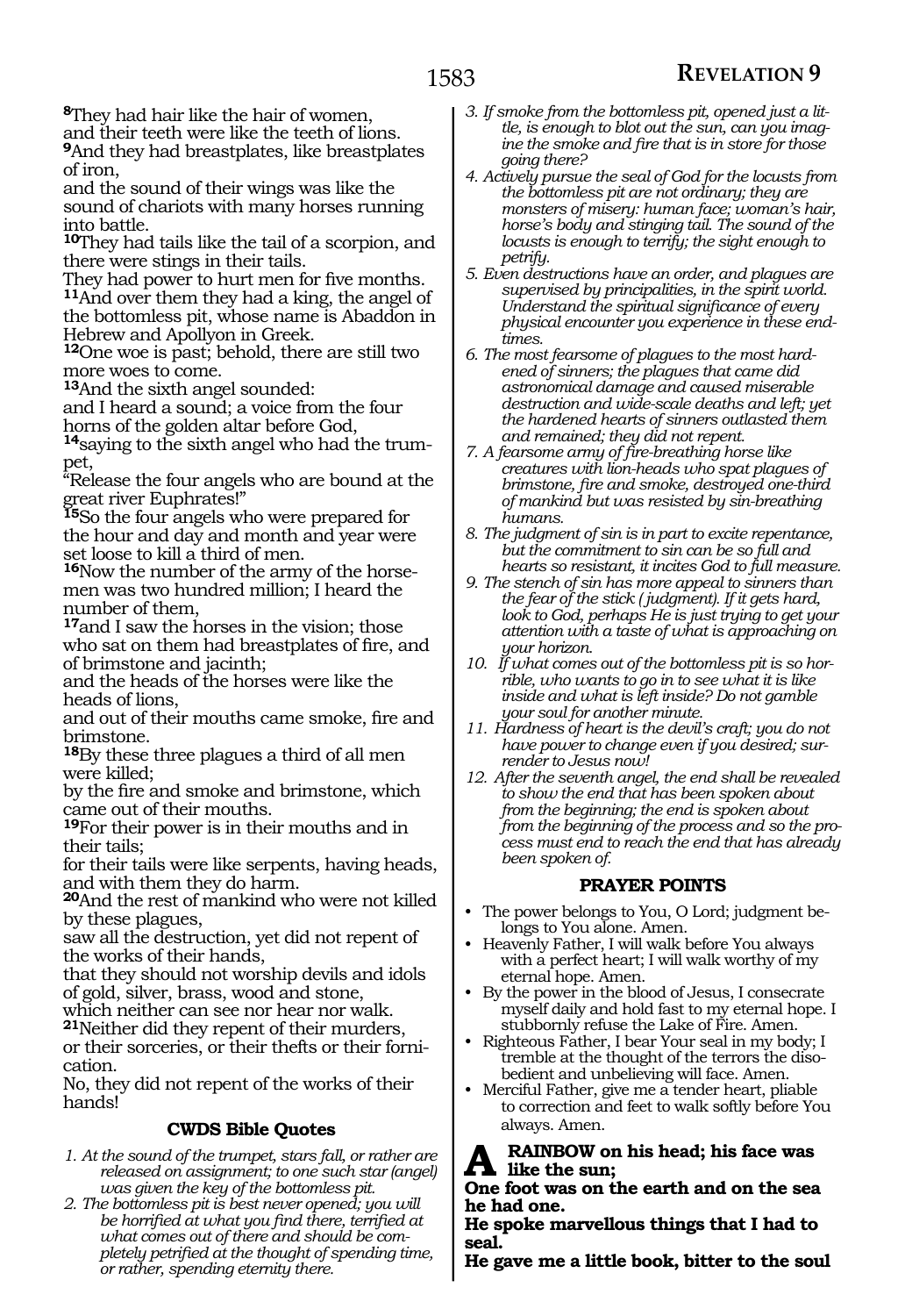#### **but on the tongue sweet. For I was yet to prophesy before nations and tongues!**

## REVELATION 10

**<sup>1</sup>**And I saw another mighty angel coming down from heaven, clothed with a cloud. His face was like the sun; upon his head was a rainbow and his feet like pillars of fire. **<sup>2</sup>**He had a little book open in his hand.

He set his right foot on the sea, and his left on the land,

**<sup>3</sup>**and cried with a loud voice, like the roaring of a lion.

Seven thunders uttered their voices when he cried out.

**<sup>4</sup>**When the seven thunders had uttered their words, I was about to write;

but I heard a voice from heaven saying to me, "Seal up the things which the seven thunders uttered, and do not write them!"

**<sup>5</sup>**The angel who I saw standing on the sea and on the land lifted his hand to heaven,

**<sup>6</sup>**and he swore by Him who lives forever and ever, who created heaven and all the things that are in it, and the earth and all things therein, and the sea and all things that are in it, that there should be no more delay.

**7**But in the days of the sounding of the seventh angel,

when he shall begin to sound, the mystery of God will be finished

as He declared to His servants the prophets. **<sup>8</sup>**Then the voice I heard from heaven spoke to me again and said,

"Go and take the little book which is open in the hand of the angel who stands on the sea and on the land."

**<sup>9</sup>**So I went to the angel and I said to him, "Give me the little book."

And he gave it to me and said, "Take it, and eat it;

it will make your stomach bitter, but it will be as sweet as honey in your mouth!"

**<sup>10</sup>**Then I took the little book out of the angel's hand and ate it,

and it was as sweet as honey in my mouth, but as soon as I had eaten it, my stomach became bitter.

**<sup>11</sup>**And He said to me, "You must prophesy again before many peoples, nations, tongues and kings."

## **CWDS Bible Quotes**

*1. Angelic activities can be fearsome or awesome depending on which side you are on.*

*2. Any thing or person that has access to the Person of the Lord our God should be feared and revered; how much more the presence of God Himself.*

*3. Not everything you hear is to be shared; some things that are revealed are to be sealed until or unless God gives the instruction to release.*

*4. God is not just an administrator He is the creator and owner of the heavens, the earth, the sea* 

*and everything in it; He has the power to do whatever He desires with it.*

*5. Even the endless resistance to God has an end.*

- *6. The sound of the seventh angel is the final sound; there will be no more sounding again.*
- *7. The word of God is sweet to the mouth, but the reality of judgment in the word is bitter to the stomach. You cannot eat the entire word of God and not be amazed at its sweetness to the tongue and the bitterness that the knowledge of sin and judgment creates in the stomach.*
- *8. Prophecy is not just something you eat, it is something you regurgitate.*
- *9. The mystery of the prophetic comes from the Living Word inside you and your sensitivity to Him.*

## **PRAYER POINTS**

- Heavenly Father, open my eyes to the things of the Spirit; show me Your awesome glory. Amen.
- My Father my God, I hold Your ministers and prophets in high regards; and I tremble in awe of You. Amen.
- Holy Spirit, make me trustworthy with the revelations of my Father. Amen.
- King of Glory, You are absolutely amazing; all the power belongs to You. Amen.
- By the power in the blood of Jesus, I speak wisdom for repentance into the hearts of sinners, in the name of Jesus.

## ARE you rejoicing because it is said,<br> **A**<sup>ta</sup>The two prophets who witnessed of **God are dead"?**

**Oh! Are you astonished, now you see them rise,**

**Giving glory to God as they pierce the skies?**

**Or should you rather rejoice that the kingdoms of the world** 

**Are become the kingdoms of the Lord and His Christ?**

## **He shall reign forever! Amen.**

#### REVELATION 11

**<sup>1</sup>**And there was given me a reed, like a rod, and the angel of God stood and said, "Rise and measure the temple of God, the altar and those who worship there. **<sup>2</sup>**But leave out the court outside the temple, do not measure it, for it is given to the Gentiles. And they shall tread the holy city under foot for forty-two months.

**<sup>3</sup>**"And I will give power to My two witnesses, and they will prophesy twelve hundred and sixty days clothed in sackcloth."

**<sup>4</sup>**These are the two olive trees and the two candlestands standing before the God of the earth.

**<sup>5</sup>**Now, if anyone wants to do them harm, fire will proceed out of their mouth and devour all their enemies.

And if anyone wants to hurt them, he will be killed in this manner.

**<sup>6</sup>**They have power to shut up heaven, so that in the days of their prophecy it does not rain, and power over waters to turn them to blood,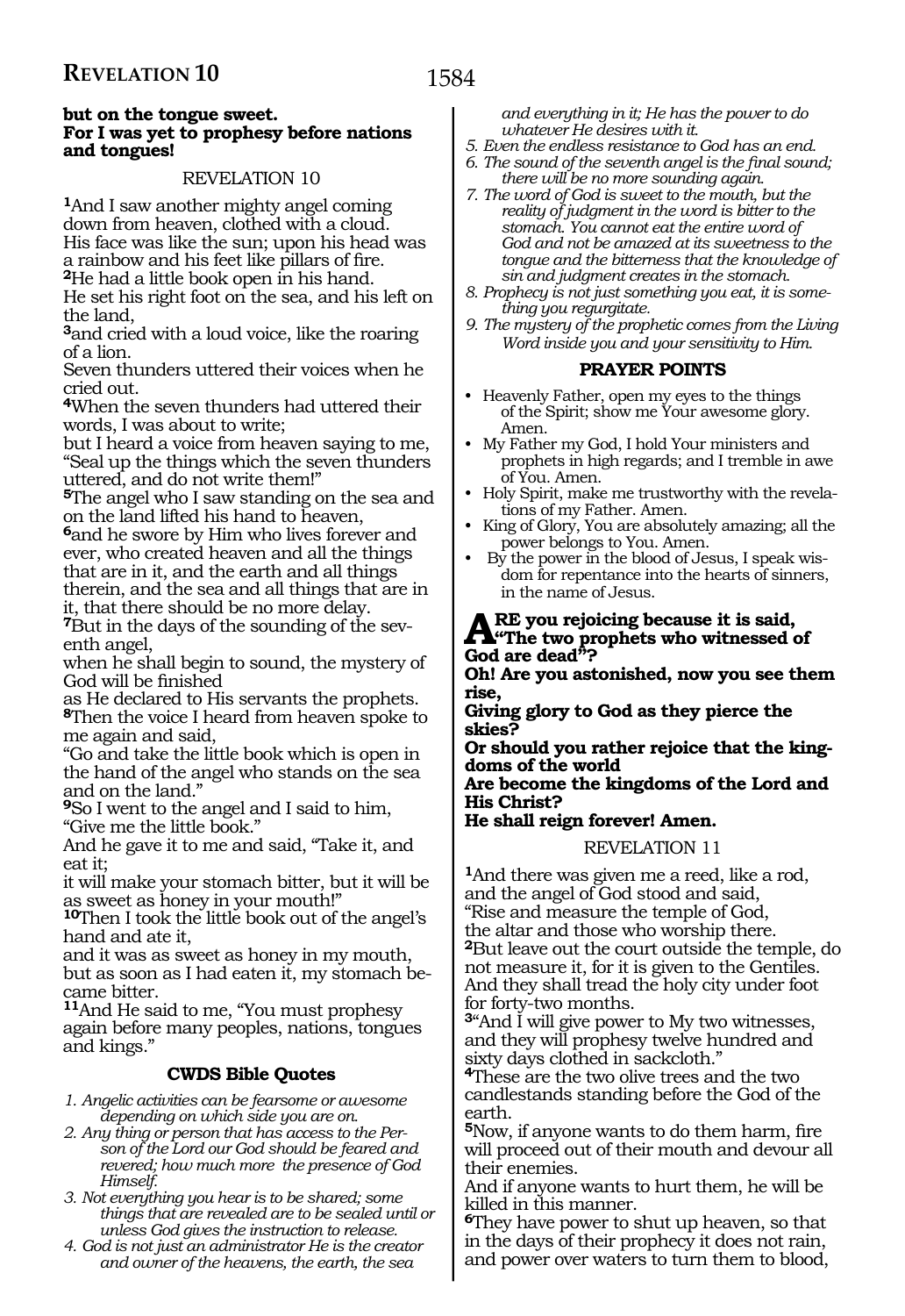and to strike the earth with all plagues, as often as they desire.

**<sup>7</sup>**When they finish their testimony, the beast who ascends out of the bottomless pit will make war against them, overcome them and kill them.

**<sup>8</sup>**And their dead bodies will lie in the streets of the great city,

which spiritually is called Sodom and Egypt, where our Lord was also crucified.

**<sup>9</sup>**And those from the peoples, tribes, tongues and nations will see their dead bodies three and a half days,

and not allow their bodies to be put in graves. **<sup>10</sup>**And those who dwell on the earth will rejoice over them, make merry

and send gifts to one another, because these prophets tormented those who dwell on the earth.

**<sup>11</sup>**Now after three and a half days, the spirit of life from God entered them, and they revived and stood on their feet,

and great fear fell on all who saw them. **<sup>12</sup>**And they heard a great voice from heaven telling them, "Come up here!"

And they ascended up to heaven in a cloud, and their enemies saw them, amazed.

**13**In that same hour, there was a great earthquake, and a tenth part of the city fell. In the earthquake seven thousand people were killed, and those who remained were afraid and gave glory to the God of heaven.

**<sup>14</sup>**The second woe is passed; behold the third woe comes quickly.

**<sup>15</sup>**And the seventh angel sounded:

and there were great voices in heaven, saying, "The kingdoms of this world have become the kingdoms of our Lord and of His Christ, and He shall reign forever and ever!"

**<sup>16</sup>**And the twenty-four angels who sat before God on their seats fell down on their faces and worshipped God,

**<sup>17</sup>**saying, "We give You thanks, O Lord, God Almighty,

the One who is and who was and who is to come,

because You have taken Your great power and have reigned.

**<sup>18</sup>**The nations were angry, and Your wrath has come,

and the time of the dead, that they should be judged,

and that You should reward Your servants the prophets and the saints

and those who fear Your name, both small and great,

and should destroy those who destroy the earth.'

**<sup>19</sup>**And after this the temple of God was opened in heaven,

and the Ark of His covenant was seen in His temple.

And there was lightning and voices and thundering, an earthquake and great hail.

## **CWDS Bible Quotes**

- *1. The three and a half years of tribulation is not by leisure or surprise, the holy city has been measured to the antichrist.*
- *2. The times may be void of worship but it will never be without a witness.*
- *3. Your dedication to witnessing makes you like olive trees before God and lamp-stands in His presence. Keep your lights shining and your lamps supplied with oil.*
- *4. The prophetic anointing will always be twined with power to protect and validate the prophet for his assignment; the darkness of the age required the two witnesses to have supreme power for protection and validation.*
- *5. The beast from the bottomless pit and his henchmen are always aggravated against the prophetic and the other five-fold ministries, but is restricted until their assignment releases them.*
- *6. They could not disregard your living witness so they will discard your memory, celebrate your demise and desecrate your body; your body may die but your witness will never die.*
- *7. A true witness will never die; the Spirit of the Lord will give life and breath to their legacy, and the witness of heaven will make them a greater wonder in death than they were in life.*
- *8. The greatest glory you can give to God is your life, not just momentary acknowledgment in fear, but fearful committed transformation.*
- *9. The kingdoms of the world are the Lord's and His Christ by creation, are His by redemption, and have become His by conquest; all His foes will be subdued.*
- *10. If you understand the misery of Satanic rule, you give God thanks every day, not just for what He has done for you, but because He is reigning by His great power.*
- *11. The destroyer of the earth will be destroyed and His destruction forever done away with; those who fear the Lord will be rewarded at the time when the dead and the devil are judged.*
- *12. The temple of the Lord on earth is just a template of the temple in heaven where the glory is full and rich to perfection.*
- *13. Build memorial during your lifetime and value landmarks, memories and achievements; the Ark of the Covenant was seen in the temple in heaven as a memorial.*

## **PRAYER POINTS**

- Most High God, You are in complete control; nothing happens in the earth without Your permission or knowledge. Amen.
- Merciful Father, I thank You for never leaving us without a witness. I speak grace to the spirit of every witness in this generation. Amen.
- I will be a witness for the Lord Jesus Christ and for my Father in Heaven. I will let my light shine in this generation. Amen.
- Most High God, increase Your anointing on the lives of the generals in ministry; clothe them with power and with humility. Amen.
- Let the fire of the living God surround the leaders of the church in this age and especially those who lead in the five-fold ministry, in the name of Jesus.

## **RAGONFLIES and dragon rise, and dragon fall;**

**The great serpent called the devil can tell**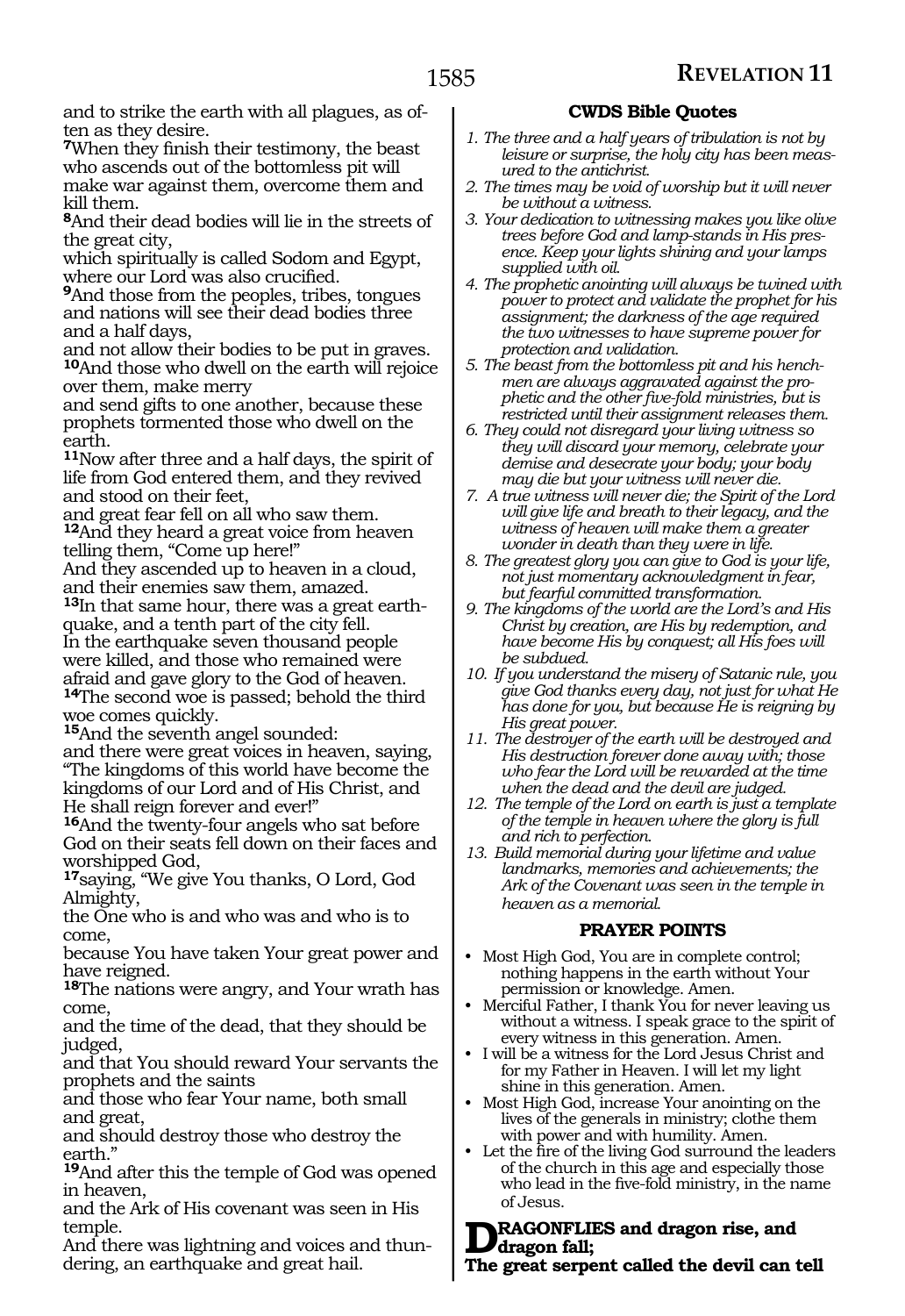## **you of it all.**

**The accuser of the brethren, Cast down by God out of heaven, Comes with great vengeance and wrath, Because he knows his time is short. When he sends fire and sends flood, God will send help and send the blood; He will seek your seed and, likewise, Everyone who has the testimony of Christ.** 

## REVELATION 12

**<sup>1</sup>**Now a great sign appeared in heaven: a woman clothed with the sun, with the moon under her feet,

and upon her head was a crown of twelve stars.

**<sup>2</sup>**Being with child, she cried out in labor and travail and was in pain to give birth.

**3**And another sign appeared in heaven; behold, a great red dragon having seven heads and ten horns, and seven crowns upon his head.

**<sup>4</sup>**His tail drew the third part of the stars of heaven and threw them to the earth. And the dragon stood before the woman who was ready to give birth,

to devour her Child as soon as it was born. **<sup>5</sup>**And the woman gave birth to a Son, who was to rule all the nations with a rod of iron. And her Child was caught up to God and to His throne.

**<sup>6</sup>**Then the woman fled into the wilderness, where God had prepared a place for her, that they should feed her there for one thousand, two hundred and sixty days.

**<sup>7</sup>**And war broke out in heaven; Michael and his angels fought with the dragon, and the dragon and his angels fought, **<sup>8</sup>**but they did not prevail,

nor was a place found for them in heaven any more.

**<sup>9</sup>**So the great dragon was cast out, the serpent of old, called the Devil and Satan, who deceives the whole world.

He was cast to the earth, and his angels were cast out with him.

**<sup>10</sup>**Then I heard a loud voice in heaven saying, "Now salvation, and strength, and the kingdom of our God, and the power of His Christ have come,

for the accuser of the brethren, who accused them before our God day and night, is cast down.

**<sup>11</sup>**And they overcame him by the blood of the Lamb and by the word of their testimony, and they did not love their lives to death.

**<sup>12</sup>**Therefore rejoice O heavens, and you who dwell in them!

Woe to the inhabitants of the earth and the sea!

For the devil has come down to you, having great wrath, because he knows he only has a short time."

**<sup>13</sup>**Now when the dragon saw that he had been

## 1586

cast to the earth,

he pursued the woman who had given birth to the male Child.

**<sup>14</sup>**But the woman was given two wings of a great eagle

that she might fly into the wilderness to her place,

where she was nourished for a time and times and half a time from the offence of the serpent. **<sup>15</sup>**And the serpent cast water out of his mouth like a flood after the woman,

that he might cause the flood to carry her away.

**<sup>16</sup>**But the earth helped the woman; the earth opened up her mouth and it swallowed up the flood that the dragon cast from his mouth. **<sup>17</sup>**And the dragon was very angry with the woman,

and he went to make war with the remainder of her offspring, who keep the commandments of God and have the testimony of Jesus Christ.

- *1. The glory of the woman is not the sun she is clothed with, or the moon under her feet, or the stars on her head, but what she gives birth to; this too is the glory of the church and every believer.*
- *2. You know you are spot-on when what you give birth to attracts the dragon to destroy it; he will seek to destroy you too because of the potential in you.*
- *3. Disgrace is never satisfied to fly alone; it will take as many stars it can persuade to come along. The strength of rebellion is in the support it garners; the dragon took a third of the angels of God, the stars of heaven.*
- *4. Satan is not waiting for the child to develop, he attacks the child (your vision and your children) from birth.*
- *5. If you release what you bring forth to God He will protect it and preserve you.*
- *6. There is a place of refuge and special protection for the people of God, even in the midst of the three and a half years of the dragon's rage and madness.*
- *7. Wherever the dragon is he brings division and war, even in the most unlikely places; if he can do it in heaven, he will do it in the church and in your home.*
- *8. The only effective way to deal with wars and division is to cast out the dragon and invite the Prince of peace.*
- *9. By nature everything in eternity is eternal, nothing varies; Satan was the only variable that God created in eternity for His position required free will; forced worship is not worship.*
- *10. The devil will not go without a fight; if the angels have to fight to get him out of heaven you will have to fight to get him out of your life.*
- *11. The great dragon who is the Devil and Satan was cast from heaven to the earth with the angels (a third of the stars), his tail took with him. His army of fallen angels is called evil spirits, devils and demons.*
- *12. Satan deceives and accuses; he deceives the whole world and he accuses them before God day and night; Satan deceives to accuse and he*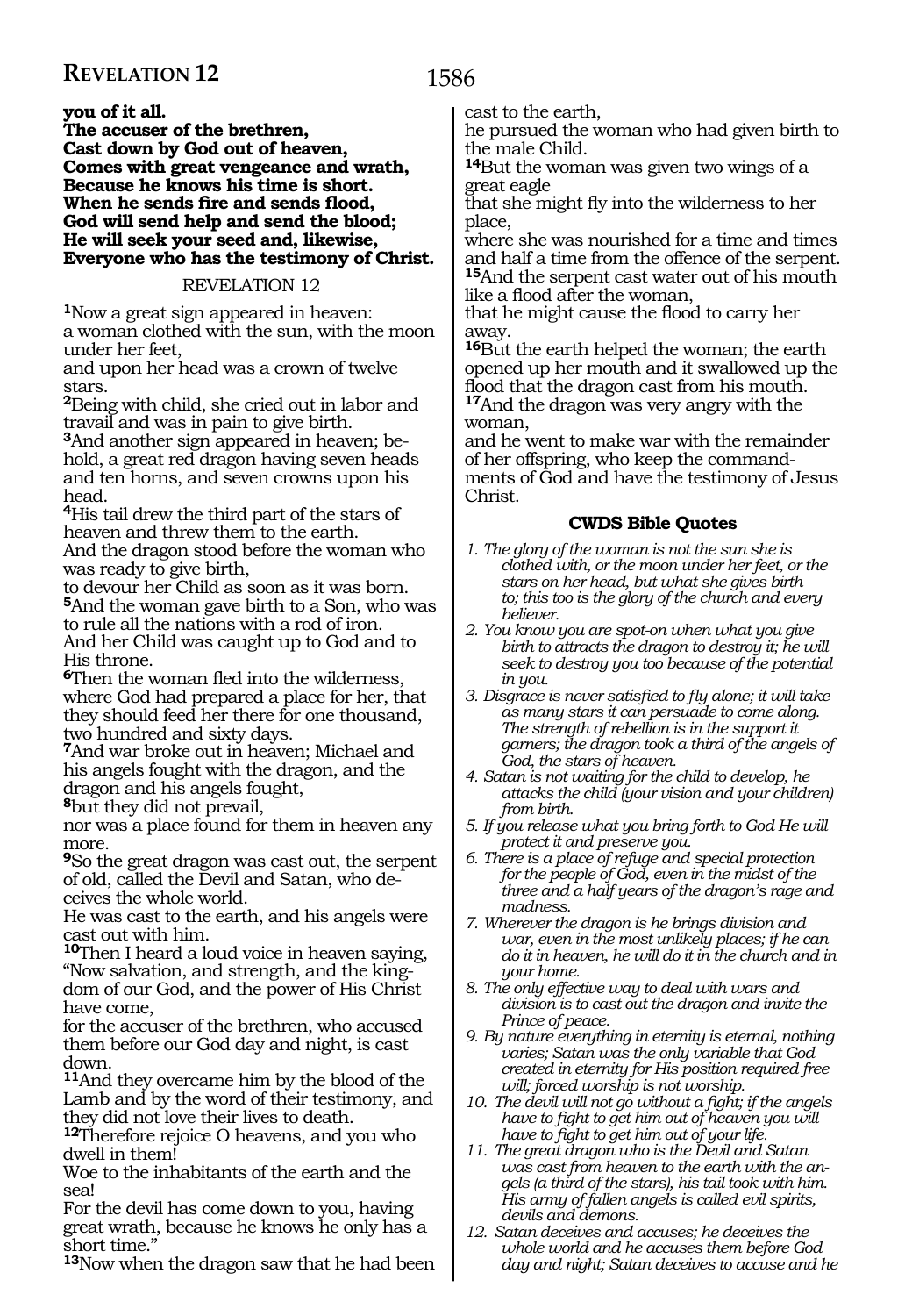*accuses to deceive.*

- *13. People deceive because they are under the deception of the deceiver and they accuse because they are under his condemnation.*
- *14. Satan's voice of accusation no longer has audience with God or authority in heaven, but it is potent if it finds audience with you.*
- *15. Testify your way to victory; your testimony is an overcoming tool acknowledging the victory that is yours by the blood. You testify because of victory before or after manifestation.*
- *16. Your ability to testify in the storm is agreement with God to the truth about your situation as it exists in the spirit realm; your willingness to lay your life on the line is full understanding of your reality in the spirit realm.*
- *17. The devil is consuming time with evil and wrath because he knows his time is short, we are charged to be redeeming time because the days are evil.*
- *18. The dragon in the earth is after the institution outputting Godly seeds (the church); since the institution cannot be shaken by the gates of hell, he makes the war personal with everyone who keeps the testimony of Christ, her offspring.*

#### **PRAYER POINTS**

- Holy Spirit, bring everything significant to the kingdom, out of me, in the name of Jesus.
- By the power of the Holy Spirit, I draw a ring of fire around every vision and visionary targeted by the enemy, in the name of Jesus.
- They gather together but not of You; Father, let Your right hand of judgment descend into every gathering against the word and work of the living God, in the name of Jesus. Amen.
- I draw a ring of fire around my children and my vision; let fire consume and defeat every attack of the enemy against my assignment here, in the name of Jesus.
- Lord Jesus, I place my thoughts, my ideas, my vision and my dream at Your feet. Amen.

#### **Six, six, six! That is the mark of the beast;**

#### **No one will be able to buy or sell without that mark**

**on the right hand or on the forehead. But there is a Lamb's book of life, and in that book my name's inscribed. So show me your wonders and your signs; You can kill my body if you like; Nothing to eat, I would rather die! I will remain faithful to the Word. I will make no demon-beast my lord.** 

## REVELATION 13

**<sup>1</sup>**And I stood on the sand of the sea, and I saw a beast rise out of the sea, having seven heads and ten horns, and on his horns were ten crowns,

and on his head a blasphemous name. **2**The beast that I saw there looked like a leopard, his feet were like the feet of a bear, and his mouth like the mouth of a lion. The dragon gave Him power, his throne and great authority.

**<sup>3</sup>**And I saw one of his heads as if it had been mortally wounded, and his deadly wound was healed.

And all the world marvelled and followed the beast.

**<sup>4</sup>**And they worshipped the dragon who gave power to the beast;

and they worshipped the beast, saying, "Who is like the beast?

Who is able to make war with him?"

**<sup>5</sup>**And he was given a mouth, speaking great things and blasphemies,

and he was given authority to continue for forty-two months.

**<sup>6</sup>**Then he opened his mouth in blasphemy against God,

to blaspheme His name, His tabernacle, and those who dwell with Him in heaven. **<sup>7</sup>**And he was granted authority to make war with the saints and to overcome them.

And power was given him over every tribe tongue and nation.

**<sup>8</sup>**All who dwell on the earth will worship him, whose names are not written in the Book of Life of the Lamb,

who were slain from the foundation of the world.

**<sup>9</sup>**If anyone has an ear, let him hear.

**<sup>10</sup>**He who leads into captivity, into captivity he shall go;

he who kills with the sword must be killed with the sword.

Here is the patience and the faith of the saints. **<sup>11</sup>**Then I saw another beast coming up out of the earth and he had two horns like a lamb, but he spoke like a dragon.

**<sup>12</sup>**And he exercised all the power of the first beast in his presence,

and caused the earth and those who dwell in it to worship the first beast, whose deadly wound was healed.

**<sup>13</sup>**He performed great and mighty signs, so that he made fire come down from heaven on the earth in the sight of men.

**<sup>14</sup>**And he deceived those who dwelt upon the earth, by means of those great signs which he had power to do in the sight of the beast, telling them who dwell on the earth, to make an image to the beast who was wounded by the sword yet lived.

**<sup>15</sup>**And he was granted power to give life to the image of the beast;

that the image of the beast should both speak and also cause all those who did not worship the image of the beast to be killed.

**<sup>16</sup>**And he caused all, both great and small, rich and poor, bond and free, to receive a mark on the right hand or on their forehead, **<sup>17</sup>**that no man might buy or sell--

*but I'd die of hunger; I would rather be dead-*  unless he had the mark, or the name of the beast,

or the number of his name, one of these. **18**Here is wisdom; let him who has understanding perceive and compute the number of the beast,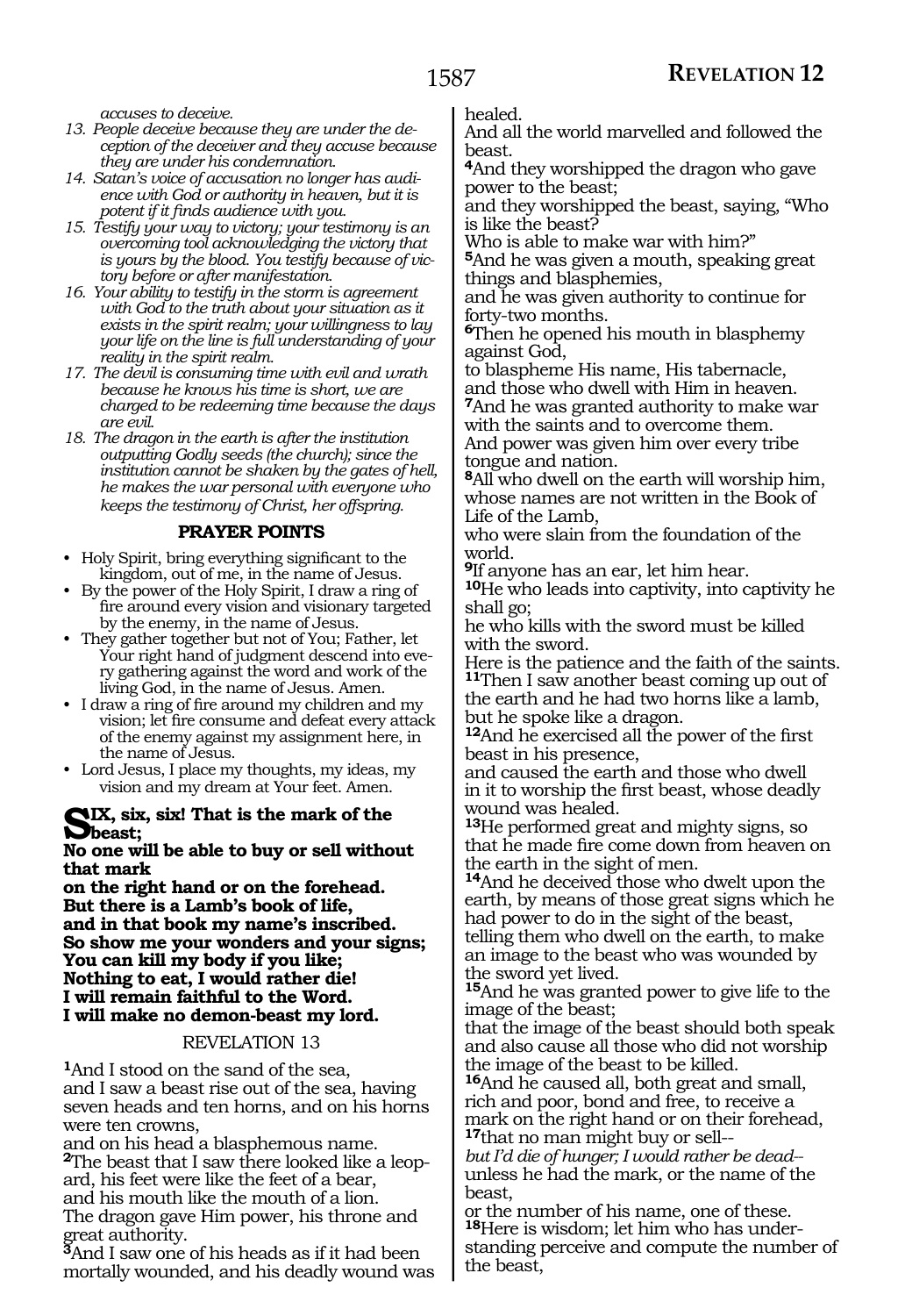for it is the number of a man.

And his number is six hundred and sixty-six; *666!*

## **CWDS Bible Quotes**

- *1. The end-time beast is a monstrous seven headed creature with ten horns whose appearance is to drive fear and compel worship.*
- *2. The devil has power and is able to give his power, authority and position to any creature he desires.*
- *3. Delegation is not competition; it is an extension of you through others for expansion; the honor given to your delegate is your honor. They will honor your delegate because of their attributes, and honor you because of their attainments.*
- *4. Blasphemy is the expression of demonic opposition to God; when you wear blasphemy as a crown you officially challenge God.*
- *5. Blasphemy proliferates because it is permitted, but like everything else in time, it is restricted to time.*
- *6. The devil gives his power and authority to the beast, but only heaven can give permission to operate; heaven gives the beast permission to continue for three and a half years.*
- *7. There is no devil, spirit, or flesh that can have power over the saints unless heaven permits; there is nothing that can rise in or over the nations without heaven's permission.*
- *8. Worshipping the beast will be the expectation and the norm; resisting him is the exception by the few who will not conform and whose names are recorded by the Lord.*
- *9. The death of the Son of God was not reactionary to sin but preparatory; God is not surprised by sin; the Son died before the man died(sinned), or rather the Son died before the man ever lived.*
- *10. The faithful is still around because we have faith for the turnaround; the patience and the faith of the saints are in knowing that this is their moment but it is momentary, in a moment the tables will turn.*
- *11. Different shapes, different forms, different tactics, one motive, the worship of the beast, same demonic deception of the devil.*
- *12. Following the signs without favoring and testing the spirit leaves you vulnerable to deception, for signs can be photocopied but the Spirit of love is authentic.*
- *13. The devil will never make an idol and give humans to worship; he influences the human to make the idol they worship and he makes the human worship the idol they make with a sentence of death; die if you do; die if you don't.*
- *14. The devil makes the image alive to humans to make worship come alive to them with demonic manipulation to compel worship.*
- *15. The mark of the beast has no exception but one intention: spiritual slavery for economic freedom, as with today's secret societies and cults, but many will choose economic exile for spiritual freedom.*
- *16. The identification of the beast is specific: a mark, or a name, or the number of his name, 666, and in placement; if it is not on the right hand or on the forehead it is not the beast.*

## **PRAYER POINTS**

• Merciful Father, have mercy on me and on my children; have mercy on Israel. Amen.

- The Lord rebuke You Satan.
- Let the power to delegate effectively rest in the body of Christ; spirit of confusion rest in the camp of the enemy. Amen.
- I assign fire to every person who wears blasphemy as a crown, in the name of Jesus.
- I thank You righteous Father, that the ultimate power belongs to You; times and seasons are in Your hand. Amen.

## **Will you? Oh, will you? This I must ask.**

## **Will you be drinking of the wine of God's wrath,**

**Poured out without mixture with indignation and done?** 

**Like grapes in a winepress, the process brings blood!**

**Will you? Oh, will you? Again I must ask, will you receive the Satanic beast's mark? Now will you? Or will you rather respond to Christ,**

**And, like the one hundred and forty-four thousand, be found without guile, Hearing God, giving Him glory, for judgment is come?**

## **Will you be reaped by an angel or reaped by the Son?**

## REVELATION 14

**<sup>1</sup>**And I looked and behold, a Lamb standing on Mount Zion,

and with Him, one hundred and forty-four thousand, having His Father's name written on their foreheads.

**<sup>2</sup>**And I heard a voice from heaven, like the voice of many waters, and like the voice of loud thunder,

and I also heard the sound of harpers, playing their harps.

**<sup>3</sup>**And I heard them sing, as it were, a new song before the throne, before the four living-creatures and the elders.

No one could learn that song but the one hundred and forty-four thousand who were redeemed from the earth.

**<sup>4</sup>**These are those who were not defiled with women, for they were virgins.

These are the ones who follow the Lamb wherever He goes.

These were redeemed from among men, being first-fruits to God and to the Lamb.

**<sup>5</sup>**No deceit was found in their mouth, for they are without fault before the throne of God.

**<sup>6</sup>**Then I saw another angel flying in the midst of heaven, having the eternal gospel to preach to those who dwell on the earth,

to every nation, tribe, tongue and people, **<sup>7</sup>**saying with a loud voice, "Fear God and give glory to Him,

for the hour of His judgment has arrived, and worship Him who made heaven, the earth and the sea and the fountains of water. **<sup>8</sup>**And another angel followed, saying, "Babylon is fallen, is fallen; that great city, because she has made all nations drink of the wine of the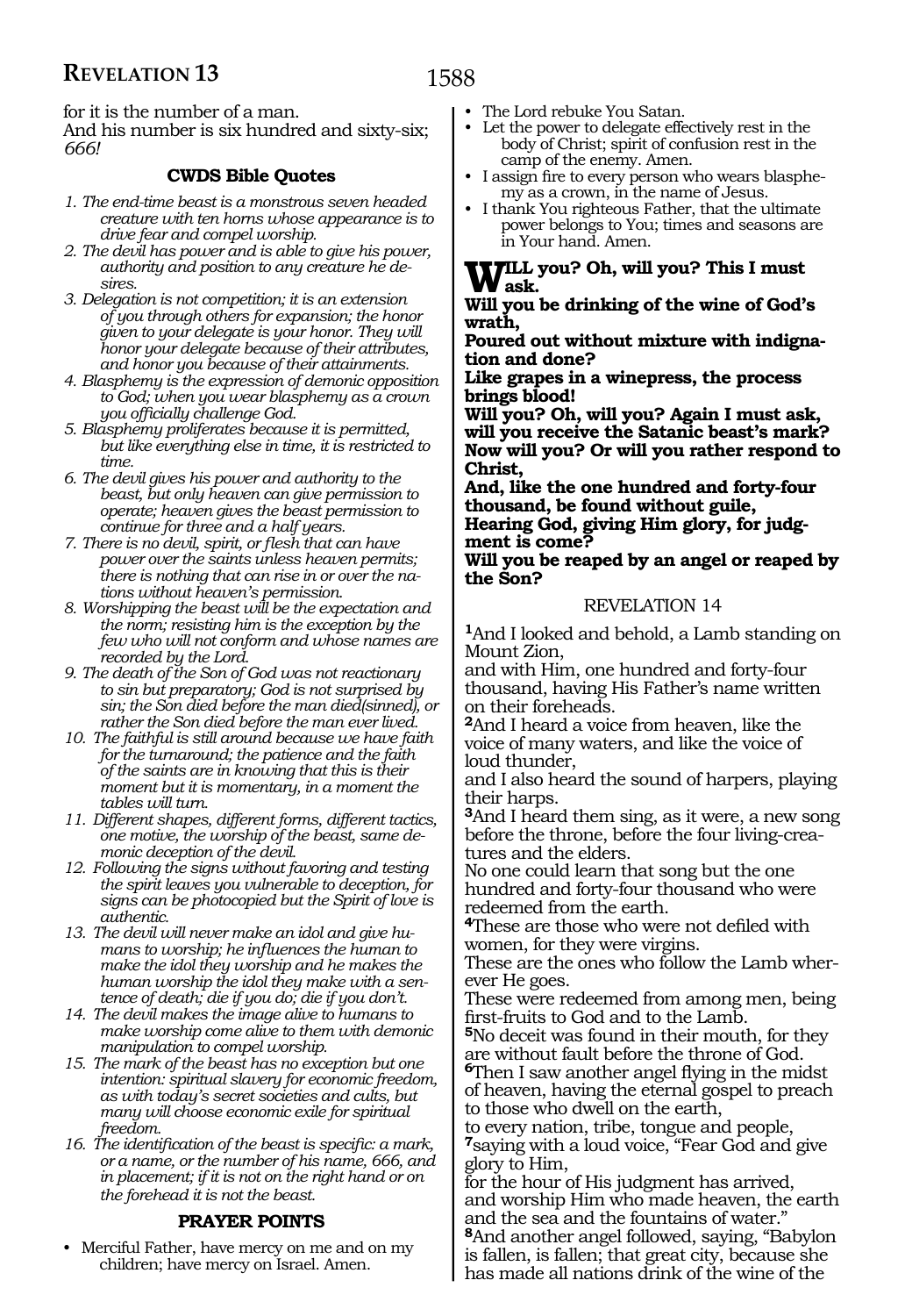wrath of her fornication!"

**<sup>9</sup>**Then the third angel followed immediately, saying with a loud voice,

"If anyone worships the beast and his image, and receives his mark on his forehead or on his hand,

**<sup>10</sup>**"he shall also drink of the wine of the wrath of God, which is poured out without dilution into the cup of His indignation.

And he shall be tormented with fire and brimstone in the presence of the holy angels and in the presence of the Lamb.

**11**And the smoke of their torment ascends forever and ever;

and they have no rest night or day, who worship the beast and his image and receive the mark of his name."

**<sup>12</sup>**Here is the patience of the saints; here are those who keep the commandments of God and the faith of Jesus Christ!

**<sup>13</sup>**Then I heard a voice from heaven saying unto me, "Write:

'Blessed are the dead, who die in the Lord from now on. $^{\cdot}$ 

"Yes," says the Spirit, " that they may rest from their labors, and their works follow them!"

**<sup>14</sup>**Then I looked and saw a white cloud, and on the cloud sat One like the Son of man, having on His head a golden crown and in His hand a sharp sickle.

**<sup>15</sup>**And another angel came out of the temple, crying with a very loud voice to Him who sat on the cloud, saying,

"Thrust in now; thrust in Your sickle and reap, for the time has come for You to reap, for the harvest of the earth is ripe!"

**<sup>16</sup>**So He who sat on the cloud thrust in His sickle on the earth, and the earth was reaped. **<sup>17</sup>**Then another angel came out of the temple which is in heaven, he also had a sharp sickle. **<sup>18</sup>**And another angel came out of the altar, who had power over fire,

and he cried with a loud voice to him who had the sharp sickle, and said,

"Thrust in your sharp sickle and gather the clusters of the vine of the earth, for her grapes are fully ripe!"

**<sup>19</sup>**And the angel thrust his sickle into the earth and gathered the vine of the earth,

and threw it into the great winepress of the

wrath of God. **<sup>20</sup>**And the winepress was trampled outside the city, and out of it flowed blood,

going out to the horses' bridles, for one thousand, six hundred furlongs.

*Yes, will you be reaped by this angel or by the Son of man?*

## **CWDS Bible Quotes**

- *1. The mark you carry determines the spirit that carries you and who claims ownership of you; the mark of Jesus on your forehead is undeniable and very visible in the spirit realm.*
- *2. There are those who will stand and there are those*

*who will be out-standing, who stand out; yet there is a select 144,000, redeemed from among men, who will stand with the Lamb and follow Him at all times in heaven.*

- *3. Jesus is the firstfruit of many to God; the 144,000 who are virgins to death, pure in heart and in thoughts, is the firstfruit to God and to the Lamb.*
- *4. There are songs that angels cannot sing, the songs of the redeemed, and a song the angels, elders and men cannot learn, the song of the redeemed from among the redeemed, the 144,000.*
- *5. The everlasting gospel must be preached to every nation, tribe, tongue and people under heaven; where the feet of men falter, an angel of God will speak with urgency in the final hour.*

*6. The casual response of people to the word is the casualty of judgment in the final hour; the message then is the same message to us now; men must fear and worship the omnipotent God.*

- *7. Babylon is targeted because of the fornication it practices and the fornication it preaches; Babylon is a city but more than a city, it is a culture.*
- *8. Fornication is an act that attracts wrath; you practice fornication you drink wrath.*
- *9. To worship the beast and to take his mark is the easy way out of the heat of the moment; but that exit is the entrance to the harsh reality of tormenting heat and brimstone forever with no way out.*
- *10. It is best to face the wrath of the beast than to drink the full strength wine of the wrath of God.*
- *11. Rest on earth is illusory if it leads to fiery judgment in eternity with no rest day or night. The wrath of the beast is limited to three and a half years; the wrath of eternal judgment is restricted to forever.*
- *12. Your fear of death must never be greater than your fear of dying without the Lord; your desire for rest is no escape from death, but escape from dying without the Lord; He is the only rest.*
- *13. Your labor in this life is only for a time, but your works follow you beyond time into eternity; use the limited time you have to maximize your works.*
- *14. The Son of Man is not waiting for ripe grapes but for a ripe harvest, a ready time; He will come Himself on a cloud to reap those who are His.*
- *15. The clusters left by the Son of Man are not left to rot but are ripe for wrath; they are left to be reaped by an angel for the winepress of God's wrath.*

## **PRAYER POINTS**

- From this day let no one trouble me; I bear in my body the mark of the Lord Jesus.
- I celebrate You Lord Jesus, for men in the earth who qualify themselves to follow You around in Glory. Amen.
- I speak purity and separation into the hearts of believers. Be pleased with Your church, Jesus. Amen.
- Holy Spirit, give wings to the gospel in the earth and breathe reception in the hearts of unbelievers. Amen.
- Merciful Father, baptize sinners with a spirit of conviction today that only salvation can lift, in the name of Jesus.

GREAT and worthy are Your works;<br>
<u>Great</u> and worthy, O Lord God Al**mighty!**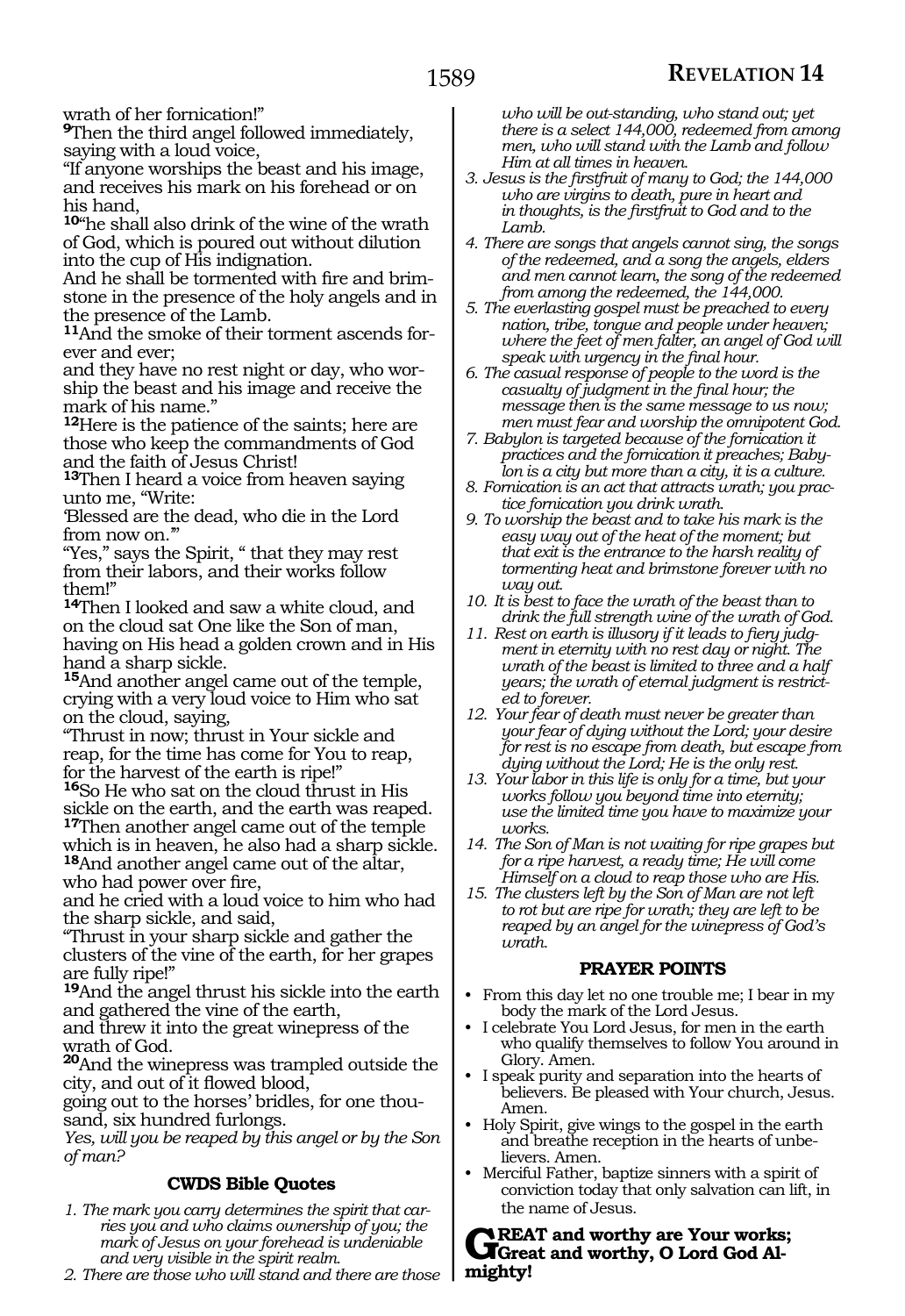## **Just and true are Your ways, O King of all saints!**

#### **And as they sang the temple door opened and out, seven angels came, Fearsome and dressed for battle, in their hands were seven plagues.**

## REVELATION 15

**<sup>1</sup>**Then I saw another sign in heaven, great and marvelous:

seven angels having the seven last plagues, for in them the wrath of God is fulfilled.

**<sup>2</sup>**And I saw what looked like a sea of glass that was mixed with fire,

and those who had victory over the beast and over his image

and over his mark and the number of his name,

standing on the sea of glass, having harps of God.

**<sup>3</sup>**They were singing the song of Moses, the servant of God, and the song of the Lamb, saying,

"Great and marvelous are Your works, Lord God Almighty!

Just and true are Your ways, O King of saints. **<sup>4</sup>**"Who shall not fear You, O Lord?

Who shall not glorify Your name?

For You are holy, only You are holy.

For all nations shall come and worship before You,

for Your judgments have been manifested." **<sup>5</sup>**And after that I looked and I beheld the temple of the tabernacle of the testimony in heaven was opened.

**<sup>6</sup>**And out of the temple came the seven angels having the seven plagues, clothed in pure white linen,

and having their chest girded with golden bands.

**<sup>7</sup>**Then one of the four living creatures gave to the seven angels seven golden vials full of the wrath of God who lives forever and ever.

**<sup>8</sup>**Then the temple was filled with smoke from the glory of God and from His power,

and no one was able to enter the temple until the seven plagues of the seven angels were fulfilled.

## **CWDS Bible Quotes**

- *1. The reaping of the righteous from the earth is not the end of judgment but the beginning of the seven last plagues.*
- *2. Victory over the beast and his mark is dignified determination recognized in heaven by distinction to stand on the sea of glass mixed with fire and to hold the harps of God.*
- *3. The song of Moses and of the Lamb are words for the present that is present-continuous; it speaks to God's great and marvelous works; His righteous and true ways; His holiness, His just judgment and the response of people and of nations.*
- *4. The earth is in for judgment after the righteous are taken out; there are bowls full with the wrath of God ready to be poured out by angels prepared and waiting in the temple of God.*

*5. The awesome presence of God in His fullness is so glorious that nothing, flesh or spirit, can occupy the place of His presence unless the glory is lifted.* 

## **PRAYER POINTS**

- I speak faith into the heart of every believer; let them persist to the end in the name of Jesus.
- Let the power and resolve to resist the devil, rise in the hearts of believers in this and successive generations until Jesus returns. Amen.
- Great and marvelous are Your works Lord God Almighty, just and true are Your ways; let all the nations praise Your holy name. Amen.
- Have mercy Lord; extend Your grace to the millions of sinners in the devil's grasp. Amen.

## WHEN grievous sores are upon man and<br> **beasts,**<br> **begins and in the security of the security**

**And every soul has died in the sea, And the fountains of water are turned into blood,** 

**It is good for men to say, "You are worthy, O God!"** 

**When the sun scorches men with a great heat,** 

**When thunder, lightning and earthquakes refuse to cease,** 

**When mountains are not found and every island flees,** 

**It is wisdom to say, "O God, You are worthy."** 

**Repent! But know, even before these destructions come,** 

**It is best for you if you repent right now.** 

## REVELATION 16

**<sup>1</sup>**And I heard a great voice from the temple saying to the seven angels, "Go and pour out the vials of God's wrath upon the earth." **<sup>2</sup>**And the first went, and poured out his vial upon the earth.

And a loathsome and grievous sore came upon those who had the mark of the beast and those who worshipped his image. **<sup>3</sup>**Then the second angel poured out his vial on

the sea, and it became as the blood of a dead man, and every living creature in the sea died.

**<sup>4</sup>**Then the third angel poured out his vial on the rivers and on the springs of water, and they became blood.

**<sup>5</sup>**And I heard the angel of the waters say, "You are righteous, O God, who is, and who was, and is to be, because You have judged these things;

**<sup>6</sup>**for they have shed the blood of saints and prophets,

and You have given them blood to drink, for it is their just reward."

**<sup>7</sup>**And I heard another from the altar say,

"Even so, Lord God Almighty, Your judgments are righteous and true!"

**<sup>8</sup>**Then the fourth angel poured out his vial on the sun,

and he was given power to scorch men with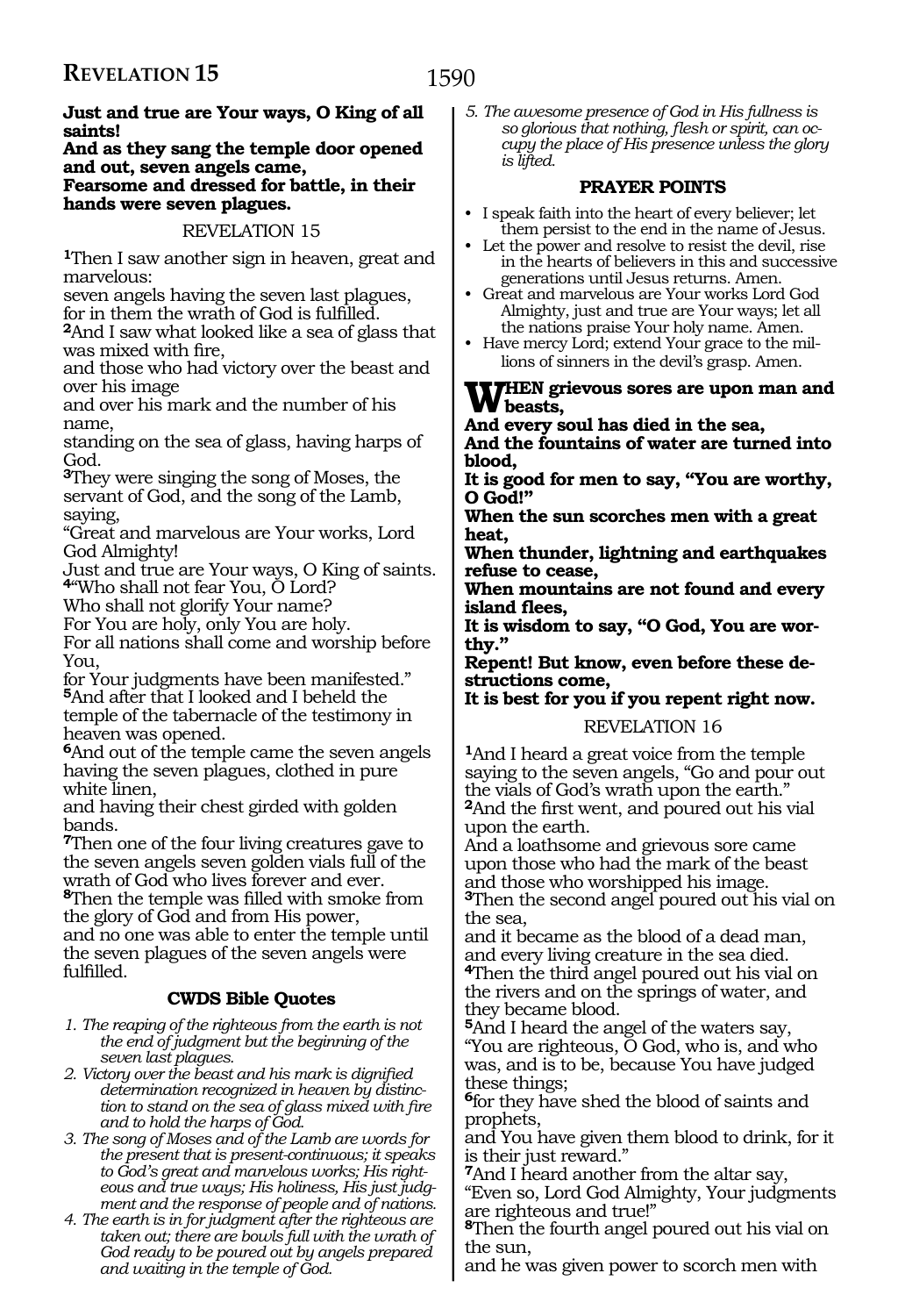fire.

**<sup>9</sup>**And men were scorched with great heat, and they blasphemed the name of God who had power over these plagues;

and they did not repent and give Him glory! **<sup>10</sup>**Then the fifth angel poured out his vial on the throne of the beast,

and his kingdom became full of darkness; and they gnawed their tongues because of the pain.

**11**They blasphemed the God of heaven, because of their pains and their sores, and they still did not repent of their deeds.

**<sup>12</sup>**Then the sixth angel poured out his vial on the great river Euphrates, and its water was dried up,

so that the way of the kings from the east may be prepared.

**<sup>13</sup>**And I saw three unclean spirits, like frogs, coming out of the mouth of the dragon, out of the mouth of the beast,

and out of the mouth of the false prophet, **14**for they are spirits of demons doing miraculous signs, which go out to the kings of the earth and of the entire world,

to gather them to the battle of the great day of Almighty God!

**<sup>15</sup>**"Behold, I am coming as a thief. Blessed is he who watches and keeps his garments, lest he walks naked and they see his shame!"

**<sup>16</sup>**And he gathered them together to a certain place, called in Hebrew, Armageddon.

**<sup>17</sup>**Then the seventh angel poured out his vial into the air,

and a loud noise came out of the temple of heaven, from the throne saying, "It is done!" **<sup>18</sup>**And there were voices and thunders and lightning;

and there was a great earthquake, such a mighty and great earthquake as had never taken place since men were on the earth.

**<sup>19</sup>**And the great city was divided into three parts, and the cities of the nations fell. And great Babylon was remembered before God, to give her the cup of the wine of the fierceness of His wrath.

**20**Then every island fled away, and the mountains were not found.

**<sup>21</sup>**And a great hail fell from heaven upon men; each stone was about the weight of a talent. Men blasphemed God because of the plague of the hail, for the plague was very great.

## **CWDS Bible Quotes**

- *1. The mark of the beast and his image is relief for the moment from human and demonic restrictions, but release to the moment of the unimaginable wrath of God.*
- *2. The mark of the beast and worship of its image is not just a repugnant act, but are as the despicable, putrefying sores waiting to manifest on the skin when the first bowl of God's wrath is poured out in the earth.*
- *3. The selfish act of humans leads to devastating effect on the earth and on creation; every creature*

*in the sea died when the second bowl of God's wrath was poured on the sea.*

- *4. The devil succeeds in his target to destroy God's creation in the earth if he can divert the worship of the stewards of God's creation from God; this leaves God no option but to pour His wrath out on the earth.*
- *5. The blood they loved will be the blood they are judged with; they drank the blood of the prophets and saints, now they get blood to drink from all their springs and rivers of water.*
- *6. The wrath of God on the sun increases and intensifies its heat and makes the earth, that we place so much confidence in, a boiling pot and a most miserable and impossible place to live. It is best to do nothing without God for without God there is nothing.*
- *7. God does not need to turn on the heart of new plagues, He just needs to turn up the heat of the sun and we boil in air condition; it is judgment unimaginable.*
- *8. Hardened hearts plagued with sin are not softened by plagues but remain unrepentant even when the plagues are unbearable; the reality of sin is the absence of wisdom.*
- *9. Men will know to cry to God in their pain, but their cry will be the cry of blasphemy instead of the cry of mercy.*
- *10. The reality of darkness poured on the kingdom of the beast is that darkness pains and is painful but the greatest pain is the absence of light (wisdom).*
- *11. The path will be prepared for the final war and demonic spirits will be sent to gather the nations to Armageddon.*
- *12. The mother of all earthquakes is coming that will not just destroy infrastructures but will remove every mountain and island.*
- *13. Do not get stoned out on sin or heaven will not be able to stone the sin out of you, even with humongous hails; watch and keep yourself pure for Jesus is coming.*

## **PRAYER POINTS**

- I enter the loins of my children to all their generations and I release to them the power and the passion to resist the mark of the beast, in the name of Jesus.
- Spirit of the living God, put wisdom in the hearts of men to serve God and resilience in them to resist the devil, in the name of Jesus.
- I speak accountability to every person under Your command to have dominion over every creature; help us to live responsibly so they too may live. Amen.
- Most High God, avenge the cry of the slaughtered in this nation; cleanse our shore of the guilt of bloodshed, in the name of Jesus. Amen.
- Ah! Lord God, I fear You; I fear Your great wrath. Amen.
- Mighty God, pour out Your vial of wrath on the throne of the beast and of the dragon; let fire consume every spirit that hates You. Amen.

## **SHE** is the great whore seated on the **water;**

**She drinks up the blood of the saints and the martyrs.**

**She is Mystery Babylon! She brings the whole earth disaster;**

**the mother of harlots she is.**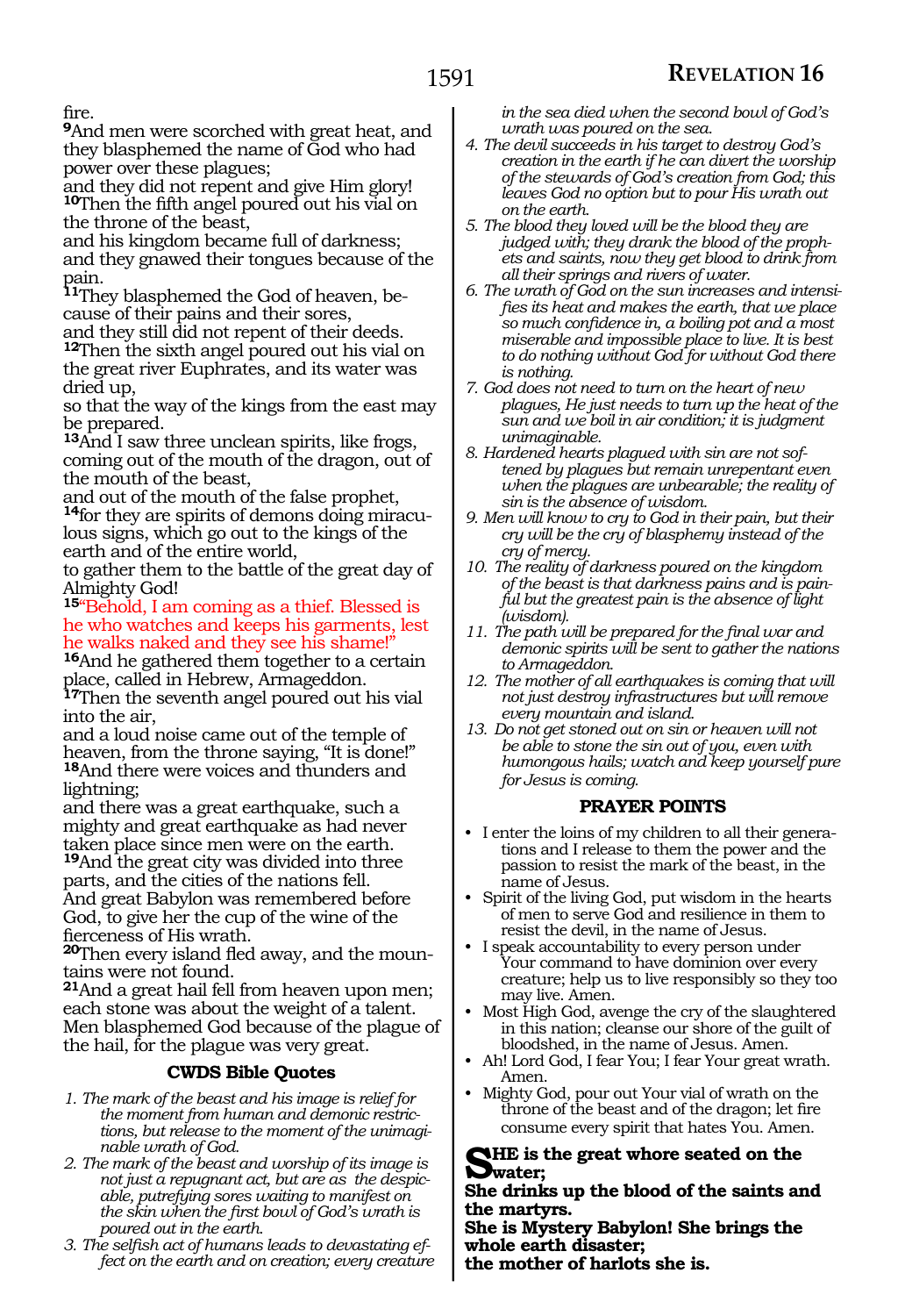**I will not be aligned with the whore, for her end shall be painful.**

**He is the Lamb who overcomes; in battle He is powerful.**

**Those who are with Him are called and chosen and faithful;**

**King of kings, Lord of lords is He.**

REVELATION 17

**<sup>1</sup>**Then one of the seven angels who had the seven vials came and talked with me, saying, "Come, I will show you the judgment of the

great harlot who sits on many waters, **<sup>2</sup>**with whom the kings of the earth committed fornication,

and the inhabitants of the earth were made drunk with the wine of her fornication."

**<sup>3</sup>**So he carried me away in the Spirit into the wilderness.

And I saw a woman sitting on a scarlet colored beast which was full of names of blasphemy. It had seven heads and ten horns.

**4**The woman was arrayed in purple and scarlet,

and adorned with gold and precious stones and pearls,

having a golden cup in her hand full of abominations and the filthiness of her fornication. **<sup>5</sup>**And on her forehead a name was written:

"Mystery Babylon The Great,

The Mother Of Harlots

And The Abominations of thE EARTH." **<sup>6</sup>**I saw the woman, drunk with the blood of

the saints and with the blood of the martyrs of Jesus;

and when I saw her I marvelled with great amazement.

**7**And the angel said to me, "Why do you marvel and wonder?

I will tell you the mystery of the woman and of the beast that carries her,

which has the seven heads and the ten horns. **<sup>8</sup>**"The beast that you saw was, and is not,

and will ascend out of the bottomless pit and go to perdition.

And those who dwell on the earth will marvel, whose names are not written in the Book of Life from the foundation of the world, when they see the beast that was and is not and yet is.

**<sup>9</sup>**"Here is the mind which has wisdom: the seven heads are seven mountains on which the woman sits.

**<sup>10</sup>**There are also seven kings. Five are fallen, one remains and the other has not yet come. When he comes, he must continue a short time,

**11**then the beast that was and is not, is himself also the eighth, and he is of the seven, and is going into perdition.

**<sup>12</sup>**And the ten horns you saw are ten kings who have not received a kingdom as yet, but they receive authority for one hour as kings with the beast.

**<sup>13</sup>**These have one mind and will give their power and strength to the beast.

**<sup>14</sup>**They will make war with the Lamb, and the Lamb shall overcome them, for He is Lord of lords and King of kings!

And those who are with Him are called, chosen and faithful."

**<sup>15</sup>**Then He said to me, "The waters which you saw, where the harlot sits,

are peoples, multitudes, nations and tongues. **<sup>16</sup>**And the ten horns which you saw upon the beast,

these will hate the harlot, make her naked and desolate,

eat her flesh and burn her with fire.

**<sup>17</sup>**"For God has put it in their hearts to fulfil His will,

to agree and to give their kingdom to the beasts, until the word of God is fulfilled. **<sup>18</sup>**And the woman who you saw is the great city which reigns over the kings of the earth."

## **CWDS Bible Quotes**

- *1. However great, however notorious, however infamous, however loved, however powerful, however connected, every sin whatsoever will be however judged.*
- *2. It does not matter how beautiful she is; it does not matter how elegant she is dressed; it does not matter the wealth that is dripping from her; what matters is what she has in her hand; flee fornication.*
- *3. The boldness of fornicators and the sexual deviant in this age is appalling; they boldly wear their abomination on their foreheads and dare you to do something about it.*
- *4. The life that lives above the deviant ways of the flesh is hated; the voice that speaks against it is persecuted.*

*5. Fornication is carried on the back of the beast himself and is ministered to, influenced and celebrated by demonic spirits.*

- *6. Mystery Babylon rides the backs of powerful kings and controls powerful nations to spread fornication and sexual immorality.*
- *7. The beast will once again rear its ugly head to oppose righteousness with a new strategy; it will carry both the woman and the ten kings.*
- *8. The combined and coordinated attack on the Lamb is miscalculated, for the Lamb cannot be defeated.*
- *9. Ten kings with the beast will understand what it means to face the King of kings; the beast who is lord of the ten kings is to understand what it means to face the Lord of lords.*
- *10. When you walk with the Overcomer you cannot be a loser; with Him are those who are called and chosen by grace, but they must remain faithful by personal resolve and effort.*
- *11. Sexual immorality and deviations is an end-time demonic evangelist; she sits on peoples, multitudes, nations and tongues.*
- *12. The kings that are carried by the beast that carries the whore of the earth are the ones used by God to carry the judgment of the prostitute; the sexually immoral and deviant are sitting on their own judgment.*
- *13. The prostituting woman is the great city and the ten kings who submit to the beast will hate her*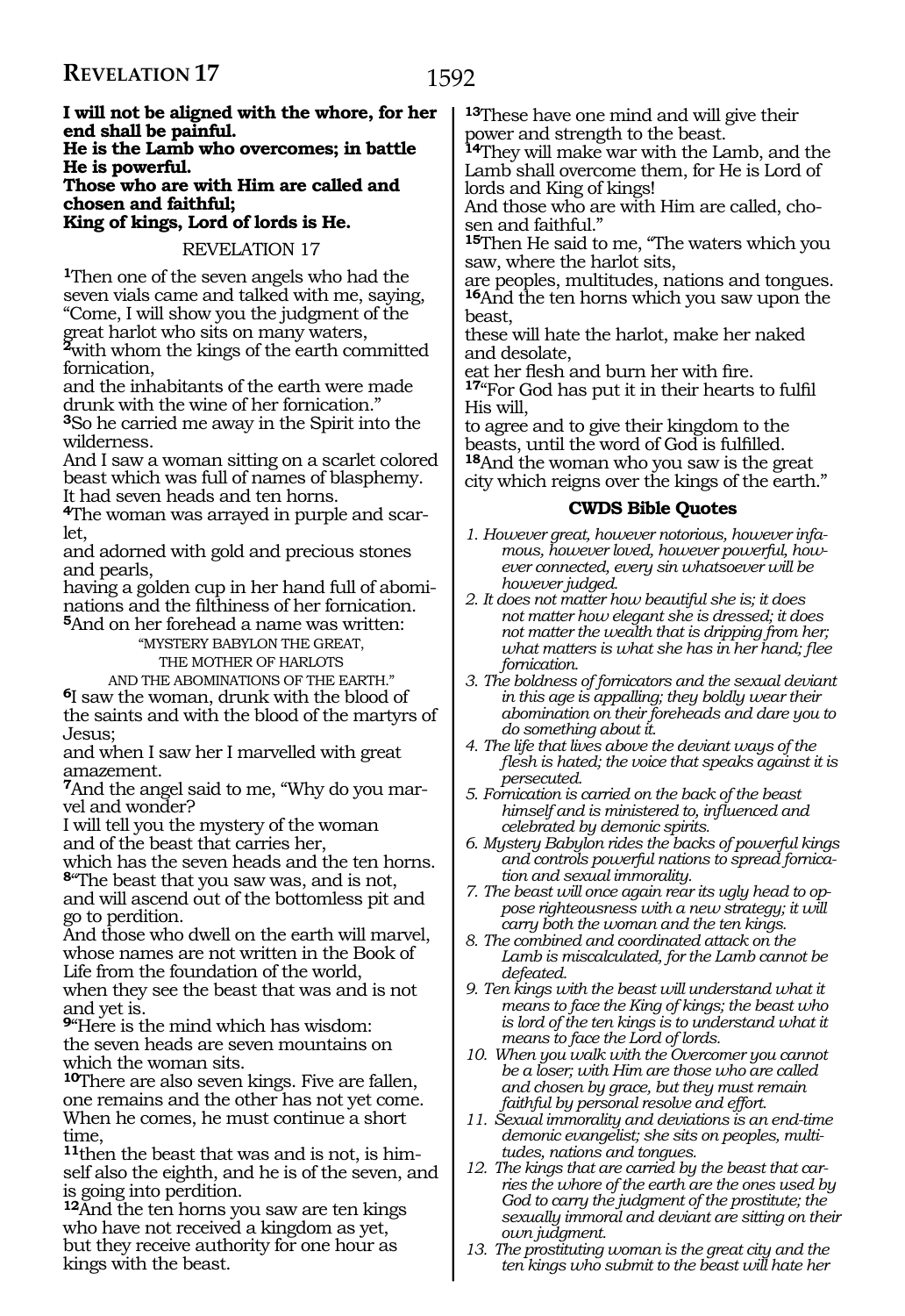*so much they will eat her flesh and burn her with fire.*

## **PRAYER POINTS**

- Righteous Father, send judgment upon the wicked; remove every thought of complacency from their hearts. Amen.
- Holy Spirit, let wisdom enter the hearts of men in this generation so they will not think with their emotions in dealing with the opposite sex. Amen.
- I send fire into the comfort of every sexual deviant person or group in this generation; let the truth trouble them to change; give them no rest or security until their eternity is secure, in the name of Jesus.
- Every tongue rising against the righteous because of their zeal for You, Father; I condemn it now, in the name of Jesus. Amen.
- Every spirit from hell promoting and upholding fornication, receive the judgment fire of the living God. Amen.

## **NOME** out of her, My people; out of Bab**ylon come away.**

**Do not partake of her sins and you will not of her plagues.**

**It is where merchants are made rich; they trade much pearls, wares and gold; But do not be moved by this; it is best to leave well-to-do alone.**

**When her candlelight is put out, yours will still shine.**

**Come away from her fornications; you must not drink of her wine.**

**Come out of her, My people! Yes, heed God's call;**

**Death packaged in riches must not rob you of your all.**

## REVELATION 18

**<sup>1</sup>**And after these I saw another angel coming down from heaven, having great authority, and the earth was lit up with his glory. **<sup>2</sup>**And he cried mightily, saying with a strong voice,

"Babylon the great is fallen, is fallen, and has become the habitat of demons,

a prison for every foul spirit, and a cage for every unclean and hated bird!

**<sup>3</sup>**For all nations have drunk of the wine of the wrath of her fornication.

The kings of the earth have committed fornication with her,

and the merchants of the earth have become rich through the abundance of her luxury."

**4**And I heard another voice from heaven saying,

"Come out of her, My people, so that you do not partake of her sins,

and that you do not partake of her plagues. **<sup>5</sup>**For her sins have reached to heaven, and God has remembered her iniquities.

**<sup>6</sup>**Reward her as she rewarded you, and give to her double according to her works;

apportion to her double in the cup which she

has mixed.

**<sup>7</sup>**How much has she glorified herself and lived luxuriously!

In the same abundance give her torment and sorrow;

for she says in her heart, 'I sit as queen, and am no widow, and will see no sorrow again!' **<sup>8</sup>**Therefore her plagues will come in one day: death, mourning and famine.

And she will be utterly burned with fire, for the Lord God who judges her is strong.

**<sup>9</sup>**"The kings of the earth who have committed fornication and who lived sensuously with her, will certainly weep and lament for her when they see the smoke of her burning.

**<sup>10</sup>**They shall stand at a distance for fear of her torment, saying, 'Alas, alas, that mighty city, that great city Babylon!

For in one hour, just one hour, your judgment has come.'

**<sup>11</sup>**And the merchants of the earth will weep and mourn over her,

for no man buys their merchandise anymore: **<sup>12</sup>**the merchandise of fine linen, pearls, silver and gold,

purple, silk and scarlet, citron wood and precious stones;

all types of vessels of ivory and vessels of most precious wood, bronze, iron and marble;

**13**and cinnamon and spices, fragrant ointments, frankincense, wine and oil, fine flour and wheat,

cattle, sheep, horses and chariots, slaves and, yes, the souls of men.

**<sup>14</sup>**The fruits your soul lusted after have gone from you, and all the things that were splendid and precious have gone and you shall find them no more.

**<sup>15</sup>**"The merchants of these things, who were made rich by her, will stand at a distance, for fear of her torment, weeping and wailing and saying,

**<sup>16</sup>**'Alas, alas, that great city that was clothed in fine linen, purple and scarlet,

and adorned with gold, precious stones and pearls,

**17**for in one hour so great riches came to nothing!'

And every shipmaster, all who travel by ships, and sailors and as many as trade by the sea, stood at a distance,

**<sup>18</sup>**"and cried out when they saw the smoke of her burning, saying,

'What city is like unto this great city?' **<sup>19</sup>**They threw dust on their heads and cried aloud, weeping and wailing,

and saying, 'Alas, alas, that great city, we were made rich by her,

and all who had ships on the sea were made rich by her wealth!

For in one hour, in just one hour, she is made desolate.'

**<sup>20</sup>**"Rejoice over her, O heaven, and you holy apostles and prophets, for God has avenged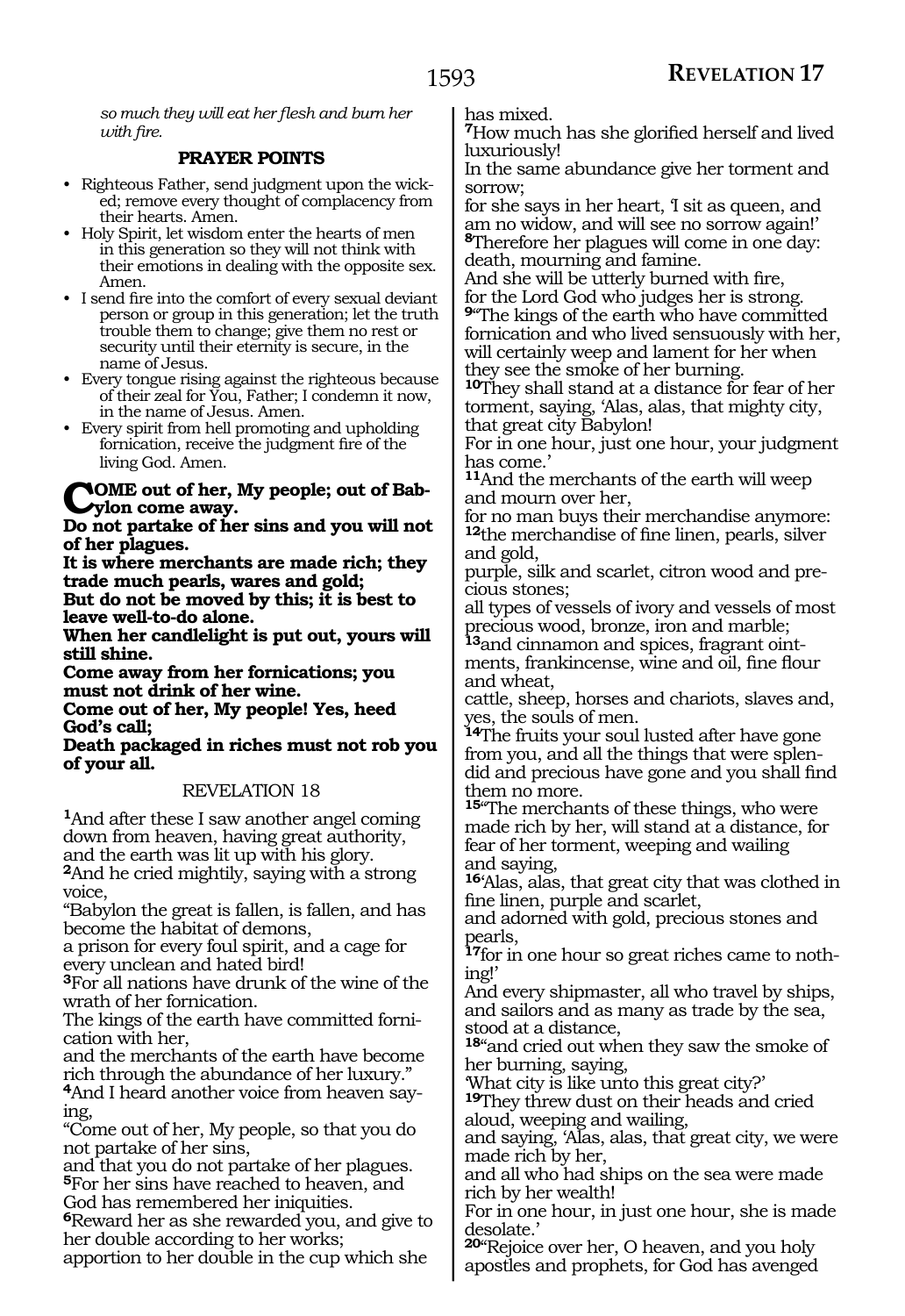you of her!"

**<sup>21</sup>**Then a mighty angel took up a stone like a great millstone and cast it into the sea, saying, "So with violence shall that great city

Babylon be thrown down and shall not be found anymore!

**<sup>22</sup>**And the sound of harpist, musicians, pipers, and trumpeters shall not be heard in you ever again,

and no craftsmen of whatever craft shall be found in you ever again

and the sound of a millstone shall be heard in you no more,

**<sup>23</sup>**and the light of the candle shall shine in you no more.

and the voice of the bridegroom, and of the bride shall be heard in you no more!

For your merchants were the great men of the earth,

for all nations were deceived by your sorcery. **<sup>24</sup>**And in her was found the blood of prophets and saints,

and of all those who were slain upon the earth.'

## **CWDS Bible Quotes**

- *1. The higher the rise the greater the fall; the more it attracts the greater the impact of the loss; the fall of Babylon is monumental for it impacted every nation and king.*
- *2. The territorial spirits that drive the immorality in a nation causing its destruction will be imprisoned in the territory of their assignment when it is uninhabited; Babylon became the dwelling place of demons and the prison of every foul spirit.*
- *3. The risk to the righteous of living among the defiled is their exposure to sin and temptation; the danger is the low-hanging reality of impending destruction.*
- *4. Judgment on a city has no partiality nor does it differentiate the righteous; like Lot, if you are not assigned to her; if you are not impacting her, if you cannot change her, come out of her.*
- *5. Double for your trouble may be true for the trouble you receive for faith; but when you give double trouble to the faith and to the righteous principles of God, He will mix you double the trouble you mixed in the earth.*
- *6. Whether a person or a city, there is no room for complacency, you may enjoy the opulence of sin but will not escape the consequence of swift and violent judgment.*
- *7. It is better to have a good reception in heaven than the best funeral procession and memorial on earth.*
- *8. They mourn for you because of your popularity and your leadership in sin; you mourn because you did not lead a life of righteousness, and sin has caught up with you in fiery judgment.*
- *9. Your global leadership in economic prosperity is not sustainable if your nation has no moral foundation; it is brittle if your nation leads in moral decadence and the export of immorality.*
- *10. You wow the world with your greatness, but you will cause the world to gasp Wow! with the greatness of your fall if you fail to wow God with your humility.*
- *11. If you live in the limelight ensure it is His and not yours.*
- *12. Never let heaven rejoice over you for the wrong reasons; your wickedness is significant when heaven rejoices over your destruction.*
- *13. The sound of normal day to day life is a lie if your moral standards are not sound; like the splash of a mighty stone in the sea your wave will shake initially but the ripple will soon die and be lost forever.*
- *14. Sorcery in any nation calls for judgment, bloodshed calls for atonement by bloodshed, but the blood of prophets and saints in any nation calls for swift and merciless vengeance.*

## **PRAYER POINTS**

- Thank You most High God, that every high and exalted thing will be brought low before You; and every wicked evil spirit will be judged. Amen.
- Holy Spirit, I speak wisdom into the hearts of believers in dealing with the unrighteous and the unrepentant. Amen.
- I speak urgency into the hearts of believers to reach their communities and their nations, so that they and their nation will be spared. Amen.
- Just God, give all those who hate You in their hearts double trouble; baptize them with double the pain of their evil deeds. Amen.

## **BEHOLD the Lamb of God,**<br> **He is Exitated and Trues diam He is Faithful and True; dipped in blood is His vesture. His name is the Word of God. Let us rejoice and be glad; This is the marriage of the Lamb. Ready is His bride, clothed in fine linen and white. Behold the Lamb of God!**

## REVELATION 19

**<sup>1</sup>**And after these things I heard a mighty voice of a multitude in heaven,

saying, "Alleluia! Salvation and glory and honour and power be unto the Lord our God! **<sup>2</sup>**For His judgments are righteous and true, because He has judged the great harlot who corrupted the earth with her fornications, and He has avenged the blood of His servants shed by her hand."

**<sup>3</sup>**Again they said, "Alleluia! Her smoke rises up forever and ever!"

**4**Then the twenty-four elders and the four living creatures fell down and worshipped God who sat on the throne, saying, "Amen! Alleluia!"

**<sup>5</sup>**And a voice came from the throne, saying, "Praise our God, all you His servants and those who fear Him, both small and great!" **6**And I heard a voice, as if it was a great multitude, as the sound of many waters,

and as the sound of mighty thundering, saying, "Alleluia! For the Lord God omnipotent reigns!

**<sup>7</sup>**Let us be glad and rejoice and give Him glory, for the marriage of the Lamb has come, and His wife has made herself ready.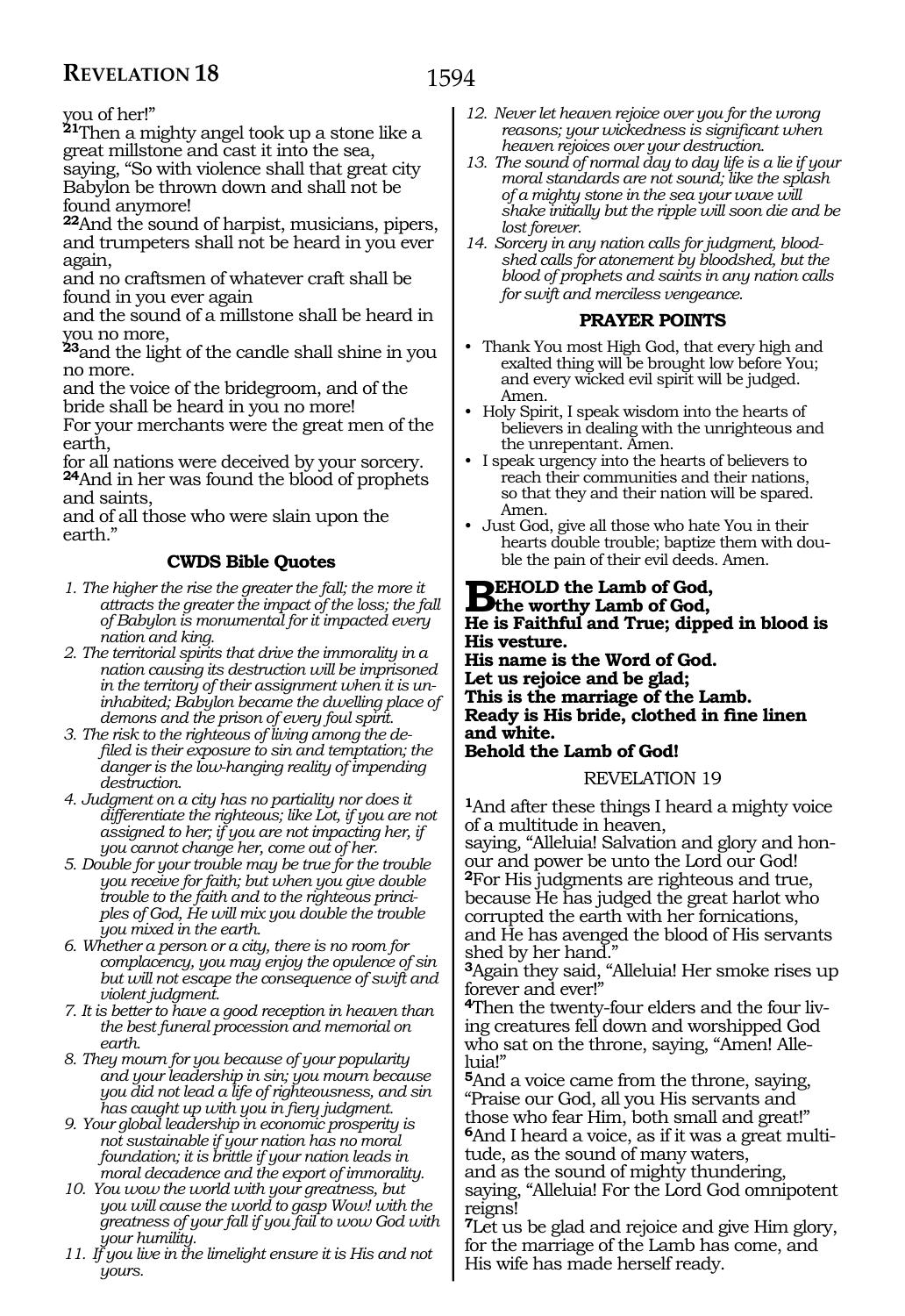**<sup>8</sup>**And it was granted to her that she should be arrayed in fine linen, clean and white; for this fine linen is the righteousness of the

saints." **<sup>9</sup>**'Then he said to me, "Write, 'Blessed are

those who are called to the marriage supper of the Lamb!'"

And he said to me, "These are the true sayings of God!"

**<sup>10</sup>**And I fell down at his feet to worship him. But he said to me, "See that you do not do this!

I am your fellow-servant and of your brethren who have the testimony of Jesus. Worship God!

For the testimony of Jesus is the spirit of prophecy."

**<sup>11</sup>**Then I saw heavens opened and I saw a white horse.

And He who sat on him was called Faithful and True;

in righteousness He judges and makes war. **<sup>12</sup>**His eyes were like a flame of fire, and on His head were many crowns.

He had a name written that no one knows but He Himself alone.

**<sup>13</sup>**And He is clothed with a robe that was dipped in blood,

and His name is called THE WORD OF GOD. **<sup>14</sup>**The armies in heaven followed Him that

day on white horses; they were clothed in fine linen, white and clean.

**<sup>15</sup>**Out of His mouth went a sword, with which He should smite the nations.

And He will rule them with a rod of iron. He treads the winepress of the fierceness of the wrath of Almighty God.

**<sup>16</sup>**And He has on His robe, and on His thigh a name written

## King of kings

and LORD OF LORDS.<br>**17**Then I saw an angel standing in the sun; and he cried with a loud voice, saying to the birds of heaven, "Come and gather yourselves together for the supper of the great God, **<sup>18</sup>**"that you may eat the flesh of kings, the flesh of captains, the flesh of mighty men,

the flesh of horses and of those who sit on them,

and the flesh of all men, free and enslaved, both small and great."

**<sup>19</sup>**And I saw the beast, the kings of the earth and their armies, gathered together to make war against Him who sat on the horse and against His army.

**<sup>20</sup>**And the beast was captured, and the false prophet who performed signs before him, with which he deceived those who had received the mark of the beast,

and those who worshipped his image. These both were cast alive into the lake of fire burning with brimstone.

**<sup>21</sup>**The rest were slain with the sword of Him who sat upon the horse,

whose sword proceeded out of His mouth; and the birds were filled with their flesh.

## **CWDS Bible Quotes**

- *1. It is best to have the saints crying out for you than crying against you; it is best to have the redeemed in heaven heralding your victory than celebrating your destruction.*
- *2. Your abomination is great when men and angels in heaven and in earth give the highest praise for your heavy defeat.*
- *3. When your celebration is the consternation of the people of God, your destruction will be their celebration.*
- *4. When God wipes out wickedness, it is a good place to give Him the highest praise; 'Alleluia! the Lord God Omnipotent reigns!'*
- *5. The church is being prepared for marriage with the Lamb who was prepared and given for the church; she will be clothed in the finest material that cannot be purchased and is not made from visible materials but from the tangible spiritual substance of their righteous deeds.*
- *6. The marriage supper of the Lamb is a calling and a privilege; it is the blessing of distinction and a distinct blessing.*
- *7. Honor the messenger but worship God only.*
- *8. Not because you testify of Jesus means you have the testimony of Jesus; the testimony of Jesus is not historic but the spirit of prophecy.*
- *9. The rise of the prophetic in the end times will spring from a greater appreciation of the testimony we carry.*
- *10. He is called by His character, Faithful and True; we know the power of His name and we call Him by many names; His name is above all names, but He has a name written that no one knows but Him alone.*
- *11. He wears many crowns for He has a crown for every crown; He is the King of kings; His eyes are like a flame of fire; He sees and knows all things.*
- *12. The one who leads our battle has His robe dipped in blood; His own blood, for He already fought and won.*
- *13. The word of God is the most formidable enemy in battle and the most favourable ally; never go into battle without the Word.*
- *14. The word in your mouth is your powerful sword to defeat your foes.*
- *15. The King of kings with the two-edged sword in His mouth treads the winepress of God's fierce wrath Himself; He strikes the nations and rules them with stringent force.*
- *16. The vultures are called in advance to feast on the flesh of all the armies gathered with the beast, for there is no question of the outcome of those who gather to fight the word of God.*
- *17. The Lake of Fire and brimstone is made to punish spirits, not flesh, the beast and his prophets will be confined there and every rebellious human spirit in the end.*

## **PRAYER POINTS**

- Have mercy Lord on all those who have aggravated the saints of God. They do not understand what they have done. Amen.
- Righteous Father, destroy blasphemy from the earth, in the name of Jesus.
- I celebrate You mighty God; allelulia; You will pour out your wrath on the wicked because of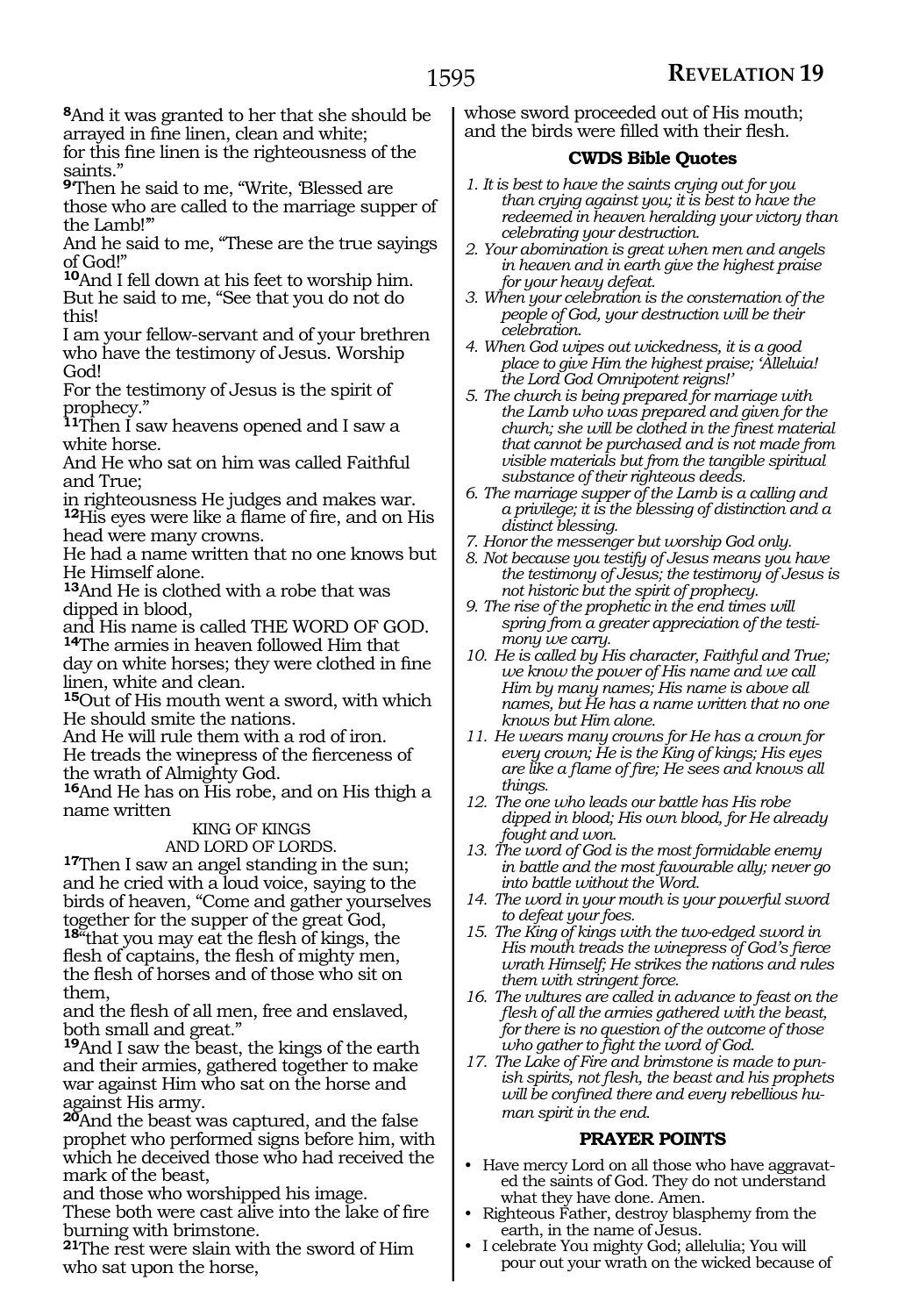their abomination. Amen.

• Beautify Your church, Father, as we prepare to join You, our give-away Father, for our wedding with Your Son, Jesus Christ. Amen.

## **At a time when heaven and earth flee**   $A<sub>away</sub>$

**because there was no place for them again, Will a place exist for you in the Lamb's book of life?**

**A thousand years of terror, then everlasting chains,**

**When the martyrs with Christ as kings and priests will reign,**

**After which both man and Satan will face everlasting blaze.** 

**When before God shall stand the dead both small and great,**

**In the Lamb's book of life, will there be found your name?**

## REVELATION 20

**<sup>1</sup>**Then I saw an angel come down from heaven, having the keys of the bottomless pit and a great chain in his hand.

**<sup>2</sup>**And he laid hold of the dragon, that serpent of old who is the Devil and Satan, and bound him for a thousand years,

**<sup>3</sup>**and threw him into the bottomless pit, and shut him up there,

and set a seal on him that he should deceive the nations no more until the fulfilment of the thousand years.

But after this he must be released for a short season.

**<sup>4</sup>**And I saw thrones, and they sat upon them, and judgment was committed to them. And I saw the souls of those who were beheaded for the witness of Jesus Christ and for the word of God,

who had not worshipped the beast or his image,

and had not received his mark on their foreheads or on their hands.

And they lived and reigned for a thousand years with Christ.

**<sup>5</sup>**But the rest of the dead did not live again until the thousand years were finished.

This is the first resurrection.

**<sup>6</sup>**Blessed and holy is he who has a part in the first resurrection.

Over such the second death has no power, but they shall be priests of God and of Christ, and shall reign a thousand years with Him.

**<sup>7</sup>**And Satan shall be released from his prison when the thousand years are up,

**<sup>8</sup>**and he will go out to deceive the nations, which are in the four quarters of the earth, Gog and Magog, to gather them together to battle;

their number is as the sand of the sea. **<sup>9</sup>**They went up, out on the breadth of the earth,

and surrounded the saints and the beloved city.

And fire came down from God out of heaven and devoured them.

**<sup>10</sup>**Then the devil who deceived them was cast into the lake of fire and brimstone where the beast and false prophets are.

And they will be tormented day and night, for- ever and ever.

**<sup>11</sup>**Then I saw a great white throne and Him who sat on it,

from whose face the heaven and the earth fled.

And there was found no place for them. **<sup>12</sup>**And I saw the dead, both small and great standing before God, and the books were opened.

And another book was opened which is the Book of Life;

and the dead were judged that day according to their works by the things which were writ- ten in the books.

**<sup>13</sup>**And the sea gave up the dead who were in it. And Death and Hades delivered up the dead who were in them.

And each one was judged according to his works.

**<sup>14</sup>**And Death and Hades were cast into the lake of fire.

This is the second death.

**<sup>15</sup>**And anyone not found written in the Book of Life was cast into the lake of fire.

- *1. No matter how powerful the dragon, Satan, appears and how many powerful demons are with him, it only takes one angel with the command of God to hold him, bind him and cast him into the bottomless pit.*
- *2. Things and times are in the hand of God; this includes the devil and his times; he has no power over time, he is given time: one thousand years until his time completely runs out.*
- *3. It is better to be headless, or to be beheaded, than to be brainless and take the mark of the beast; you are never without a head if you remain faithful to Jesus; He is your head and you will reign with Him.*
- *4. The awesome word of God seals the devil away from public contention for a thousand years; he has no say in the matter.*
- *5. Irrespective of how it appears God is always, has always been and will always be in control; He dictates times and seasons and the devil knows this.*
- *6. It comes with special privileges to resist the mark of the beast for then you are sealed away to reign with Christ when the devil is sealed away from his life of terror.*
- *7. The devil has broken many hearts, homes, lives and nations, but he cannot break heaven's seal until his 1000 years of solitary confinement is ended.*
- *8. Not because you are dead to life means that you are dead to Christ, the first resurrection is for those who were never dead in life though they were killed for Christ; the second death has no power against them.*
- *9. When you are programmed for destruction they may bind evil away from you but they cannot*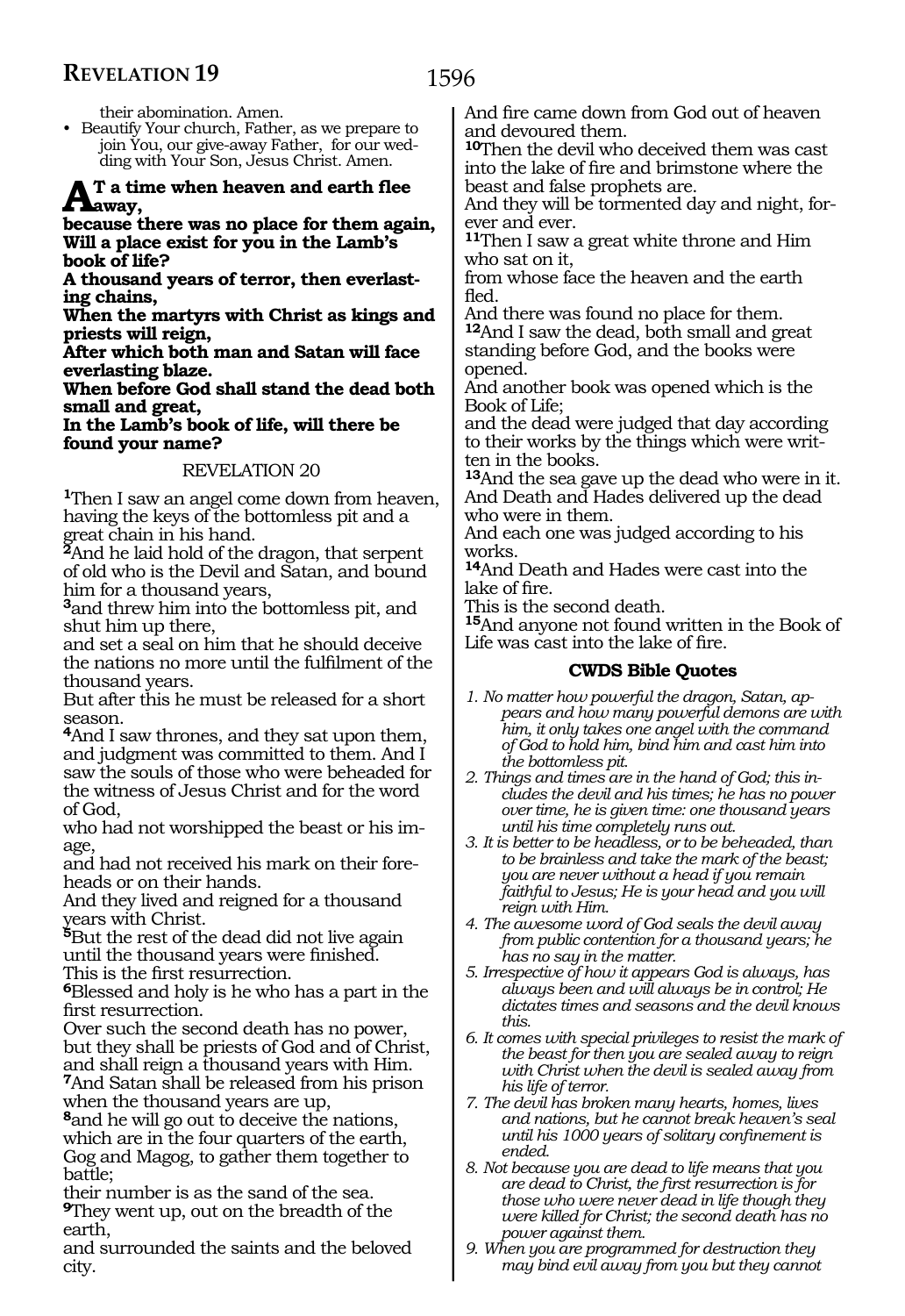*bind you away from evil; you cannot wait to get out to get going until destruction gets you for good.*

- *10. Satan had one thousand years in bondage to plan a final stand; when he was released he immediately went for numbers to stand with him for he realized he has no power to stand against one single angel on his own.*
- *11. God's remedy for the devil's greatest rage is fire; God's remedy for the most insolent and audacious demonic gatherings is fire; God defends His saints with fire and is Himself a wall of fire around them.*
- *12. Fire from the Lord settles all arguments; ceases all warring opposition and subdues the devil; the lake of fire quiets the devil forever.*
- *13. Spirits cannot die but they can be tormented with fire; Satan torments for he is literally standing at the edge of his Lake of Torment.*
- *14. The earth and the heavens flee from before His face having fulfilled their purpose; telling you, it is foolish not to greatly fear and reverence the One who sits on the great white throne.*
- *15. You may run from the Lord but the Lord records your run; you may hide from the Word of Life, but you will answer to the books of your life before God; if your name is not found in the Book of Life you will be booked for fire for life.*
- *16. Death is an escape from life but no escape from judgment; it is an escape to judgment; death has no power to keep the dead on the Day of judgment nor does the sea have the power to keep its dead.*
- *17. Every day you live you are working your judgment for your works will be your judge.*
- *18. The occupants of the Lake of Fire will be: the devil, the beast, evil principalities and powers, billions of tormented demons, death and hell, and you...well... if your name is not found in the Book of Life.*

## **PRAYER POINTS**

- Thank You, Father, for putting Satan in perspective; the Lord rebuke him. Amen.
- Satan, your reign of terror is over; the blood of Jesus Christ is against You. Amen.
- I declare that my generations will not take the mark of the beast; they shall serve the Lord. Amen.
- Thank You for Your powerful word, mighty God, it is strong enough to bind the devil in his place until it is fulfilled. Amen.
- Jesus my Lord, let me qualify to be a part of the first resurrection, in the name of Jesus.

## **No more tears to dim the eyes, No more pain to steal the smiles; No, no more pain!**

**I beheld a new Jerusalem** 

**And men freely drinking from the fountain Where the sun no more shines,**

**And with gold the streets are paved and lined;**

**There we will live in the light of the Risen Lamb!**

**No more death, no more pain, No more tears, no more crying again; We will live in the light of the Risen Lamb!**

**<sup>1</sup>**And I saw a new heaven and a new earth, for the first heaven and the first earth had passed away, and there was no sea anymore. **2**And I, John, saw the holy city, New Jerusalem, coming down from God out of heaven, prepared as a bride, adorned for her husband. **3**And I heard a loud voice out of heaven, saying, "Behold the tabernacle of God is with men, and He will dwell with them,

and they shall be His people.

And God Himself will be with them, and He will be their God.

**<sup>4</sup>**And God shall wipe away all tears from their eyes.

And there shall be no more death, nor sorrow, nor crying; there shall be no more pain, for the former things have passed away."

**5**Then He who sat on the throne spoke, saying, "Behold I make all things new."

And He said to me, "Write, for these words are faithful and true."

**<sup>6</sup>**And He said to me, "It is done!

I am the Alpha, the Omega, the Beginning and the End.

I will give of the fountain of the water of life freely to him who thirsts.

**<sup>7</sup>**He who overcomes will inherit all things, and I will be his God and he will be My son. **8**But the fearful, the unbelieving, the abominable, murderers, fornicators, sorcerers, idolaters and all liars shall have their part in the lake which burns with fire and brimstone; this is the second death."

**<sup>9</sup>**Then one of the seven angels who had seven vials filled with the seven last plagues came and said to me,

"Come, I will show you the bride, the Lamb's wife."

**<sup>10</sup>**And he carried me away in the Spirit to a great and high mountain, and showed me the great city, the holy Jerusalem, descending from God out of heaven,

**<sup>11</sup>**having the glory of God.

Her light was like a most precious stone, like a jasper stone, clear as crystal.

**<sup>12</sup>**She had a great and high wall with twelve gates.

At the gates were twelve angels.

And names were written on them, which are the names of the twelve tribes of Israel:

**<sup>13</sup>**three gates on the east, three gates on the north,

three gates on the south, three gates on the west.

**<sup>14</sup>**The city walls had twelve foundations, and on them were written the names of the twelve apostles of the Lamb.

**<sup>15</sup>**And he who talked with me had a gold reed to measure the city, its gates and its wall. **<sup>16</sup>**The city was laid out as four-squares, the length being as large as the breadth.

And he measured the city with the reed he had prepared; it was twelve thousand furlongs;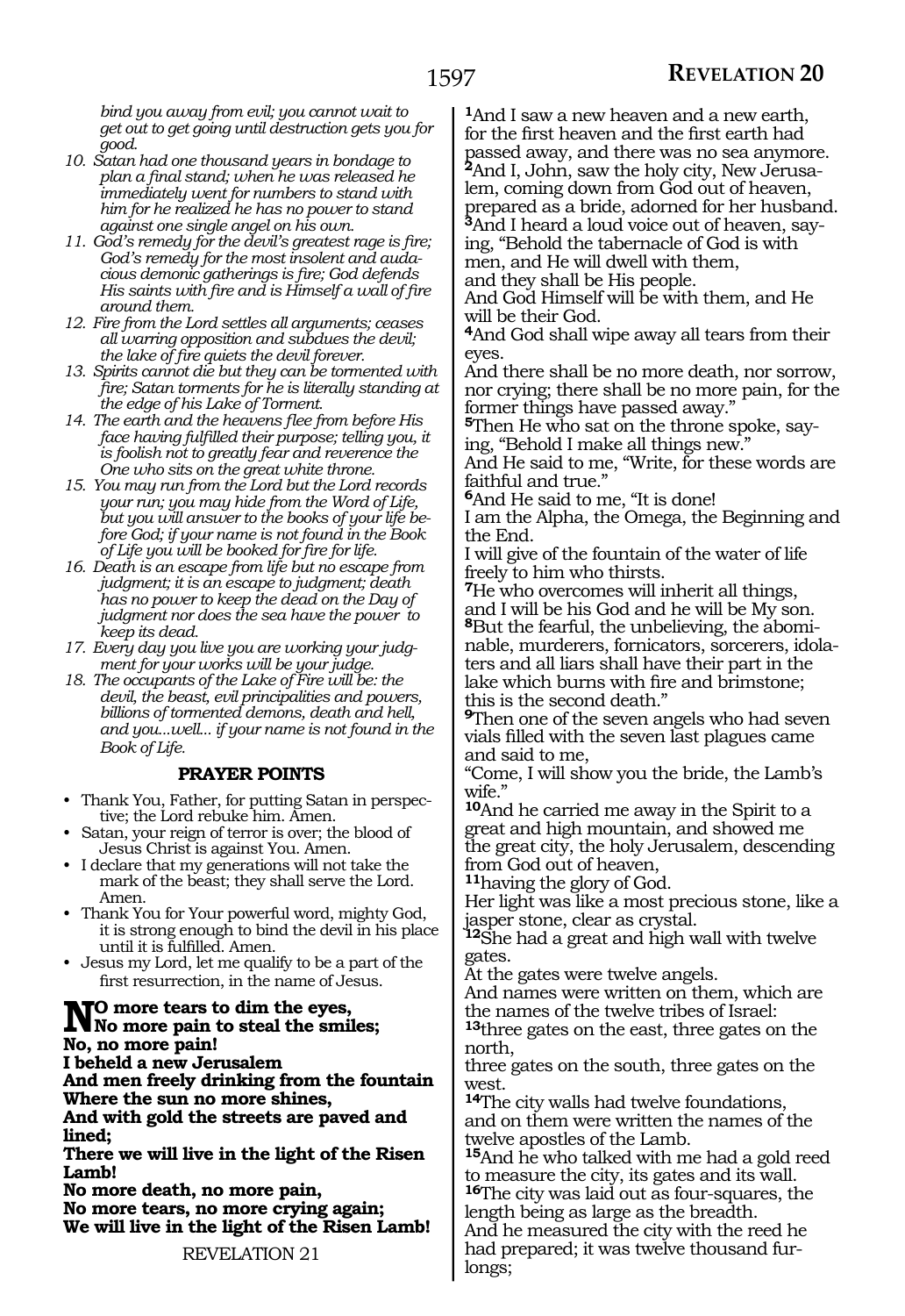the length, breadth and height all being equal. **<sup>17</sup>**And he measured its wall:

it was one hundred and forty-four cubits according to the measure of man, that is, of the angel.

**<sup>18</sup>**And the building of its wall was of jasper; and the city was pure gold, like clear glass. **<sup>19</sup>**The foundations of the wall of the city were adorned with all types of precious stones. The first foundation was jasper, the second sapphire,

the third chalcedony, the fourth emerald, **<sup>20</sup>**the fifth sardonyx, the sixth sardius, the seventh chrysolyte,the eighth beryl, the ninth topaz, the tenth chrysoprase,

the eleventh jacinth, and the twelfth amethyst. **<sup>21</sup>**The twelve gates were twelve pearls; each individual gate was made of one pearl.

And the street of the city was pure gold, so pure that it was as transparent glass.

**<sup>22</sup>**And I saw no temple in it, for the Lord God Almighty and the Lamb are its temple.

**<sup>23</sup>**The city had no need of the sun, or of the moon to shine in it,

for the glory of God made it bright. The Lamb is its light.

**<sup>24</sup>**And the nations of those who are saved shall walk in its light.

And the kings of the earth shall bring their glory and honor into it.

**<sup>25</sup>**Its gates shall not be shut by day, (no night shall be there).

**<sup>26</sup>**And they shall bring the glory and honor of the nations into it.

**<sup>27</sup>**And there shall by no means enter anything that defiles into it,

or any who causes abomination or a lie, but those who are written in the Lamb's Book of Life.

## **CWDS Bible Quotes**

- *1. It is foolish to place your confidence in the earth with your head in the clouds for you will lose your footing and end up with a free fall in open bottomless space when the heavens and the earth are removed.*
- *2. It does not matter what you see if you do not see Jesus, for even the sea will no more be seen, but Jesus lives forever.*
- *3. Your city of hope may be on earth but do not look for it here; it is not yet in the earth nor can it be accommodated in this old earth; keep your eyes on God.*
- *4. God with us, the Son, gave way to God in us, the Holy Spirit, and will give way to God with us, the Father in person.*
- *5. You may be cried out here but you will cry no more there for every tear and every occasion to shed tears will be completely wiped away.*
- *6. When the beginning becomes the End and 'it is finished' changes to 'it is done,' you will no longer seek life, you will drink freely from the fountain of life; you will no longer need things, you will inherit all things.*
- *7. Fear is the greatest opposition to faith; the fearful will be first in the Lake of Fire, with other famous cohabitants being, liars, the abominable,*

*every partisan of demonic activities with every demon and the Devil himself.*

- *8. The second death is punishment that never ends; it is dying to see death to escape the punishing torment, and realizing that you are already dead and experiencing the second death that is shared with death and hell and with no possible end.*
- *9. Death is trapped in the second death, so is everyone who never found life.*
- *10. Many marvels have been projected on earth but there can be none as mesmerizing as the Holy City descending slowly from heaven with all its bejewelled glory and the knowledge that this is not a dream; it is an eternal reality.*
- *11. God spares nothing in perfecting what He builds because He has more than enough of everything to spare; He owns everything.*
- *12. Nothing is as beautiful to perfection and excellent to flawless exception as what the Lord builds; He has nothing prepared for us but His mindboggling best.*
- *13. What we know here as gold is just cold metal; what we walk on there is purity of such a class that it is as transparent glass.*
- *14. If you know you will walk on that stuff(gold) in the kingdom, you do not live for that stuff here, you live for the kingdom and you lay down that stuff for others to walk on to the kingdom.*
- *15. Build sinners a walkway like the one your King has built for you; His blood above your gold; your gold stored above, spreads His blood to nations.*
- *16. The Holy City is not the tabernacle of God; God is the tabernacle of the Holy City.*
- *17. Temples on earth are to carry and engage Presence; temple is where the Presence lives; when the Presence is everywhere then everywhere is temple.*
- *18. We are His temple on earth; carriers of His presence; He is the temple in heaven; the fullness of His presence.*
- *19. The Light of the World is spiritual in the natural, and shines from and to eternity where there is no sun; He is literally the sun and moon of the Holy City.*
- *20. You will never understand the fullness of the glory of God and of the Lamb until it literally and tangibly lights up your world.*
- *21. Walk in the light of the Lamb in this dark world and you will walk in His light when the sun stops shinning; for the Son will be the sun where all those who receive Him and walk in His light will forever be.*
- *22. Your life in the light where there is no more night will be your reality if your name is in the Lamb's Book of life; your eternity in darkness is in the lie you live and speak.*

## **PRAYER POINTS**

- Most High God, I place my confidence in You completely. Amen.
- Jesus my Lord, I see You high and lifted up, crucified for my sin; buried but resurrected and seated with my Father on high; You are my savior and Lord. Amen.
- Jesus my Redeemer, I have no abiding city on earth; my heart seeks for that city whose builder and maker is God. Amen.
- My hope is built on nothing less than on the blood of Jesus and on righteousness; I look for the day Heavenly Father, when You will dwell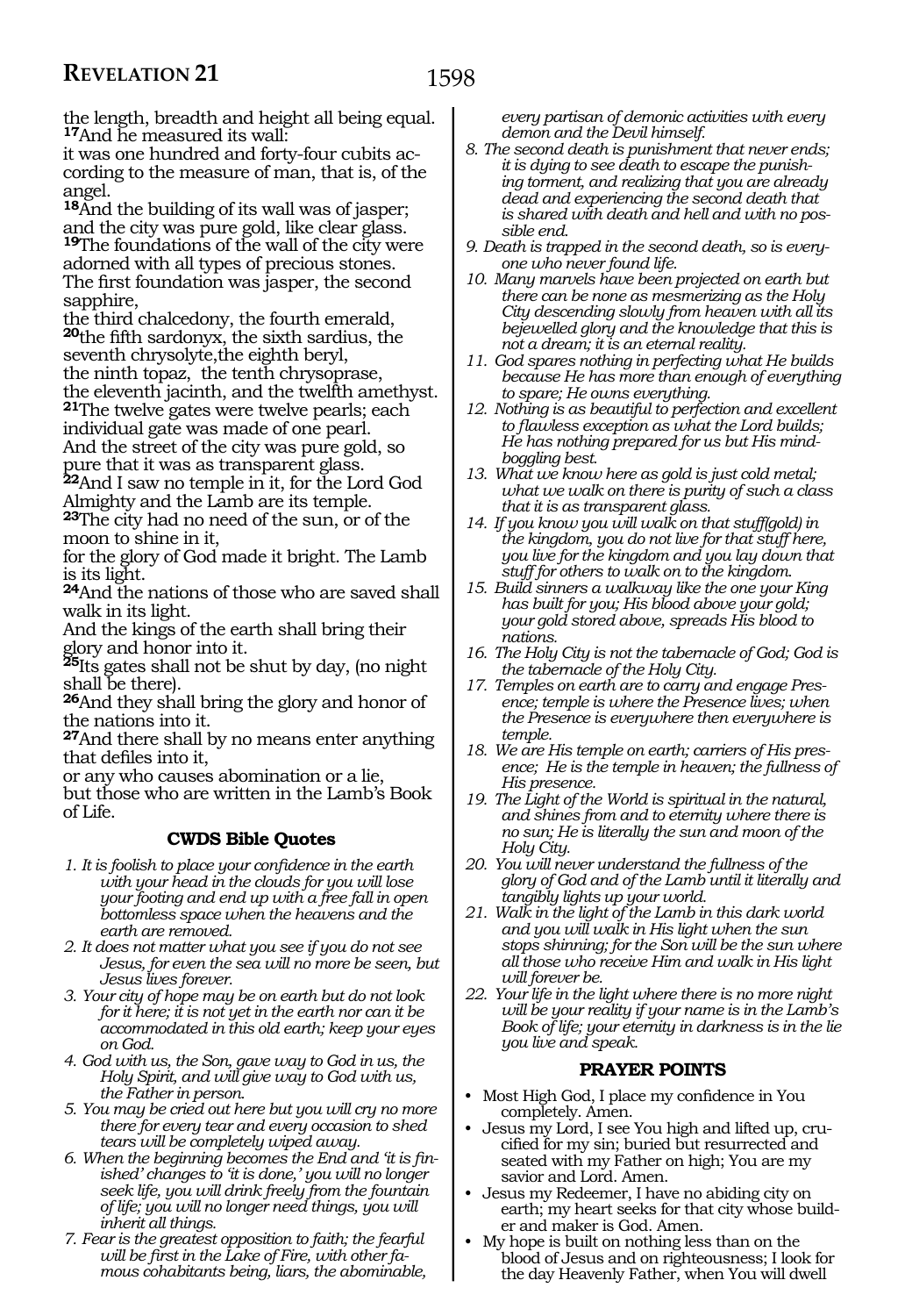among us. Amen.

• I speak comfort to the heart of every person who is in grief, sorrow or is heartbroken; persevere in faith, your tears shall be forever wiped away. Amen.

#### **THERE** is a river of life flowing from the **throne of God,**

**And there are trees of life growing there on its banks.**

**The river of life; living waters; it flows with healing and abundance.**

**Behold He comes quickly, so come quickly to Him!**

**Come to Jesus; to the bright and morning star.**

**Come to the one who has with Him His reward.**

## **The Spirit and the bride say, "Come!"**

REVELATION 22

**<sup>1</sup>**And He showed me a pure river of water of life,

clear as crystal, proceeding out of the throne of God and of the Lamb.

**<sup>2</sup>**In the midst of its street and on either side of the river, was the tree of life which bore twelve manner of fruits,

each tree yielding its fruit every month. The leaves were for the healing of the nations. **<sup>3</sup>**And there shall be no more curse,

but the throne of God and of the Lamb shall be in it.

And His servants shall serve Him.

**<sup>4</sup>**They shall see His face, and His name shall be in their foreheads.

**<sup>5</sup>**There shall be no night there.

They will need no candle, nor the sun's light, for the Lord God gives them light.

And they shall reign forever and ever.

**6**Then he said to me, "These sayings are faithful and true;

and the Lord God of the holy prophets sent His angel to show to His servants the things that must shortly take place." **<sup>7</sup>**"Behold I come quickly!

## Blessed is he who keeps the words of the prophecy of this book.

**<sup>8</sup>**And I, John, saw and heard these things. And when I had heard and also had seen, I fell down to worship before the feet of the angel who showed these things to me.

**<sup>9</sup>**But he said to me, "See that you do not do this, for I am your fellow servant and of your brethren the prophets,

and of those who keep the words of this book; worship God."

**<sup>10</sup>**And he said to me, "Do not seal the words of the prophecy of this book, for the time is at hand.

**<sup>11</sup>**He who is unjust, let him be unjust still. He who is filthy, let him be filthy still. He who is righteous, let him be righteous still. He who is holy, let him be holy still."

**<sup>12</sup>**"And behold, I come quickly, and My reward

is with Me

to give to every man according to his work. **13**I am the Alpha and the Omega, the Beginning and the End, the First and the Last!"

**14**Blessed are those who do His commandments,

that they may have the right to the tree of life and may enter into the city through the gates. **15**Those who are outside are dogs and sor-

cerers, and fornicators, and murderers and idolaters,

and whoever loves and practices a lie. **<sup>16</sup>**"I, Jesus, have sent My angel to testify to you these things in the churches.

I am the Root and the Offspring of David, the Bright and Morning Star!"

**<sup>17</sup>**The Spirit and the bride say, "Come!" Let him who hears say, "Come!"

Let him who thirsts come.

Whoever desires, let him come and take of the water of life freely.

**<sup>18</sup>**For I testify to everyone who hears the word of the prophecy of this book.

And if any one adds to these things, God shall add to him the plagues that are written in this book.

**<sup>19</sup>**And if anyone shall take away from the words of the book of this prophecy,

God shall take away his part from the Book of Life, from the Holy City, and from the things written in this book.

**<sup>20</sup>**He who testifies to these things says, "Surely I come quickly!" Amen.

Even so, come, Lord Jesus!

**<sup>21</sup>**The grace of our Lord Jesus be with you all. Amen.

- *1. The river of life from the throne of God; the waters from under the altar Ezekiel saw, and the living waters from our bellies, the temple of the Holy Spirit, are all connected in source (they all flow from the throne of God and His temple, the place of His presence), in substance and effect.*
- *2. The flow of the Holy Spirit brings provision, prosperity, peace, proliferation of life, healing to nations and the healing of the nations.*
- *3. The curse can follow you as far as death but cannot go beyond if you are redeemed; death follows you into eternity to fulfil the curse if you are not redeemed.*
- *4. Declare His name publicly on earth for His name will be publicly and proudly displayed on your forehead when you see Him face to face.*
- *5. The Light you seek, shines in the darkness of this world here but outshines darkness there where night is forever extinct.*
- *6. Serve God like there is no tomorrow; your eternity is guaranteed when you understand that tomorrow is not.*
- *7. The word of God is a book of prophecy that must be acted on, observed and kept; it is not just a story book to entertain.*
- *8. Receive the message, respect the messenger but revere and worship God.*
- *9. The book of prophecy is unsealed because it will be revealed any moment now; however your*